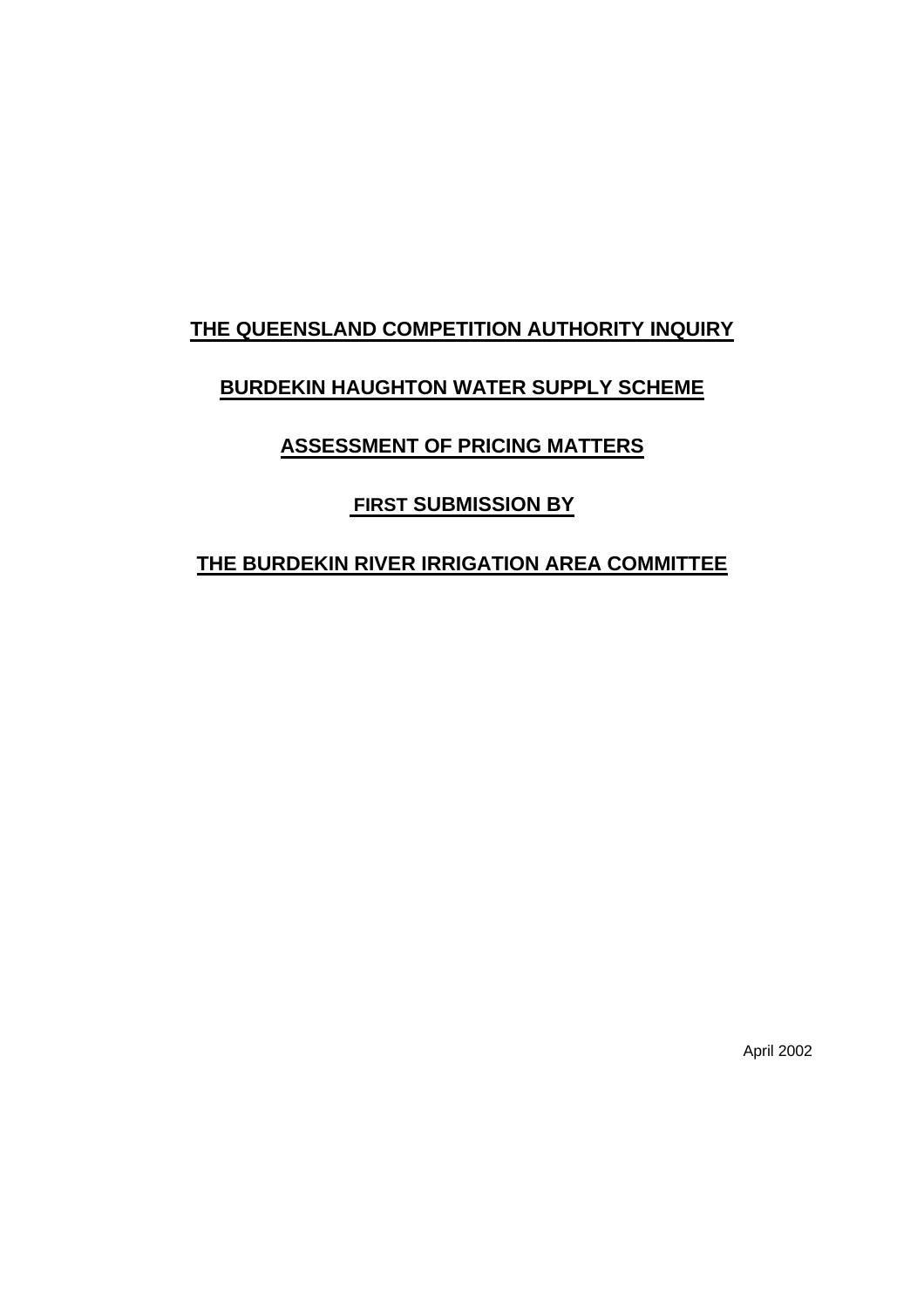# *Table of Contents*

| OPTIMAL PRICING PRINCIPLES: FIRST BEST SHORT RUN MARGINAL COST (SRMC) PRICING 12      |  |
|---------------------------------------------------------------------------------------|--|
|                                                                                       |  |
|                                                                                       |  |
|                                                                                       |  |
|                                                                                       |  |
|                                                                                       |  |
|                                                                                       |  |
|                                                                                       |  |
|                                                                                       |  |
|                                                                                       |  |
|                                                                                       |  |
|                                                                                       |  |
| (B) PAYMENTS MADE FOR LAND, SUGAR CANE ASSIGNMENTS AND WATER ALLOCATIONS              |  |
| (INCLUDING CONSIDERATION OF THE ENTITLEMENTS RECEIVED FOR SUCH PAYMENTS)  54          |  |
|                                                                                       |  |
| (D) ANY OTHER RELEVANT FACTORS IDENTIFIED BY THE AUTHORITY, INCLUDING ANY CAPITAL NOT |  |
|                                                                                       |  |
|                                                                                       |  |
| <b>APPENDIX I:</b>                                                                    |  |
|                                                                                       |  |
| <b>APPENDIX 2</b>                                                                     |  |
|                                                                                       |  |
|                                                                                       |  |
|                                                                                       |  |

# *Box*

| Box 1:-Economic, Regional, And Social Policy Objectives For Development |  |
|-------------------------------------------------------------------------|--|
|                                                                         |  |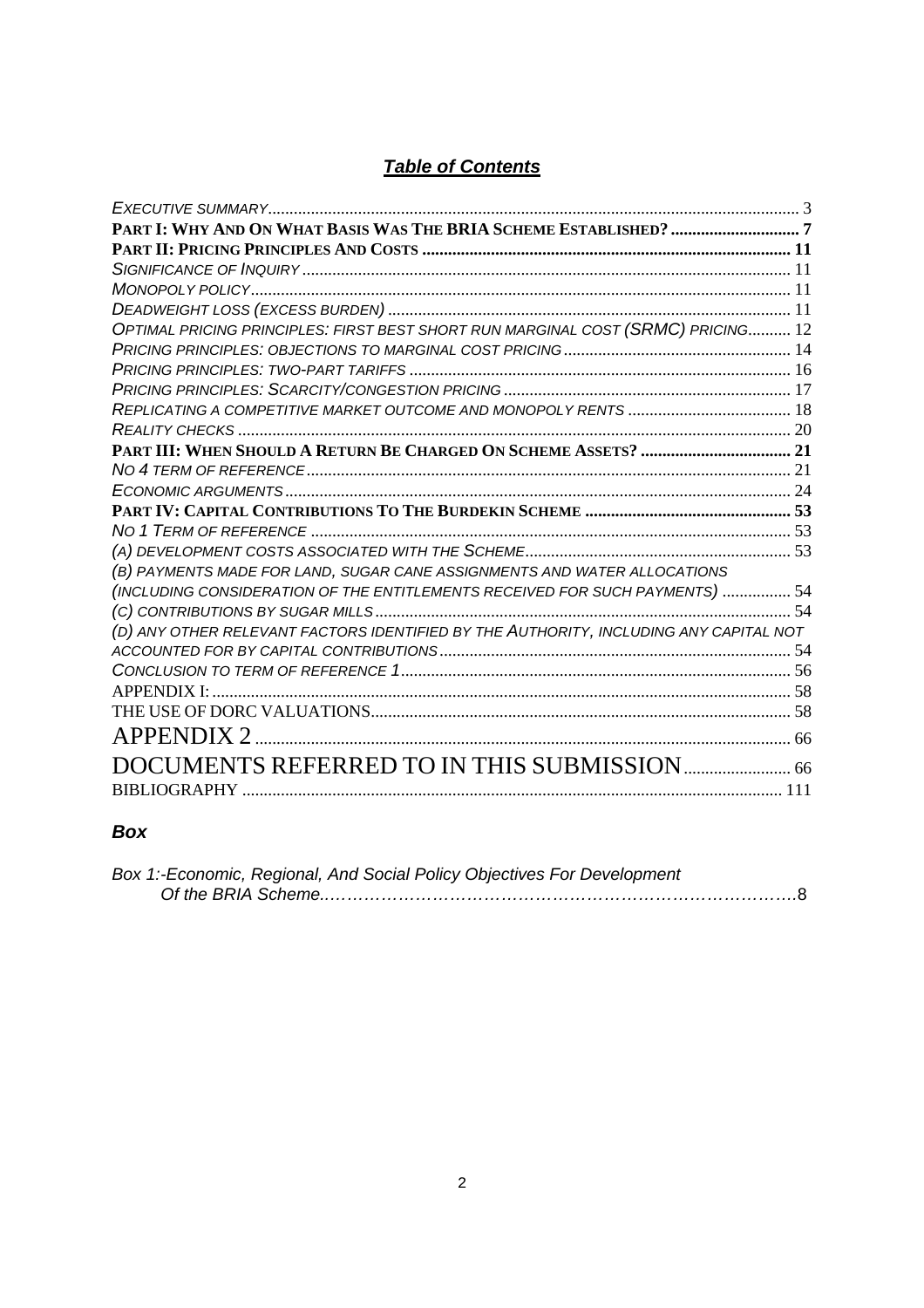# *Executive summary*

The pricing of water storage and distribution services supplied by SunWater to Burdekin River Irrigators involves serious questions of rational and efficient pricing principles.

Prices levied by a natural monopoly above efficient levels represent monopoly rents and operate as disguised quasi-taxes on an important export industry. Like other embedded indirect taxes, such monopoly rents not only adversely affect the producers immediately concerned but also affect incomes and employment in related industries. The damage that can be done by inefficient taxes disguised as "user charges" can far exceed the revenue raised. There are substantial deadweight efficiency losses to the economy if monopoly rents are allowed to emerge or continue through lax regulatory practices for strategic infrastructure sectors and thus raise the cost levels of industries competing on international markets.

This submission, from the Burdekin River Irrigation Area Committee, (BRIAC) is divided into 4 parts:-

Part I provides background material on the Burdekin River Irrigation Area (BRIA) Scheme.

Part II addresses issues of underlying economic theory relating to efficient pricing and the need to recover efficient costs. It serves as a background to the parts which follow, especially Part III.

Part III addresses the  $4<sup>th</sup>$  term of reference for the inquiry relating to circumstances where it may not be appropriate to charge a positive rate of return on invested capital.

Part IV addresses the 1<sup>st</sup> term of reference for the inquiry relating to capital contributions made to the scheme.

BRIAC will be providing a separate submission covering the 2<sup>nd</sup> and 3<sup>rd</sup> terms of reference for the inquiry.

Part I provides material on the economic, regional and social policy objectives for establishing the BRIA Scheme and denies that an on-going rate of return on capital was ever envisaged or contracted by irrigation farmers when purchasing land at auction.

Part II observes that *first best* pricing of irrigation infrastructure would dictate pricing at short run marginal cost (SRMC). Where capital costs have already been written off, or recouped, or where there are external beneficiaries from infrastructure who can contribute towards the cost, short run marginal cost pricing is the correct pricing mechanism.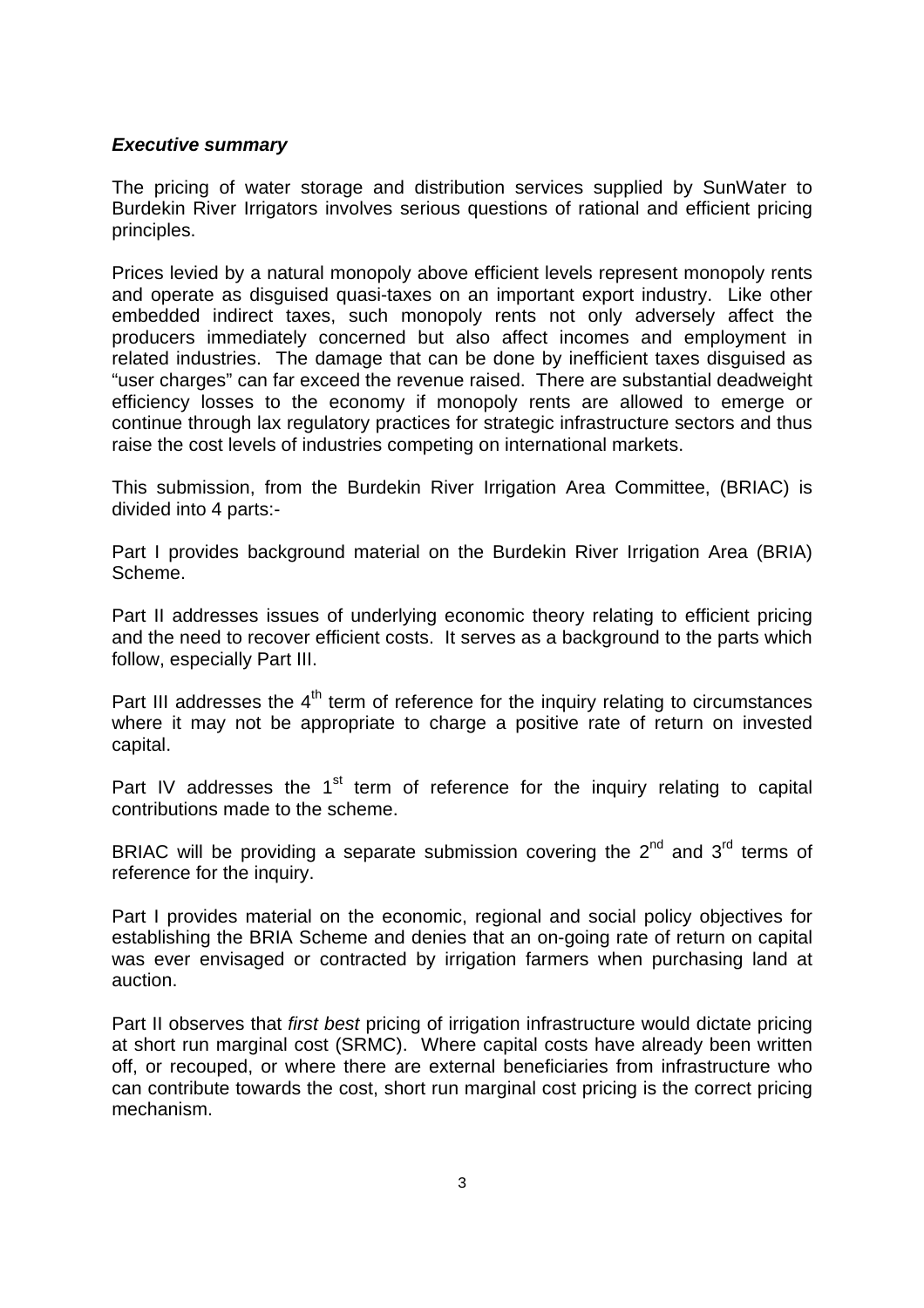Where, by contrast, capital costs are unrecovered and capital costs must be solely recovered from users, it is essential that users are only charged their **actual efficient** costs (as with operational expenses) and, in particular, are not charged on the basis of **inflated** or **notional replacement** costs. As a proxy for what a competitive market might charge, these capital charges should have reference to *the lesser of* unrecouped depreciated actual cost (DAC) or depreciated optimised replacement cost (DORC) as a *second best* pricing principle to SRMC (if a capital return is to be sought from user charges). This is particularly so if a water storage and haulage business is allowed a risk-weighted rate of return, since market risk embraces the risk of competition from suppliers with lower replacement or historical costs.

So-called capital charges which have no regard to capital recoupments or which are inflated up by asset revaluations merely entrench monopoly rents and either doublecharge users or charge them for costs never incurred.

Part II also explains that scarcity rents for a resource such as water should accrue to the resource owner, not an owner of a business which stores or hauls water. In the current inquiry, this is a **remoter** issue since not all the water in the Burdekin has been allocated.

Part III examines in detail circumstances where it is not appropriate to charge a positive rate of return on scheme assets. The arguments are sometimes presented in the alternative, some represent complementary ways of looking at issues while others embrace relevant social or legal arguments as well as purely economic arguments. The arguments are as follows:-

- *1. Where it would be unethical and inequitable retrospectively*
- *2. Where it is not implemented consistently*
- *3. Where a private owner would be precluded by law from so charging*
- *4. Where there are offsetting external benefits*
- *5. Where market disciplines are not at work*
- *6. Where seeking a return would render scheme assets useless*
- *7. Where it would cost the treasury and the state more as a result of customers incapacity to pay*
- *8. Where it is really a monopoly rent*
- *9. Where the charge would be a tax*
- *10. Where past operational expenditure (opex) charges have been excessive*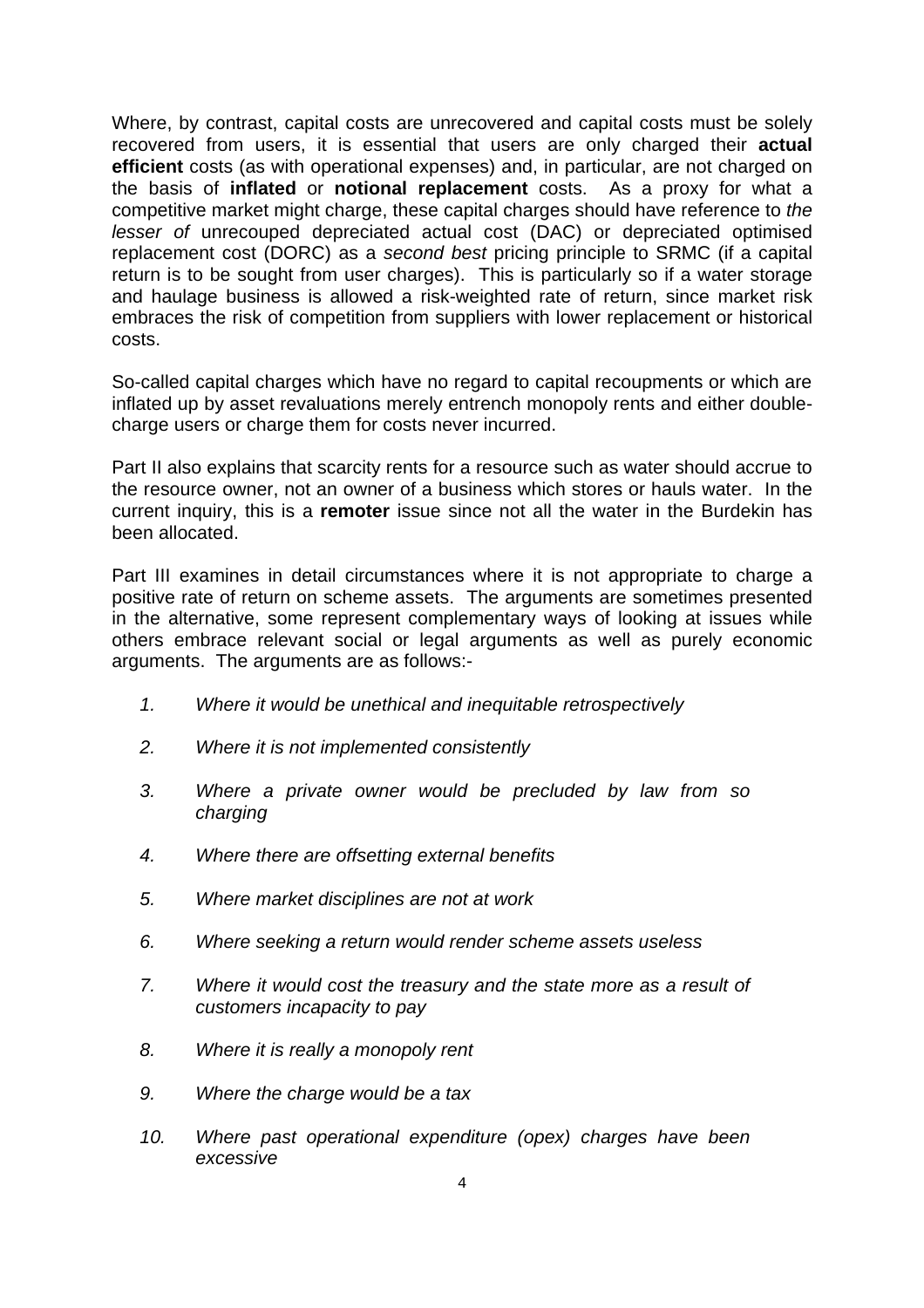- *11. Where the capital costs have already been recouped*
- *12. Where the asset has no opportunity cost*
- *13. Where the asset was paid for out of consolidated revenue*
- *14. Where the cost of the scheme assets is an inflated notional rather than an actual cost.*
- *15. Where the capital cost was inflated by inefficiency*
- *16. Where it is not necessary to induce investment in the infrastructure*
- *17. Where the asset cost nothing*
- *18. Where the asset has been taken over*
- *19. Where the those assets were created under a legislative policy*
- *20. Where the state has been compensated for costs of policy change*
- *21. Where social equity considerations dictate otherwise*

Taken together, these arguments demonstrate powerfully that governments in building public works do not act as mere commercial enterprises. Rather governments must take a broader economic and social view than a rent-seeking monopolist and consider all the negative social and economic repercussions of a public works pricing policy which charges above efficient short-run marginal cost in order to achieve a mandated rate of return on sunk or fictitious capital costs.

Part IV indicates the results of a first attempt to reconcile the broad finances of the Burdekin scheme with irrigators' and others' capital contributions. The conclusion is that all capital costs which may be seen as properly chargeable to BRIA irrigators has already been more than recouped from them.

Material has been extracted from Department of Natural Resources and Mines files under the *Freedom of Information Act* which relates to irrigation pricing policy. That material demonstrates that many of the key arguments presented below on behalf of the BRIA irrigators have already been accepted within Government. In particular,

- it has been accepted that land and water allocation sales should be taken into account in examining the net capital costs of irrigation schemes;
- it has been accepted that beneficial, as well as negative, externalities of irrigation schemes need to be taken into account;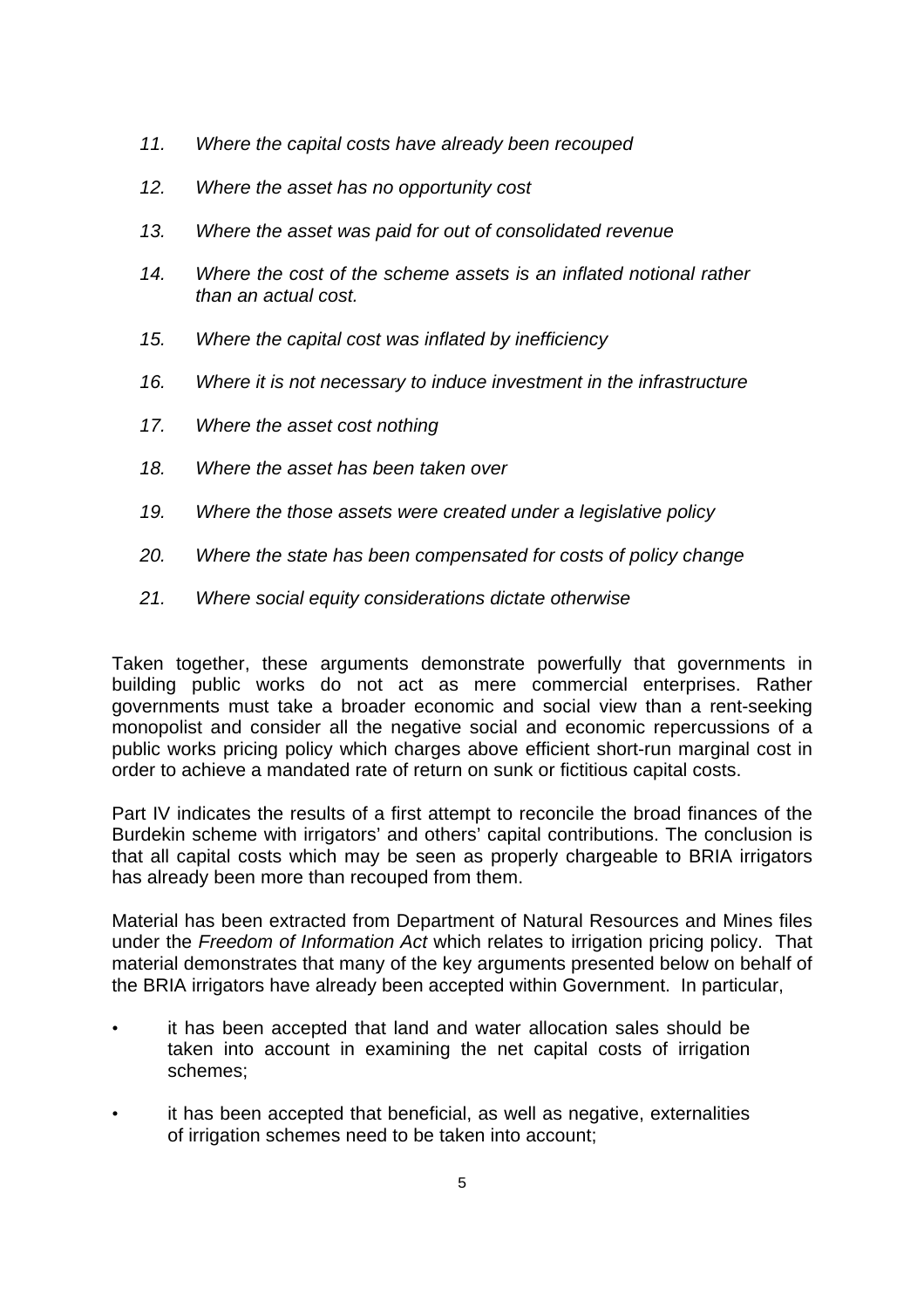- it has also been accepted that the COAG/NCP water reform process does not require a return on capital from existing irrigation schemes; and
- repeated public statements have been made by officials that "not one cent" was being sought by Government as a return on capital invested in Queensland irrigation schemes.

Appendix I explains why DORC cannot be used in isolation to determine a capital base for charging a rate of return.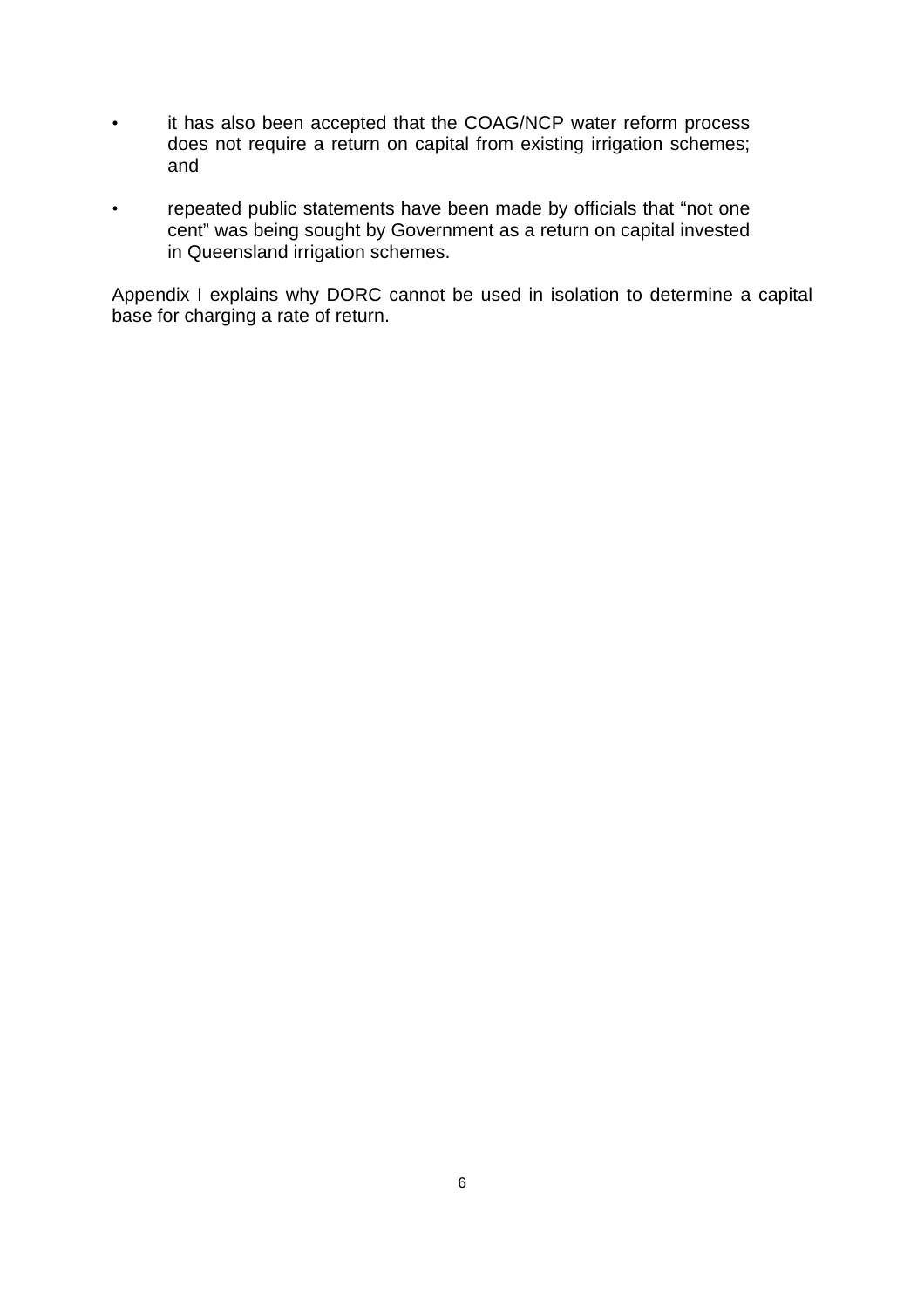# **Part I: Why And On What Basis Was The BRIA Scheme Established?**

The Burdekin River Irrigation Area (BRIA) Scheme was established in the 1980's as a national development project, worthy of national support. The principal objectives of the Scheme was to provide water supplies for the irrigation of sugar cane and rice crops to promote economic growth and regional development in North Queensland. Other objectives assigned for the Scheme were to provide water supplies for:-

- $\triangleright$  the irrigation of existing cane assignments along the Haughton River to stabilise and increase production;
- $\triangleright$  further agricultural development;

l

- $\triangleright$  urban and industrial development in the major centres of the region, particularly Townsville/Thuringowa; and
- $\triangleright$  the future installation of a 500MW hydro-electric power station at the Burdekin Falls.

The Scheme, when completed, would provide 1.75 million megalitres of water to irrigate 45,125 hectares of crop (served by about 660 new farms) and for urban use in, and adjacent to, the Burdekin basin.

It is clear that before funds were advanced for the Scheme, there was a considerable degree of analysis of its prospective costs and benefits. As is normal with public investment projects, economic analysis of costs and benefits of the Scheme looked beyond immediate costs and benefits and sought to take into account spillover benefits to the region and the nation as a whole, including the additional taxation returns available to the Commonwealth Government for the theoretical infinite life of the dam. Thus, the 1980 Report to Parliament<sup>1</sup> recognised that Irrigators were not the sole beneficiaries of the Scheme and included the increased gross annual value of production and secondary benefits, as well as direct revenue from irrigation charges when assessing the economic benefit to the State. Box 1 clearly identifies the economic, regional and social policy objectives of the BRIA Scheme.

<sup>1</sup> Queensland Water Resources Commission, Report on Establishment of Burdekin River Project Undertaking. March 1980, pages 142-179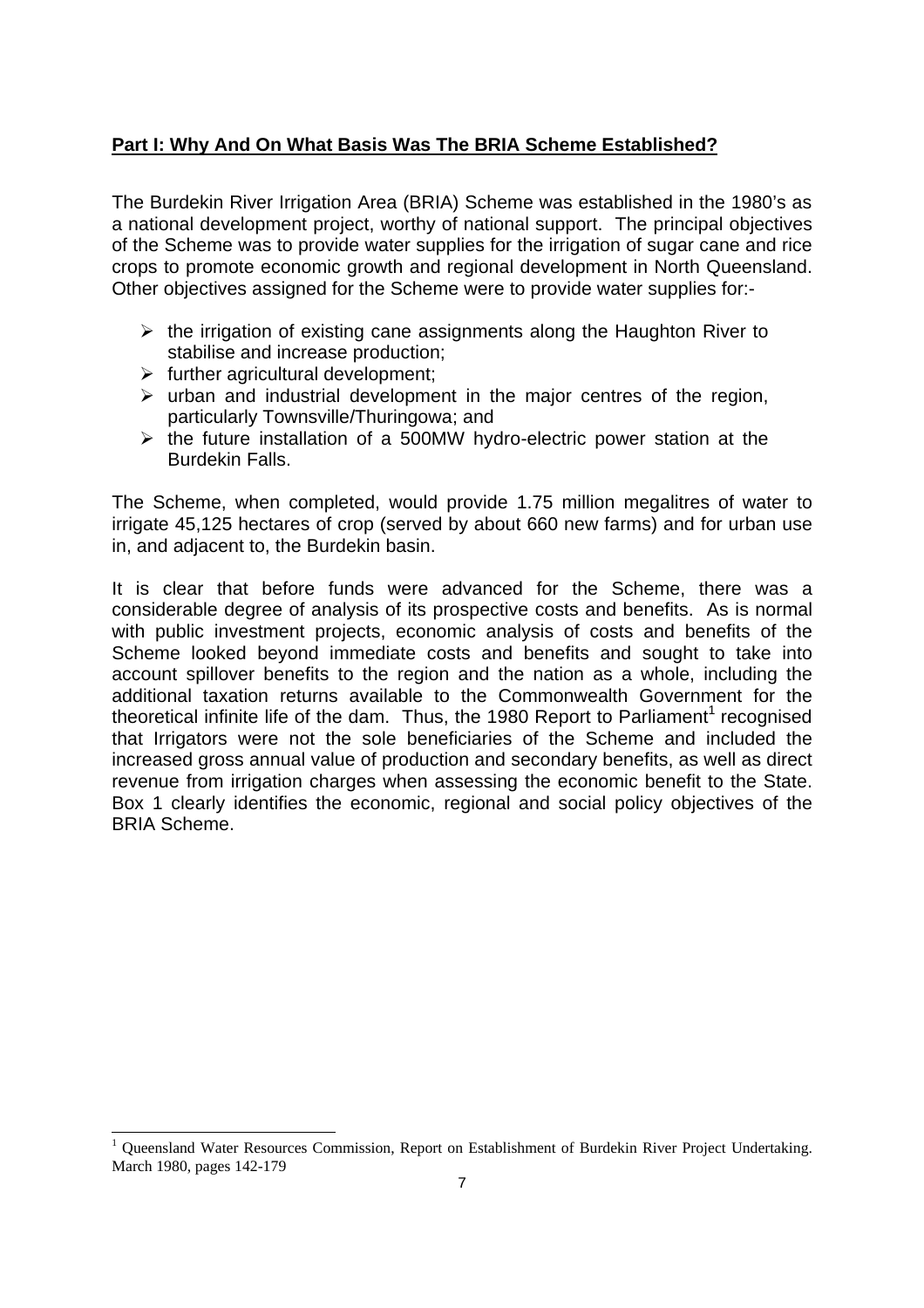# *Box 1: Economic, Regional, And Social Policy Objectives For Development Of The BRIA Scheme*

An approach has been made to the Commonwealth Government for financial assistance to implement the overall scheme. It has been pointed out to the Commonwealth Government that while the scheme clearly qualifies for consideration under the present National Water Resources Programme, the national significance of the scheme in terms of northern development, decentralisation, employment, rate of return, etc., would warrant special consideration for financial assistance outside the National Water Resource **Programme** 

Source: Queensland Water Resource Commission Report On Establishment Of Burdekin River Project Undertaking. March 1980.

The Burdekin Dam was financed by a Commonwealth Government grant under section 96 of the Constitution. The Queensland State Government elected to develop a section of the serviced area by, in the main, resuming land at dry land valuation principles and reselling developed land at irrigated land values. The land sold by the State Government at auctions was initially on the basis of 100 hectare lots, with each allocated 8 ML of water entitlements per hectare i.e. the land was sold at an enhanced price reflecting the availability of irrigation water. Private landowners who wished to retain areas in excess of the designated "living area" were charged a capital charge reflecting the difference between the "dry land value" and the "irrigated land value".

It has been said, that "The Burdekin Scheme was established in the late 1980s on the basis that irrigators would be required to pay a small contribution". Irrigators have not been provided with any evidence to support this statement and there is nothing in that statement to indicate that Irrigators were made aware that they would be required to pay an additional capital contribution *as a component of their annual water charges* based on the State Government's assessment of costs and expenditure.

There is no such implication (nor an intent established) in the 1980 Report to Parliament. There is no evidence that such advice was provided to Irrigators as to this requirement, and there was no undertaking provided by Irrigators to this effect.

The 1980 Report to Parliament states on page 3 that, based on water charges from the channel system of \$13/ML, a river charge of \$4/ML and a drainage charge of \$5/hectare, there would be \$3.8 million in excess of estimated annual operation maintenance costs and this would provide a 2.05 per cent return on the capital cost of the project. The Report also states that in the event Townsville obtains part of its supply from the Burdekin River, a charge for water allocated to the city would be made, which would further increase the net revenue and level of capital cost

l

<sup>&</sup>lt;sup>2</sup> Oueensland Government, Supplementary Submission to the Industry Commission Inquiry into Water Resources and Waste Water Disposal. January 1992.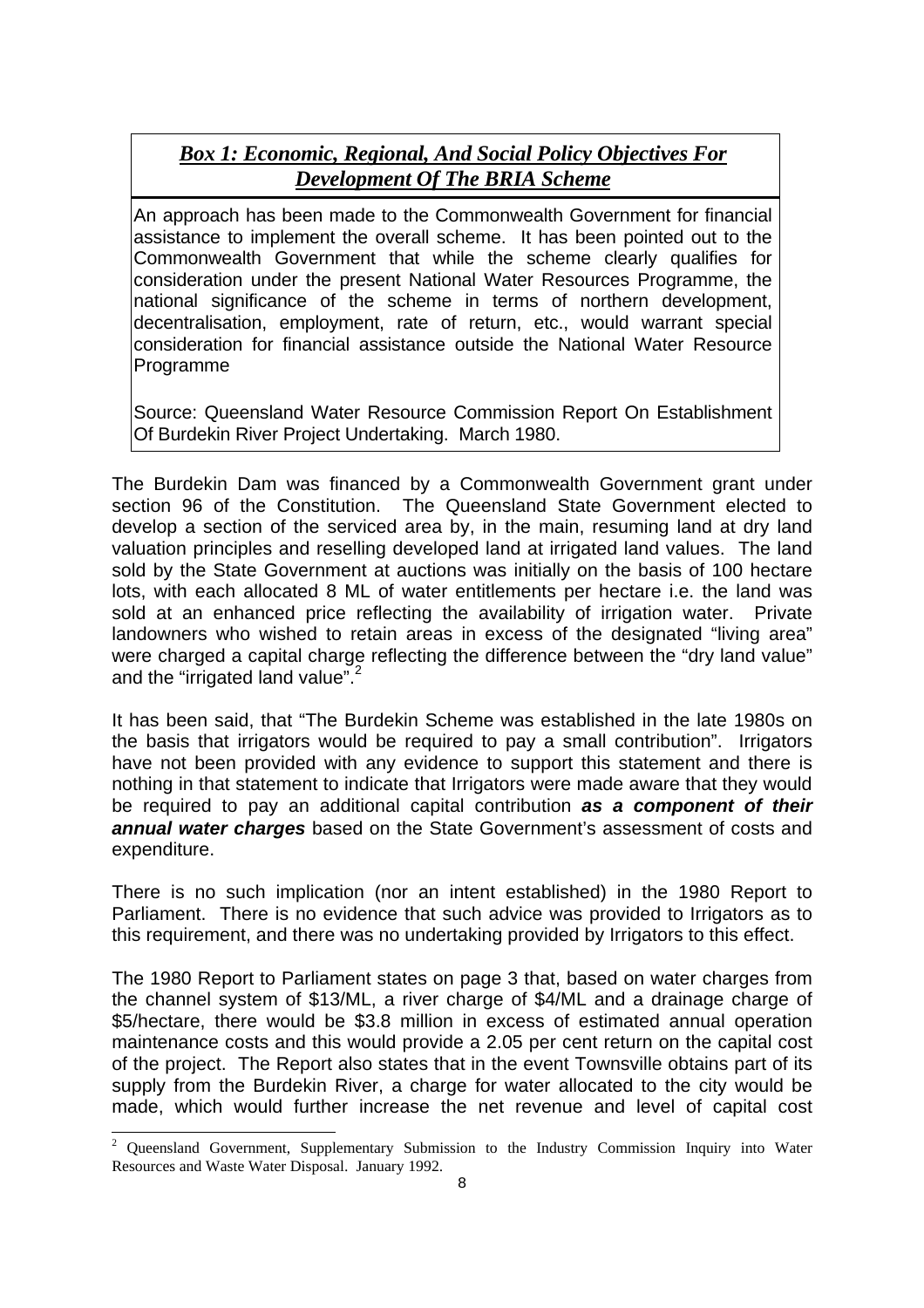serviced. However, in May 1987, the then Deputy Premier of Queensland, Mr. Gunn, said that the State Government fully accepted that the dam had been paid for by the Commonwealth Government and further stated that "there was no way the residents of Townsville and Thuringowa would be asked to pay for the federallyfunded Burdekin Dam wall".<sup>3</sup>

There is nothing in the history of the BRIA Scheme to establish the proposition that Irrigators contracted to provide an additional return on gross capital invested in the Scheme by both the Commonwealth and State Governments through annual water charges paid to the State Government. Any statement of expectations about the financial returns from the Scheme is merely that.

It is instructive that the Department of Natural Resources<sup>4</sup> in stating its policy on water pricing for State-owned scheme stated:-

"(b) Existing schemes

- Water prices for all schemes will continue to be adjusted annually in line with any cost changes for providing the services.
- The medium-term objective is to ensure water revenue for each sector (i.e. urban, agricultural and industrial) covers the operating and refurbishment costs of providing supply by 2001. The aim is to achieve this outcome by:
	- reducing costs;
	- increasing revenue (where practical); and
	- increasing water prices over and above general cost changes as a last resort"

and

where the medium-term objective is already being achieved, this situation will, as a minimum, be maintained.

There was no mention of any requirements or intention to cover a rate of return on capital except for;

(c) New water supply schemes -

The Burdekin Dam was completed a decade prior to this policy and the majority of delivery infrastructure in place. Investors had been purchasing land and water allocations since 1988 and there were very few farms still to be sold. Therefore the Burdekin/Haughton Scheme could only be considered as an existing Scheme.

l

<sup>&</sup>lt;sup>3</sup> Townsville Daily Bulletin, Water Price Debate Rages, 30 May 1987.

<sup>4</sup> Rural Water Pricing and Management, 1996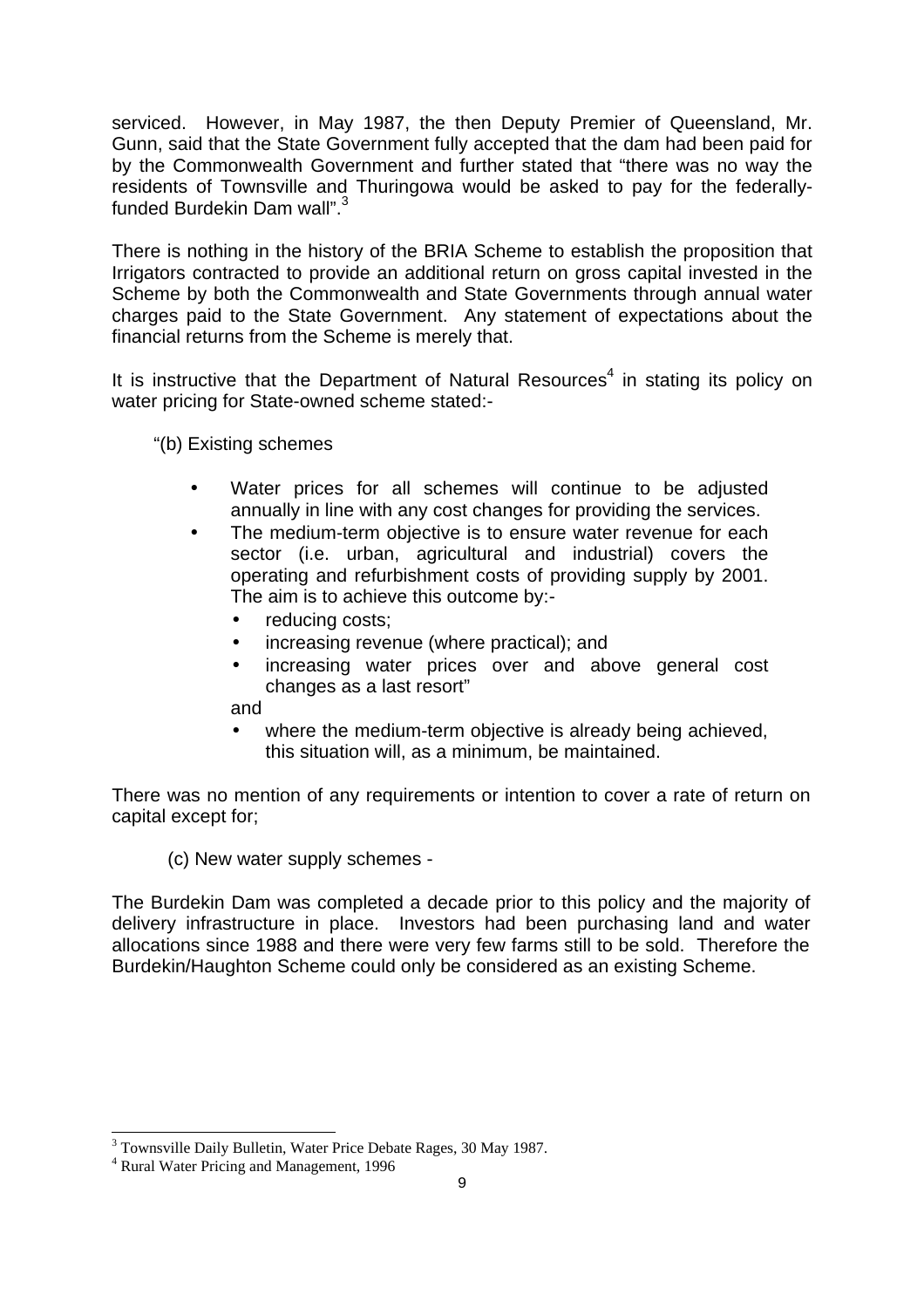The Burdekin River Irrigation Area Committee (BRIAC) considers that the BRIA Scheme has performed in accordance with the cost-benefit analysis used in the 1980 Report to Parliament to justify the public investment. BRIAC will show in this submission, even on the basis of partial data, that the BRIA Scheme has generated receipts and benefits sufficient to have already recovered the efficient or competitive outlays expanded by the State Government.

It is a great pity that a major national development scheme created for the benefit of Northern Australia and Australia generally, has been priced on the basis of a mistakenly narrow or incomplete accounting, so as to negate the benefits for the region intended to be developed.

What is even of greater economic significance is that the Scheme remains underutilised (there is considerable excess capacity and only around 50% of farm land which was to be developed under the 1980 report to parliament, having been developed and sold) failing to capture the cost benefits of fully utilising existing sunk Commonwealth expenditure and State Government funded infrastructure.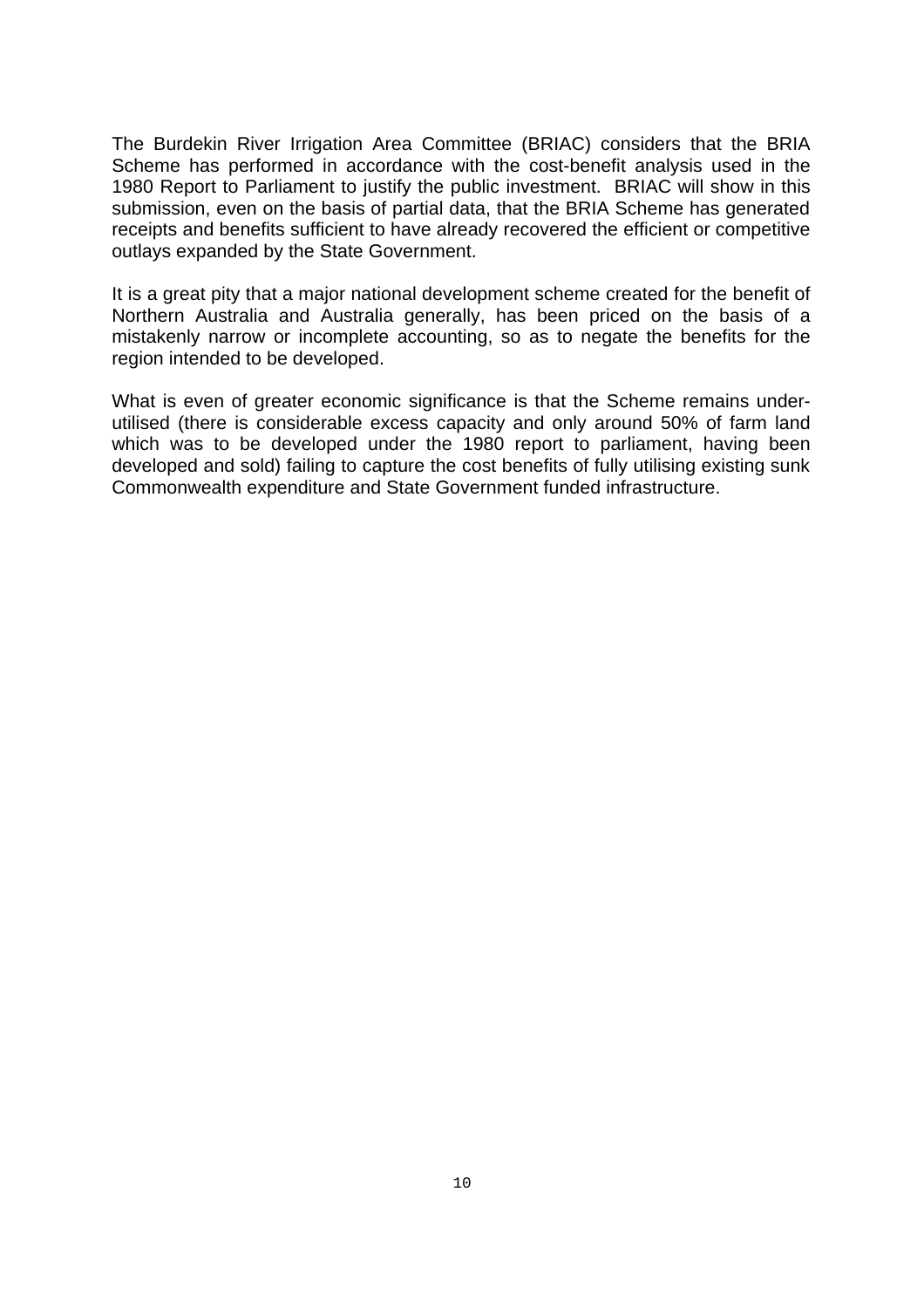# **Part II: Pricing Principles And Costs**

# *Significance of Inquiry*

The correct pricing principles for irrigation infrastructure are a central concern of this inquiry and are relevant both to the adequacy and maintenance of water infrastructure and non-exploitative pricing of water storage and transport services.

Given that the sugar industry faces internationally competitive export markets and the Burdekin's output is exported, it should be totally unacceptable that the costs of the Burdekin River Irrigation Area (BRIA) cane farmers are inflated by monopoly rents embedded in SunWater's water storage and haulage charges levied against them.

# *Monopoly policy*

Economic theory urges that if a monopoly is a natural monopoly arising out of circumstances such as decreasing costs, prices should be set at a marginal cost and any access deficit met out of public funds. As a *second-best*, if there are higher deadweight losses associated with raising public funds, user charges may be imposed to cover the access deficit but not so as to yield a monopoly rent to the owner of the monopoly facility, be it government or private sector.

Scarcity rents for the use of existing resources or facilities are acceptable and efficient as a means of rationing demand and calling forth further supply of a resource or substitutes but must be distinguished from monopoly rents demanded where there is no scarcity of capacity and no incentive for augmentation of supply. Note though that scarcity rents in the case of water should go to the water resource owner (the licensee) and not to the storage or haulage business: this will happen naturally with trading of water entitlements. To allow SunWater's storage and haulage business to charge more than its real costs because water is scarce is akin to saying that truck haulage charges should be based on the value of the cargo rather than volume or weight. In the real world, competition prevents truckers from charging above efficient cost merely because a consignment of vegetables is more valuable today than yesterday. Only if there is actually a scarcity of haulage capacity at a given time will trucking charges increase.

# *Deadweight loss (excess burden)*

A key economic issue concerns the implicit model of economic efficiency used to assess pricing principles. Deadweight loss (excess burden) is a crucial economic concept which applies to excessive infrastructure charges just as much as it applies to taxes.

The categorisation of monopoly rents as a form of distorting indirect taxation flows naturally from the classical work of Dupuit, Hotelling, Vickrey and others who have demonstrated the optimum qualities of short run marginal cost pricing (SRMC). As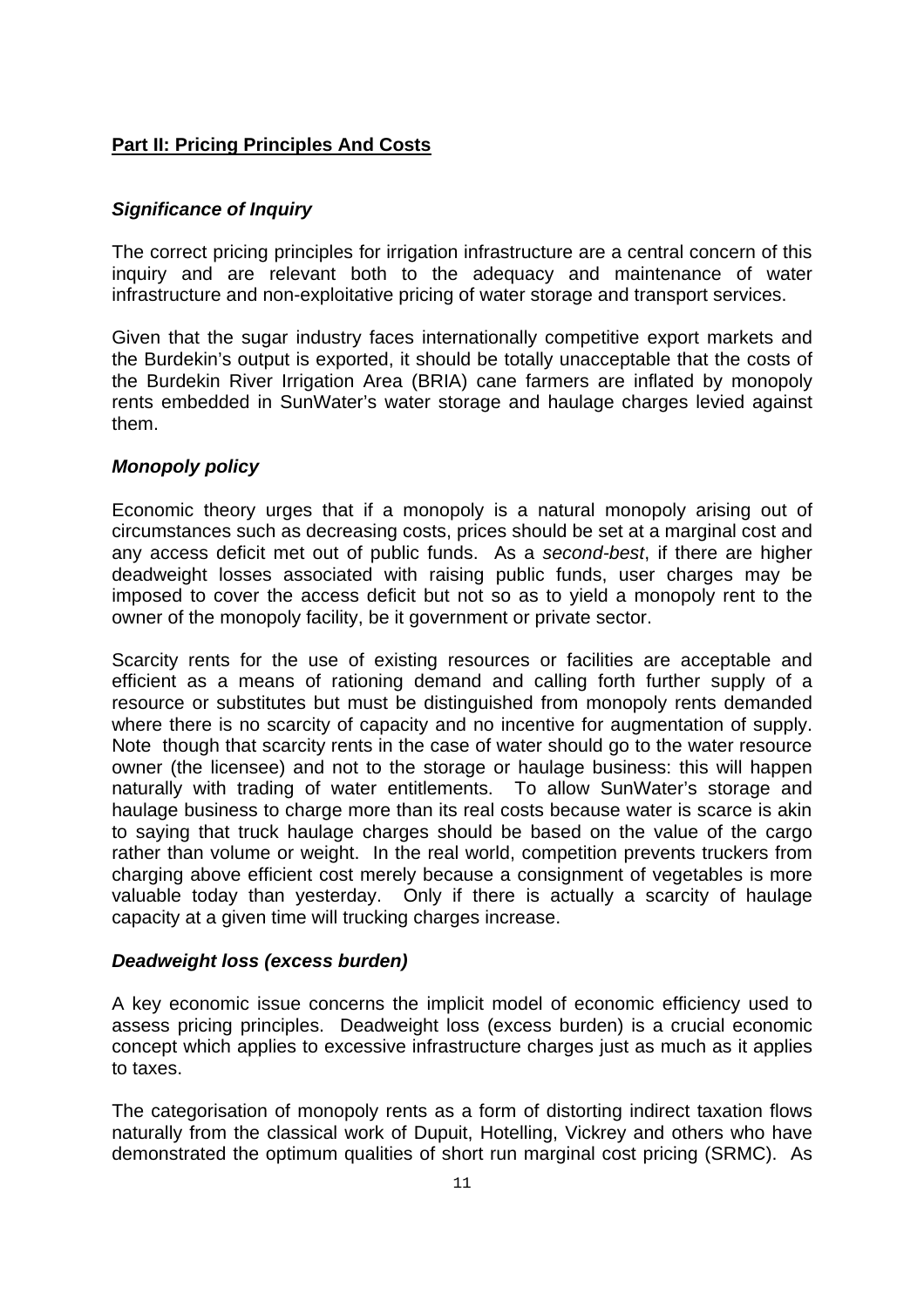Laffont and Tirole (2000, p 86) remarked "taxpayers in a procurement context and consumers in a regulatory context are hurt when the firm enjoys a rent, since they then have to pay higher taxes and prices for the services, respectively." For example, inflated irrigation charges feed into the costs of sugar producers and dampen demand for other inputs. This categorisation of monopoly rents is not disturbed by the modern work of those such as Baumol and Bradford who have argued for Ramsey pricing as a second-best alternate to short run marginal cost pricing where there are access deficits to be made up. Both classical and modern schools of thought would combine in categorising as a monopoly rent - and a tax any charge which resulted in supernormal returns to capital investment, that is, any form of pricing above average cost. The difference between the two schools of thought simply relates to the best method of funding the access deficit rather than any difference over the undesirability of monopoly rents being allowed by regulators.

It is also erroneous to suggest that two-part tariffs *per se* eliminate the economic inefficiencies created by the extraction of monopoly rents by, for example, irrigation infrastructure owners.

This is because fixed access or connection charges are *not* "lump sum taxes" and do not share their optimality properties because, unlike lump sum taxes, they *can* be avoided by changes in producer or consumer behaviour. What is required for optimality is that no tax or charge alter choices at any margin, that no action *of the user* can alter the charges he faces and high interconnection charges fail this test of optimality. For example, irrigation system users may not connect to the system, may be forced to invest in wasteful by-pass with on-farm dams or bores or potential producers may simply decline to locate in irrigation areas. Such responses deprive Queensland of income, employment and export opportunities. Indeed, high fixed access charges for irrigation infrastructure may sufficiently deter demand that the facility is never built or, if built, remains chronically under-utilized or, at the extreme, has to be abandoned.

# *Optimal pricing principles: first best short run marginal cost (SRMC) pricing*

It is generally conceded that a *first best* optimum for pricing infrastructure is to set price at short run marginal cost (SRMC). As Quiggin (1996, p 57) notes "In the absence of other considerations, efficiency is maximized when prices are set equal to marginal cost." This was the strong theme of Hotelling (1938) who argued that marginal cost pricing should be pursued and that infra-marginal losses be made up by taxes levied on income, estates or land. Marginal cost pricing is generally accepted as the norm for economic efficiency and can be traced back to Marshall's (1920, Vol I, p 469, 472-473, 475) suggestions for subsidising increasing returns industries to maximise consumer surplus.

The fundamental problem faced by regulators of utility infrastructure providers is that because of economies of scale the marginal cost of additional network usage is generally much lower than the average cost. Pricing at short run marginal cost for capital-intensive infrastructure generally leads to losses because fixed costs are so large relative to marginal costs. This financing problem is the central "other consideration" often used to rule out SRMC pricing as a practical real-world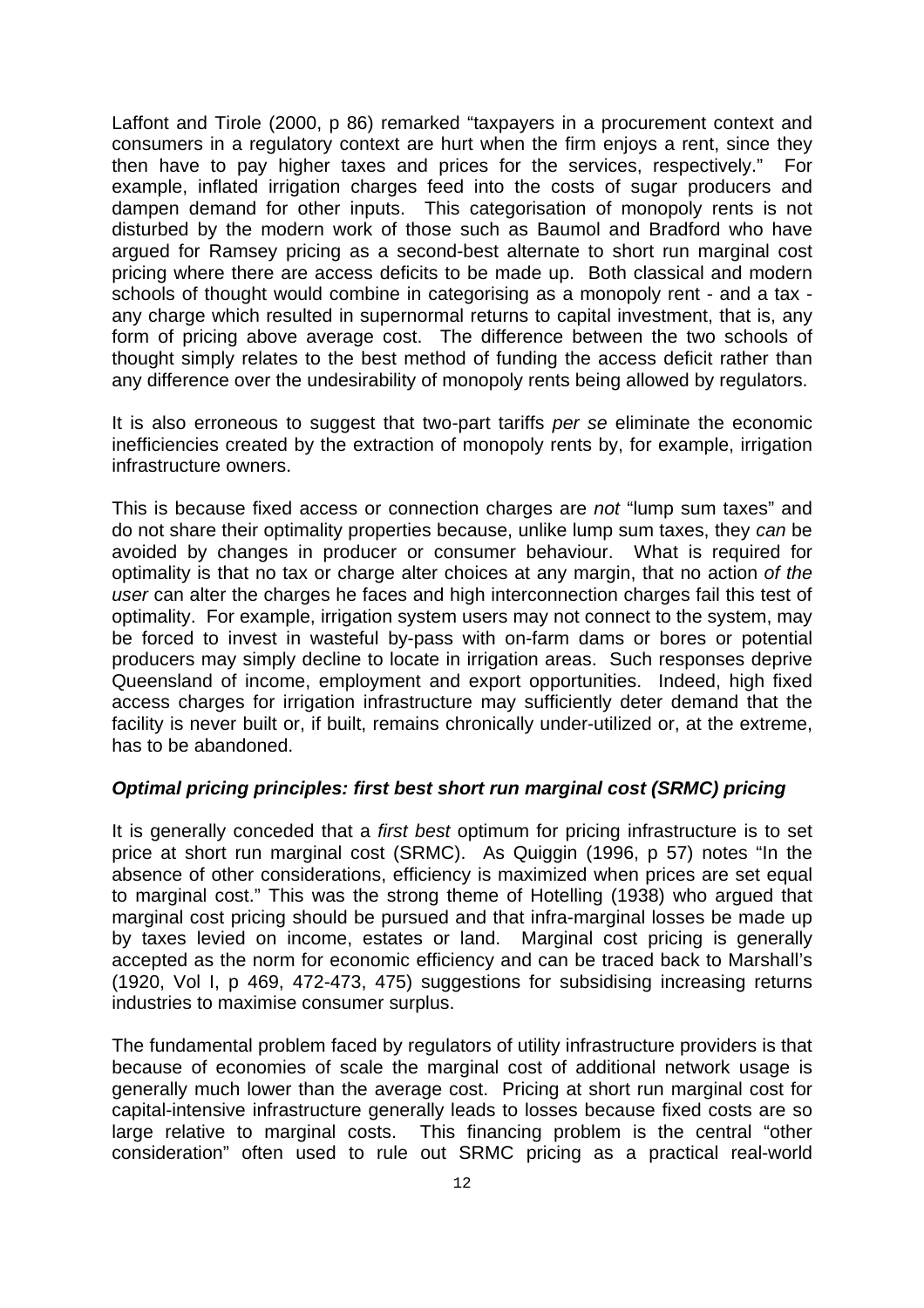proposition since, as Quiggin notes (1996, p 58), financing losses through distorting taxes is also inefficient. In this context, the ACCC (1998, p xxiii) rightly sums up the central problem of utility regulation of privately owned infrastructure as "devising systems based on marginal cost principles, whilst ensuring a fair rate of return to capital". It is thus usually quickly assumed that any losses must be met by distorting taxes or charges on either non-users or users in the form of prices above marginal cost. In other words, we have to settle for a *second best* optimum. Once infrastructure exists, it is optimal that it be priced at short run marginal cost (SRMC) in the absence of congestion but if regulators were to insist upon SRMC pricing, the utility (especially if it were capital intensive) would operate at a loss and no one would be found willing to invest in providing the infrastructure at a loss.

There is a paradox: the social returns from infrastructure investment may be very great, yet the private rewards from providing it at an optimal price are likely to be negative. So no one would build it.

Some economists have accordingly argued for variations of marginal cost pricing so that a mark-up is applied to recover the fixed costs of infrastructure. Sometimes it has been suggested that long run marginal cost (LRMC), rather than short run marginal cost (SRMC) is the appropriate test for economically efficient pricing. But economists such as Vickrey (1987, p 198) have pointed out that, if the size of investment is **optimal**, long run marginal cost will be the same as short run marginal cost.

SRMC pricing remains the economic criterion for efficient pricing. A price above marginal cost is a disguised de facto tax and will impose efficiency costs (deadweight losses) just like any other tax.

Fortunately, Nature abhors a vacuum: the economic benefits of a worthwhile irrigation project (as with all spatial network infrastructure) are captured by land values so the access deficit (i.e. capital costs) can often be recovered by land sales, rents or rates.

Advocacy of "user pays" financing of infrastructure rests in large part on the (often incorrect) implicit assumption that no non-distorting taxes or other charges are available, and that it is equitable to make users pay for the total costs of infrastructure - and through user charges only. The Industry Commission agreed (1993, p 180) with the standard academic argument that prices in excess of SRMC are taxes but justified prices above SRMC on the basis that funding access deficits has to be made up by one tax or another so the users may as well be taxed. It argued that "imposition of a financial target offers an alternative to sustained losses by requiring the enterprise to price above long-run marginal cost and recover full costs including a return on capital. A financial target in this sense is simply another form of indirect taxation. The choice is essentially between taxation methods. The inefficiency involved in raising a toll above marginal cost to reduce enterprise losses must be weighed against the inefficiencies incurred elsewhere in the economy by distortionary taxes levied to finance the losses of [government business enterprises.]"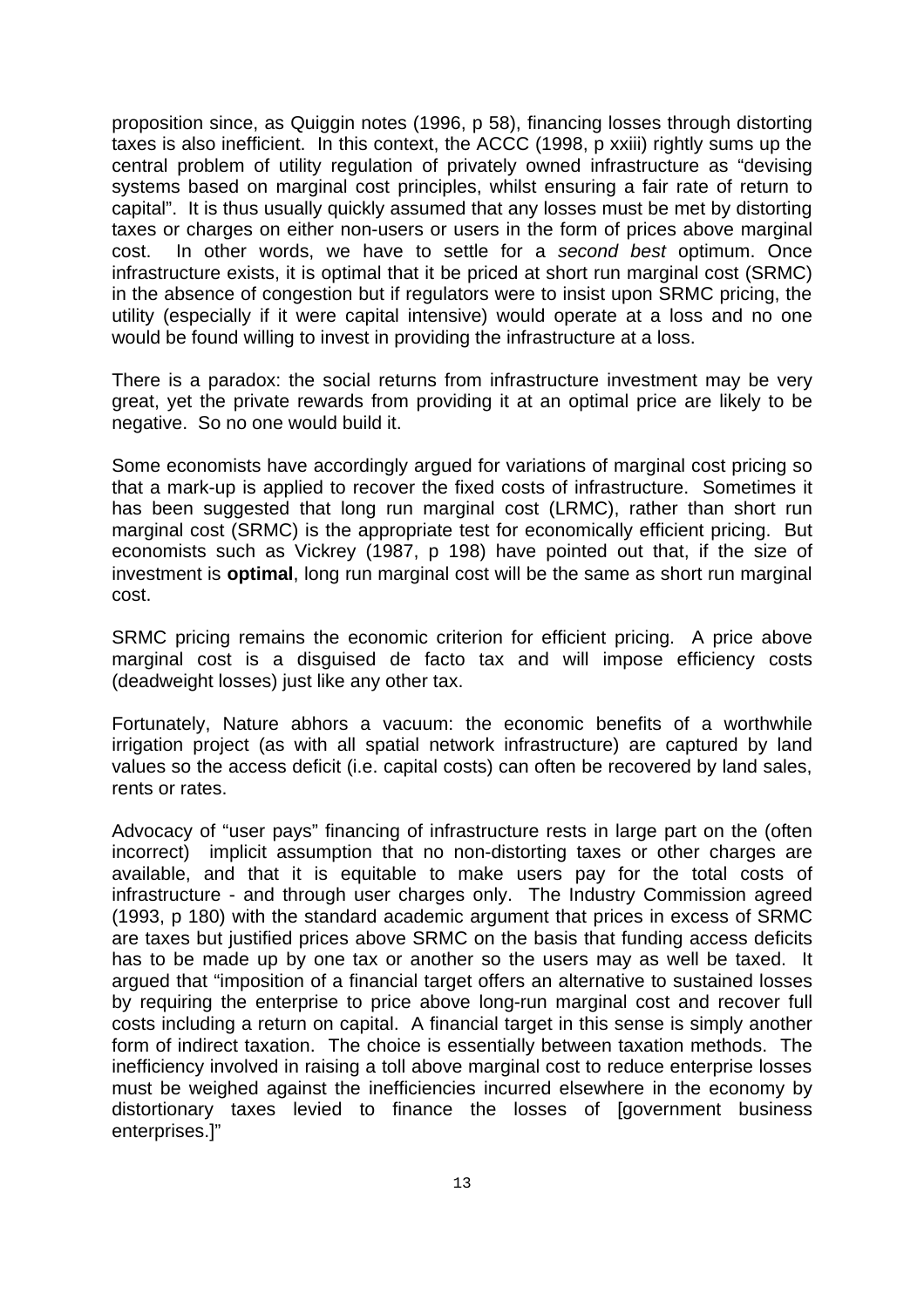But where there are external benefits created by infrastructure, it is not efficient to ignore external benefits and require that all infrastructure capital costs be financed solely by user charges in excess of marginal cost. No one seriously doubts that infrastructure such as irrigation schemes contributes to land values, both of the farms served and also of the neighbouring communities serving those farms.

# *Pricing principles: objections to marginal cost pricing*

Although the problem of public utility pricing and provision is one of the oldest in economics and notwithstanding an impressive list of economists from Dupuit, through Marshall and Hotelling, to Vickrey, among many others, who have advocated short run marginal cost (SRMC) pricing, the modern trend (or reversion to an older pattern) in public utility finance is towards full cost recovery from users, and users alone, of all capital and current costs involved in maintaining infrastructure networks. In this paradigm, SRMC pricing is no longer respected as an efficiency rule. If there is a concept of marginal cost pricing, it is a concept of long run marginal cost (LRMC) pricing which is seen as requiring full cost recovery plus a return on capital invested.

Vickrey (1948, p 236), however, warns that once short run marginal cost pricing is abandoned, the allocation of overhead costs or access deficits becomes a battle between contending interests, just as the allocation of tax burdens reflects the outcome of political contests. "Whether the operation is in private or in public hands, if rates [tariffs] are set above marginal cost in an attempt to cover the entire costs of the operation, the solution of the problem of how to fix rates [tariffs] so as to achieve this end with the least possible misallocation of resources calls, at best, for the exercise of very refined judgment, even in a milieu free from contending interests. In practice, moreover, contention by interested parties makes the achievement of a close approach to the best solution even more difficult. For example, where there are different classes of consumers, decisions as to which classes shall bear charges to cover the intra-marginal residue of costs (often loosely called 'overhead costs') will often provoke heated argument."

It is true that some economists have attacked short run marginal cost (SRMC) pricing. It is argued in favour of "full cost recovery" and "user pays" that, even if there are non-distorting taxes available, efficiency requires that users alone pay for the fixed costs of infrastructure: otherwise, they will ask for more than they are willing to pay for. Thus, following Coase (1946), it is argued that cost recovery from users is efficient because it prevents money being poured into infrastructure, the cost of which exceeds its total value to users. (This might be termed the "fear of white elephants" argument - though curiously it is rarely applied to public sector establishment levels.)

For example, the Productivity Commission (1997 p 44-45) states that "A second criticism of Hotelling came from Coase (1946), who suggested that the external funding of the deficit could result in the maintenance of an activity for which the total value to users was less than its total cost to society to produce. Consider a situation where average cost is greater than willingness to pay (demand price) at all levels of output, so that there is no guarantee that the total value to users is at least equal to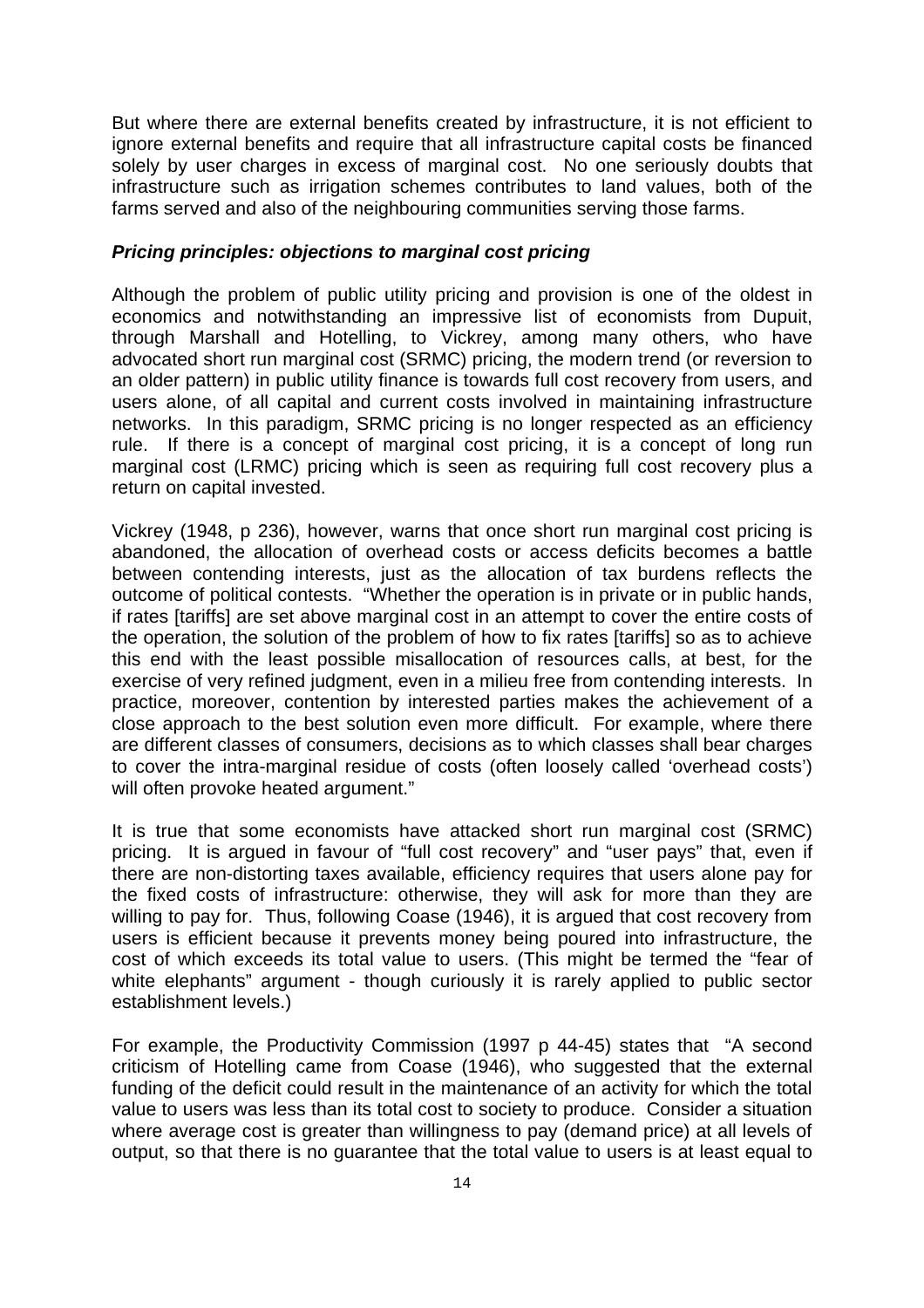the total cost to society of providing that output. This service would not exist if cost recovery had to be achieved by a system of user charges, and in some circumstances this would be the efficient outcome. However, Hotelling's solution would allow the maintenance of such activities worth less to society than their cost."

Coase (1946, p 174) objected to Hotelling's prescription of marginal cost pricing financed by a government subsidy and urged that marginal cost pricing be financed through a two-part system of pricing imposed on users. He argued that the Hotelling solution "leads to a maldistribution of the factors of production between different uses; second, that it leads to a redistribution of income; and third, that the additional taxation imposed will tend to produce other harmful effects."

The first objection is that unless the total amounts paid by users exceed the costs of the factors of production used in a facility, one cannot be sure the facility is socially worthwhile. However, this conclusion, as formulated, ignores the possibility of external benefits which are almost invariably associated with infrastructure provision. If the objection is reformulated so that the total costs must be recovered from users *and other beneficiaries* to ensure that an infrastructure project does not draw factors into less valued uses then the objection is unobjectionable. Thus if an irrigation infrastructure project costs \$100 million and its net profits at marginal cost pricing are zero it must increase the value of the land it services and generate other external benefits by more than \$100 million before it can be considered worthwhile. The willingness of users to pay for the project will be reflected in their increased demand to locate themselves on the land which gives them access to infrastructure: the access charge Coase advocates to test willingness to pay then amounts to the same thing as the land rate system Hotelling argued for as a means of financing inframarginal losses. (The relevance of this observation to the Burdekin irrigation scheme should be obvious).

Coase's arguments against marginal cost pricing were subjected to critical examination by Vickrey (1948, pp 224, 230) who commented that "It does not therefore appear that multi-part pricing succeeds in exorcising the dilemma. Either we accept marginal cost pricing ... or we accept a more or less substantial misallocation of resources ... Requiring each project to pay its own way may be the only way of making absolutely sure that the community does not persist in investing in uneconomical projects; but to adopt a policy that results in a substantial bias against undertaking increasing-return projects seems a rather costly method of insuring that errors in the other direction are avoided." To put this observation in the contemporary Australian context, the enthusiasm for "user pays full cost recovery" financing of infrastructure may well save Australia from "white elephant" investments but it may be even more effective in ensuring that downstream investment and income generation is prevented (or in the case of the Burdekin prevent the full use of the scheme and its benefits from ever being attained).

It may be noted that Coase himself (1946, p 181) had to concede that user pays through "average cost pricing may prevent some things from being done which perhaps ought to be done". Vickrey (1948, p 217) in turn stressed that "existence of a profit (or 'breaking even') may indeed show that the project has been worth while; but a level of output at which all costs are covered is normally not the best output,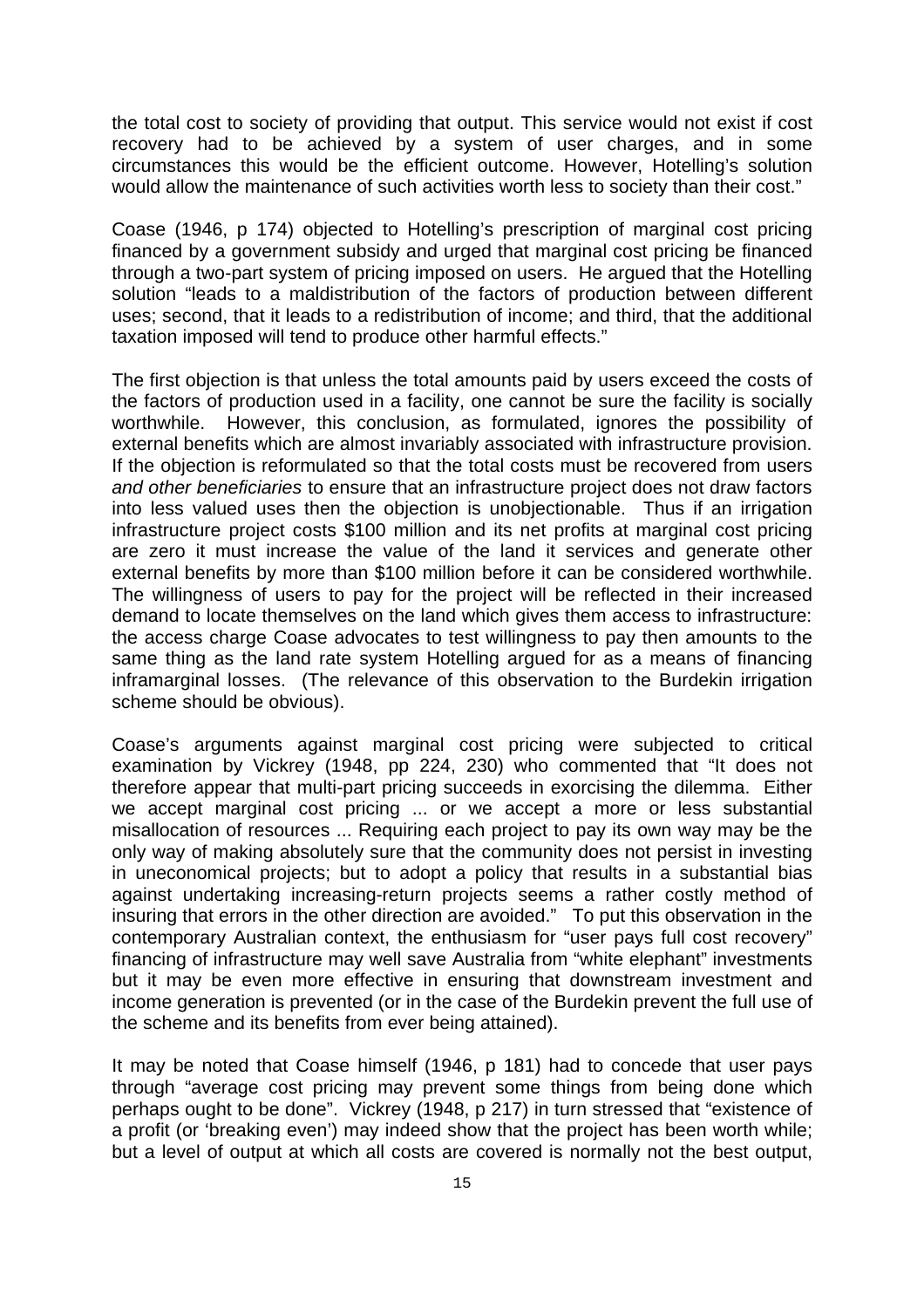nor is the absence of any possibility of profit (or even of covering costs), any indication that a project would not be well worth while."

The question of how to finance public utilities operating at allocatively efficient marginal cost pricing remains, however, and here Vickrey (1987, pp 210-211) pointed to site rents and congestion charges. He noted the George-Hotelling-Vickrey (1977) "theorem of spatial economics which states that in a system of perfect competition among cities, the availability in the city of services and products subject to economies of scale, priced at their respective marginal social costs, will generate land rents just sufficient to supply the subsidies required to permit prices to be lowered to marginal cost. ... It is a corollary of this theorem that it would be to the advantage of the landlords in the area, *faute de mieux*, to agree collectively to pay a tax based on their land values, in order to subsidise the various utility services to enable the prices to be set closer to marginal social cost. They could expect in the long run that this action would increase their rents by as much or more than the taxes."

The relevance of this observation is that the financing of the Burdekin scheme appears to have been contemplated, both by Government as a land developer and by irrigators, on this optimal basis. The Water Resources Commission report (1980, p 4) which was presented to Parliament in seeking appropriations for the project explicitly stated land rentals would be a source of direct revenue. By selling land and water allocations, the Government secured these land rentals as lump sum contributions in advance. Irrigators "taxed themselves" by paying one-off capital contributions for land and water allocations in order to enjoy water supply to their farms at no more than operational cost.

It was therefore astonishing to read that the State Water Reform Unit had asserted there was "No possibility of Government giving a consideration for capital gained through sales of allocation*" [Doc. Ref. No.A/16 - see page 66]. The QCA inqui*ry's terms of reference (rightly) presume the opposite approach should be taken. The State Government itself in the 1992 Industry Commission inquiry said the Burdekin scheme was a land development project and the Queensland Treasury itself later treated land sales as capital recoupments in its debate with the National Competition Council over the economic and financial viability of new irrigation schemes (see later).

#### *Pricing principles: two-part tariffs*

In addition to Ramsey pricing as a "second best", economists have often argued in favour of two-part or multi-part tariffs as another "second best" means of ensuring that capital cost servicing requirements are met by total regulated revenue while marginal cost of usage remains low. At its simplest, a customer pays a flat fee for connection to the network and a separate fee every time he uses the network. Ideally, the access charges cover the fixed costs of the network while the usage charges only reflect the marginal costs of usage. It is commonly argued that in order to avoid discouraging use of a network once the required capacity is in place, users should be charged a flat connection fee which covers the fixed costs of the network and then be charged marginal cost only on the volume of water supplied over the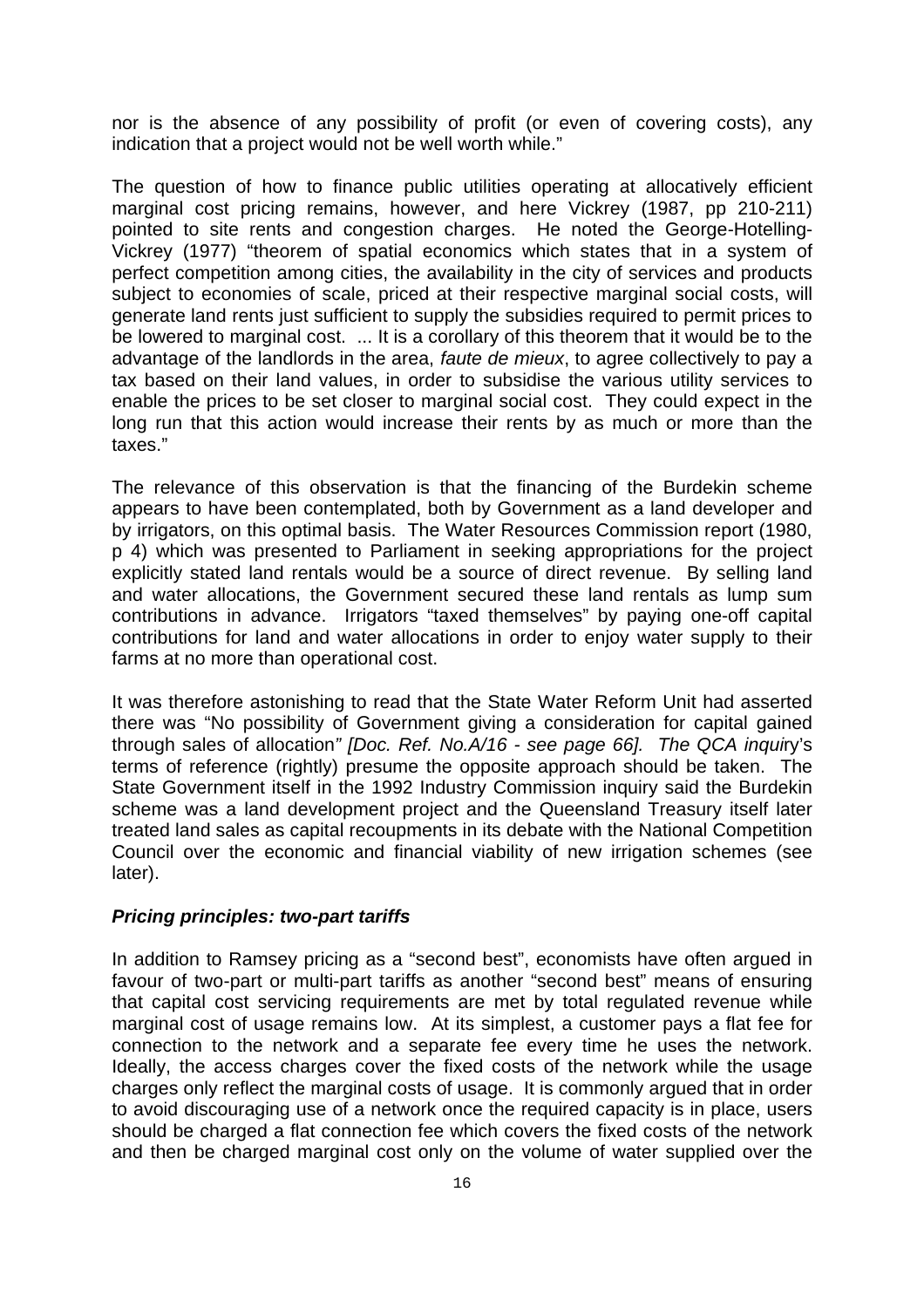network.

But it seems to be unrecognized or forgotten that in the case of a land development scheme such as the Burdekin irrigation scheme land rents and land sales *are* the first part of a multi-part tariff. Just as a private sector land developer recovers his fixed capital costs in the sale price of lots, so an irrigation scheme can (and should, if worthwhile) cover its capital costs or interest charges through land sales or land rents respectively.

# *Pricing principles: Scarcity/congestion pricing*

Where there is scarcity of supply or congestion in the use of infrastructure, economic efficiency in static allocative efficiency terms demands that prices should be allowed to rise in order to balance supply and demand and allocate the resource to its highest valued uses. The cost that becomes relevant is the opportunity cost set between the demands of alternative users of the facility rather than its original cost of construction. To the extent that peak load or congestion pricing results in a regulated revenue stream which does not generate supernormal profits for the infrastructure provider it may be regarded as unexceptionable.

Yet this is not the whole story. Scarcity or congestion may also be a sign that new investment is warranted on cost benefit grounds. For example, Vickrey (1987) has argued that congestion prices or scarcity rents might be required to be paid into escrow funds which could be used to expand infrastructure capacity for users. Scarcity rents are not necessary today to call into existence the already-built infrastructure and the prospect of reaping scarcity rents in the future may act as a perverse incentive for infrastructure owners *not* to invest in additional capacity. The ACCC (1998, p xxii) notes that an infrastructure providing firm "has no incentive to reduce congestion, as the benefits are largely appropriated by the users, whilst it bears the cost of investment." Persistent congestion is a sign that the benefit cost ratio is likely to be favourable to new investment, which *should* be undertaken but will be deferred till congestion is so chronic that user charges will bear on an expanded customer base.

There is a competitive markets analogy to this in the cycle of mine investment. Often large capital investments in mines do not cover their full costs: whatever the hopes and expectations, mine owners will produce so long as net returns cover marginal costs. Over the life of the mine, however, it is hoped that periods of scarcity and high prices will generate quasi-rents sufficient to cover the fixed capital costs. (Unlike natural monopoly owners, however, mine owners cannot prevent new investment coming on line to compete away persistent quasi-rents on investment.)

Pricing in competitive markets thus takes account of demand conditions. Where there is surplus capacity over existing demand, competition reduces price to SRMC. Where capacity is inadequate and demand justifies augmentation of capacity, price will rise to higher LRMC (incorporating a return on capital) to call forth new capital investment to expand supply. Once that supply is in place, capacity may again exceed demand and price will again be driven *ex post* towards SRMC. But, in the meantime, where price is driven by increased demand towards LRMC, scarcity rents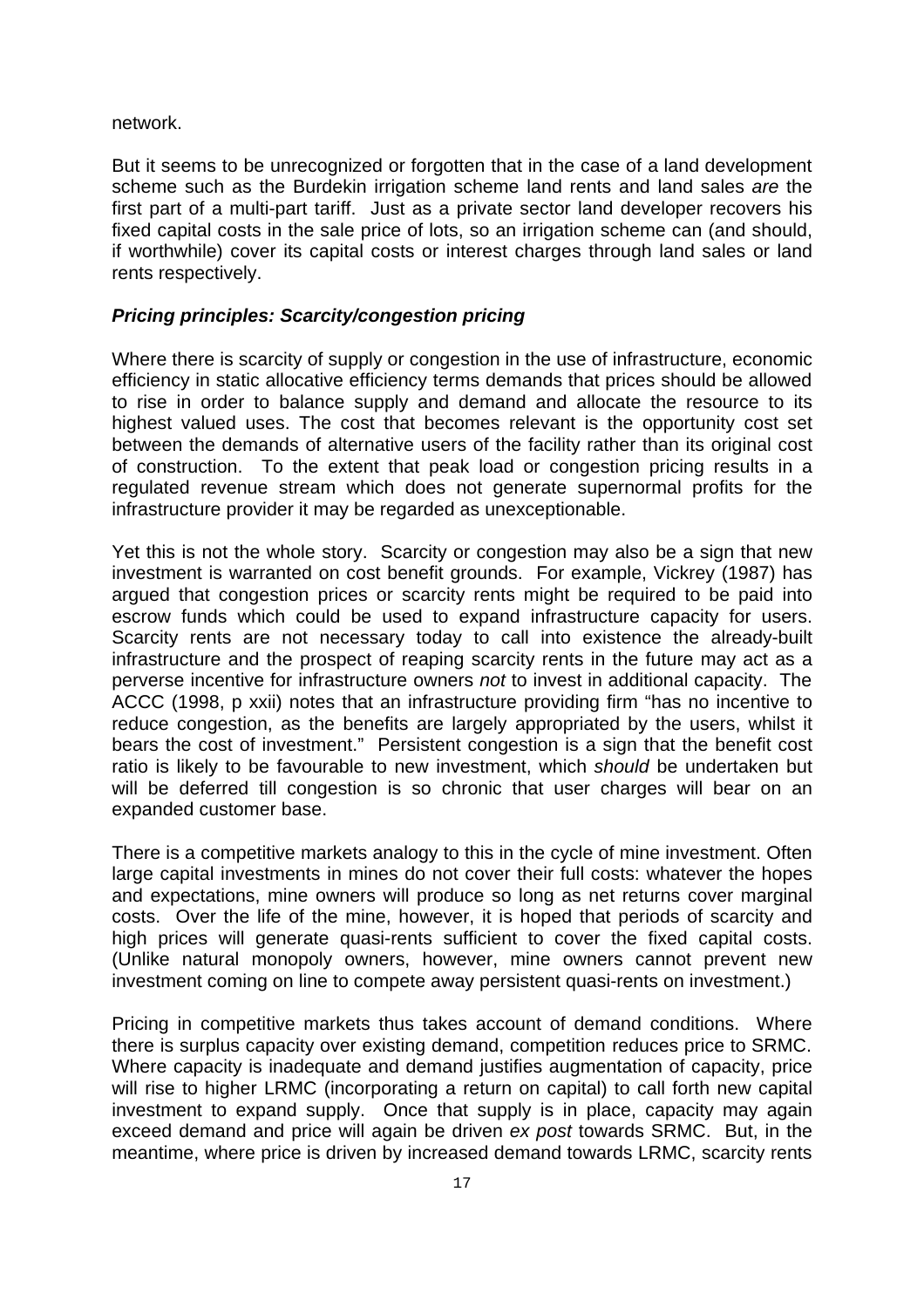will accrue to existing resource owners. But as in David Ricardo's model of wheat being cultivated on more fertile land, resource rents accrue as surpluses to owners of infra-marginal natural resources, the landholders. Rents do not accrue to capital owners. In the case of an irrigation scheme, the economic logic is that if *new* water supplies are more costly, *existing* water licence holders, as water owners, should be able to secure a rent for their (originally lower cost) water entitlements but such rents do not accrue to capital owners. In other words, if ever the water in the Burdekin were to become fully allocated and there were increased water demand, existing holders of water rights (including SunWater as owner of residual water) would be able to gain rents, but this is no economic reason why SunWater, as a capital owner in respect of its water storage and haulage business, should be able to seize such resource rents. All that its capital investment requires is a normal return on unrecouped capital.

In fact, at the present time, the Burdekin scheme has excess capacity so price should equal SRMC and LRMC is currently irrelevant. Further, LRMC pricing (incorporating a return on capital) would only need to come into play to the extent that capital costs of expansion could not be recouped through land rents or land sales or sales of water allocation.

The point is that, if ever it becomes a relevant issue, scarcity rents should go to the water resource owner rather than a water haulage business. Given that storage rights in the dam have already been paid for, only if there is congestion of channel usage can a water haulage business argue that its services should charge scarcity premiums over SRMC (as in peak demand price rationing).

# *Replicating a competitive market outcome and monopoly rents*

The object of natural monopoly regulation is to replicate a competitive market outcome, one in which the incumbent monopolist cannot abuse his monopoly position so as to extract super normal profits (monopoly rents).

In the context of preventing monopoly rents, the valuation of assets and examination of whether their costs have been recouped become of fundamental importance.

Leaving aside for the moment the question of capital recoupments, there is a real problem in valuing the infrastructure assets of an irrigation scheme If SunWater is allowed to put inflated values on assets the scope for massive distortionary pricing above actual average - let alone marginal - cost is very large indeed.

One approach is to use historical cost of scheme assets, depreciate those assets and allow prices which give a return on the capital base so established. This is the depreciated actual cost (DAC) approach to determining regulatory capital bases.

The merits of DAC are that:

- it is a factual, not a notional, figure; and
- it ensures that the infrastructure owner does not get a windfall from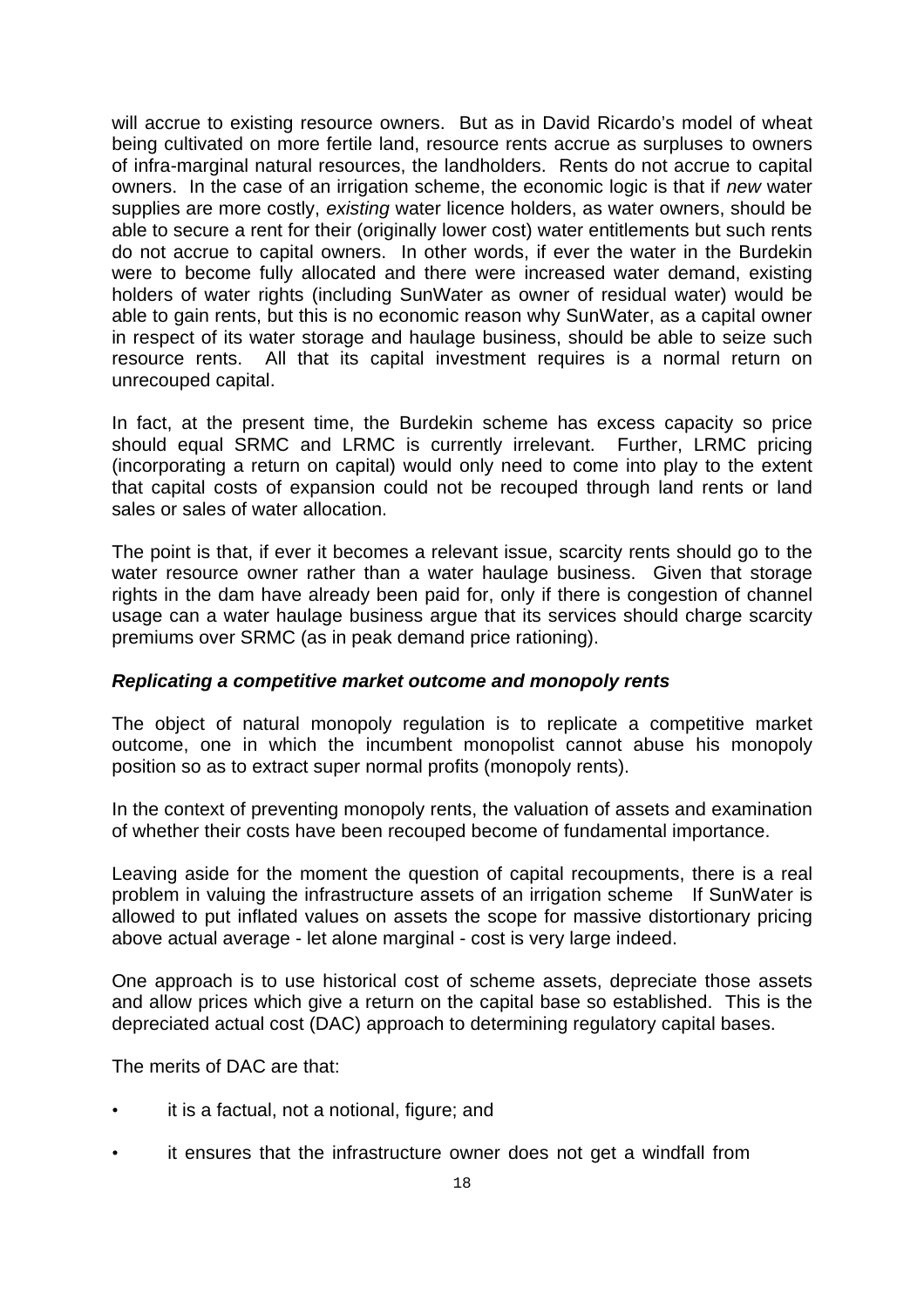inflation by writing up assets - he is limited to his actual incurred capital costs

The disadvantages of DAC are that:

- it does nothing to reduce the capital cost base for initial "goldplating" or cost overruns; and
- it does not pass on to users the benefits of improved technology and lower replacement costs (at least until the old system is replaced).

Another approach is to use depreciated optimized replacement cost (DORC). DORC looks at what the infrastructure assets would cost to create now.

The advantages of DORC are that:

- it forces the utility to pass on to users reductions in replacement costs due to improvements in technology; and
- it can optimize out any cost padding through initial system "goldplating".

The disadvantages of DORC are that:

- it gives a windfall to infrastructure owners by writing their assets up by inflation so they are awarded a return on funds never expended; and
- it is inherently subjective because there are many possible ways of replicating an existing scheme and many possible alternatives.

Regulators in Australia have tended to favour the use of DORC because they take the view that in competitive markets improvements in technology are passed on to users through reduced replacement costs. However, DORC has problems (see Appendix I) and there is a very strong argument that users should be charged on the basis of *the lesser of* a DORC or DAC valuation where the infrastructure owner is being awarded a risk-adjusted rate of return. If he is being paid to absorb risk, he should carry the risk that a DORC valuation based on improved technology may reduce his regulatory capital base in the future. (On the other hand, if the utility is being allowed a lower riskless bond-based return, then it is reasonable for it to be awarded a DAC-based regulatory base.)

The reason for stating that *the lesser of* unrecouped DAC or DORC be used is that is how competitive markets really work. New entrants charging on an optimized replacement cost (ORC) basis are in competition with suppliers charging on a DAC basis. If there is excess capacity, incumbent suppliers with pre-inflation, DAC, cost bases can undercut new entrants. Further, incumbents with DAC-based pricing cannot write up their charging bases with inflation because they are faced by other incumbents with equally low pre-inflation DAC cost bases. Conversely, if there is technological improvement, new entrants with a lower ORC cost base can undercut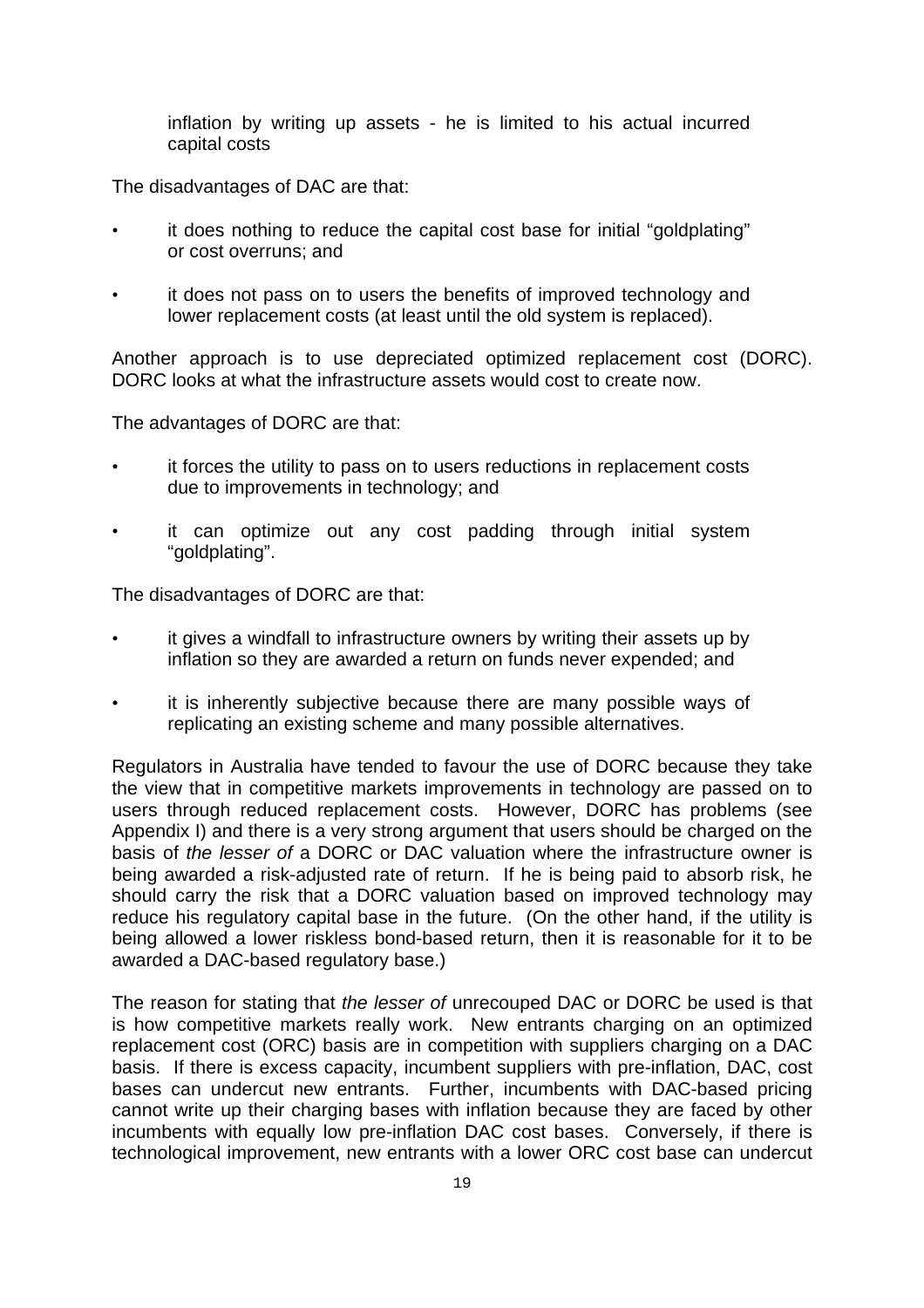DAC-based incumbents. The relentless march of competition forces suppliers to yield up to users *both* the gains from inflation *and* from technological improvements.

In any case, whatever method is used to determine the capital cost base for scheme assets, it is absolutely essential that the cost of scheme assets be discounted for depreciation or other forms of capital recoupment (such as capital contributions). Not to do so is to allow a "double charging" which competitive markets would not permit.

# *Reality checks*

Because the acid test of a competitive market is that no player is able to earn persistent super-normal profits on invested capital (monopoly rents), the QCA needs to test for monopoly rents in SunWater's Burdekin scheme revenues and explicitly address three questions.

- What has been the rate of return on capital (net of recoupments and grants)?
- What has been the internal rate of return on all cash flows in and out since the scheme's commencement?
- What has been the payback period? How long has it taken for grants, land and water sales plus net operating revenue to recover the capital base?

We understand that historical figures to answer these questions may not be available. If SunWater is not able to provide figures to answer these questions then we would respectfully suggest the greatest caution needs to be taken in accepting capital cost claims. At the end of the day, a monopoly seeking to impose charges has to prove its case and put its figures on the table for examination - it has to "hand over the cheque butts" for examination.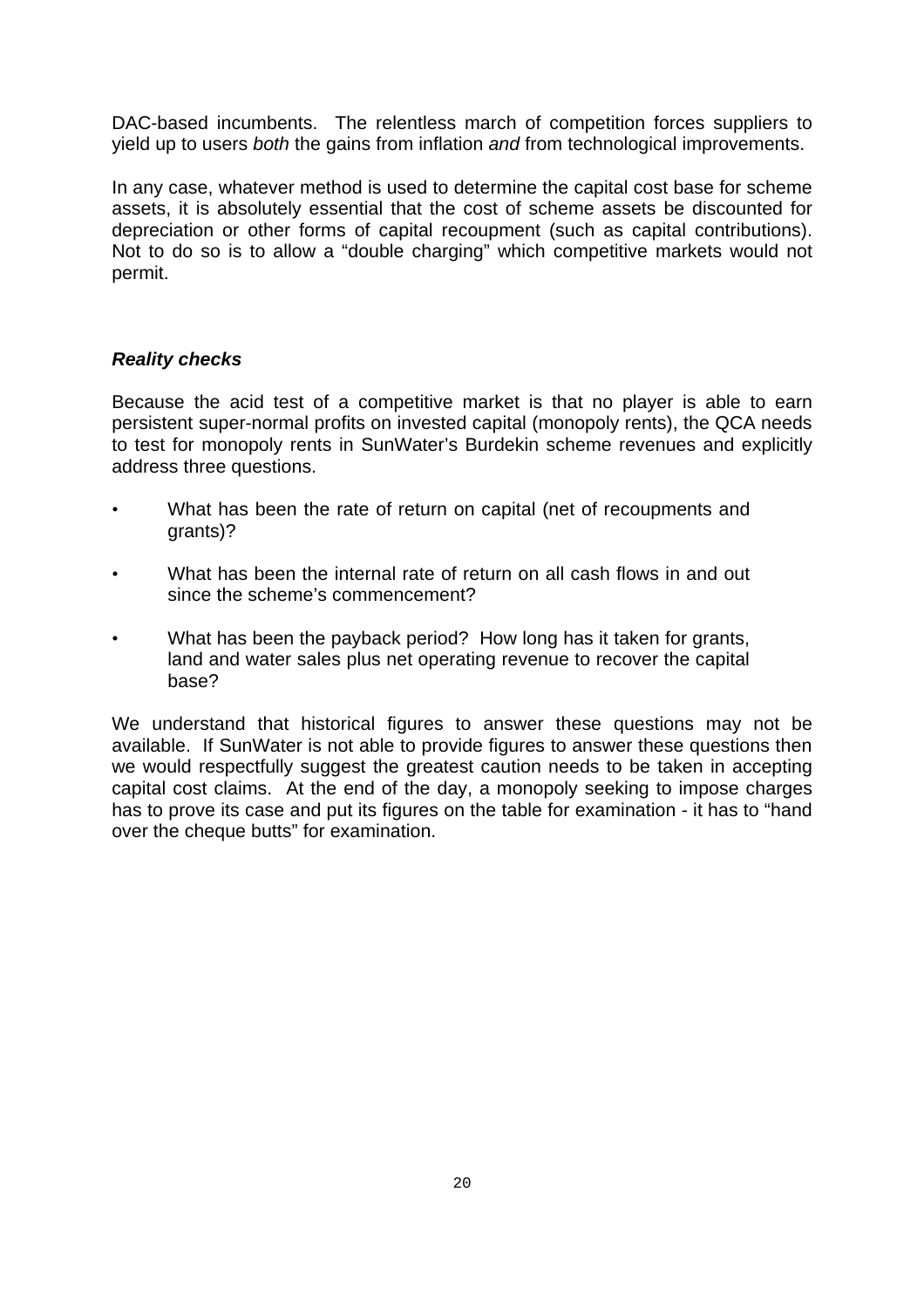# **Part III: When Should A Return Be Charged On Scheme Assets?**

# *No 4 term of reference*

The fourth term of reference requires the Queensland Competition Authority to "advise under what circumstances it would be appropriate for an entity to charge a positive rate of return on scheme assets."

Two possible short, blunt, answers to this question (which is more than apposite in the case of the Burdekin Irrigators) is "when the entity has not already been paid for them and when the entity is a legislated monopoly provider and has failed to advise customers of its intention to so charge before they committed to their investment". However, it is necessary to explore these subjects in detail because "full cost recovery" is treated as an almost axiomatic theorem of public sector economics these days when it is, in reality, a reversion to economic heresy.

It should be noted that the concept of a "*return*" implies an *outlay* by either the owner of the assets or his predecessor in title. There may be assets vested in the operator of an irrigation scheme which involved in no outlay at all. For example, a statute could vest the Crown's rights over a river channel in the operator of the scheme. In the sense that the river was useful, it might be described as a scheme asset. Yet such an asset, being freely given by Nature, would not be the sort of asset in respect of which one could sensibly talk of a "return". Nature given assets earn rents where there is competitive bidding for their superior productivity. Ricardian rents of this kind are not comprehended in the concept of a rate of return on capital. In classical economic theory, rents accrue to land (natural resources) while reproducible capital earns a competitive rate of return.

The concept of a rate of *return* on scheme assets is really apposite to consideration of whether there should be a rate of return on constructed physical assets of the scheme, that is, its physical capital.

Second, the concept of a "*charge*" implies that we are looking at whether the return on constructed scheme assets should come *solely* from charges for water storage and transport, that is from irrigators using SunWater services. This cannot be answered without looking at external benefits of an irrigation scheme, how they are capitalized and by whom they are captured. A shopping centre owner does not seek to charge a rate of return on shopping mall assets such as benches or restrooms used by weary shoppers because he knows these amenities draw custom to the mall and are reflected and captured in the rents he charges his shop tenants. So a government in setting up an irrigation scheme may well not seek to recover a return on capital from future water charges if it has already recouped - or will recoup - such capital costs through land values or water allocation rights or other collateral benefits, just as a land developer recovers his lot servicing costs. Indeed, the Queensland Government said it was operating as a land developer in its 1992 comments to the Industry Commission water inquiry (IC, 1992, p 217).

The logic of an approach which takes capital contributions into account for water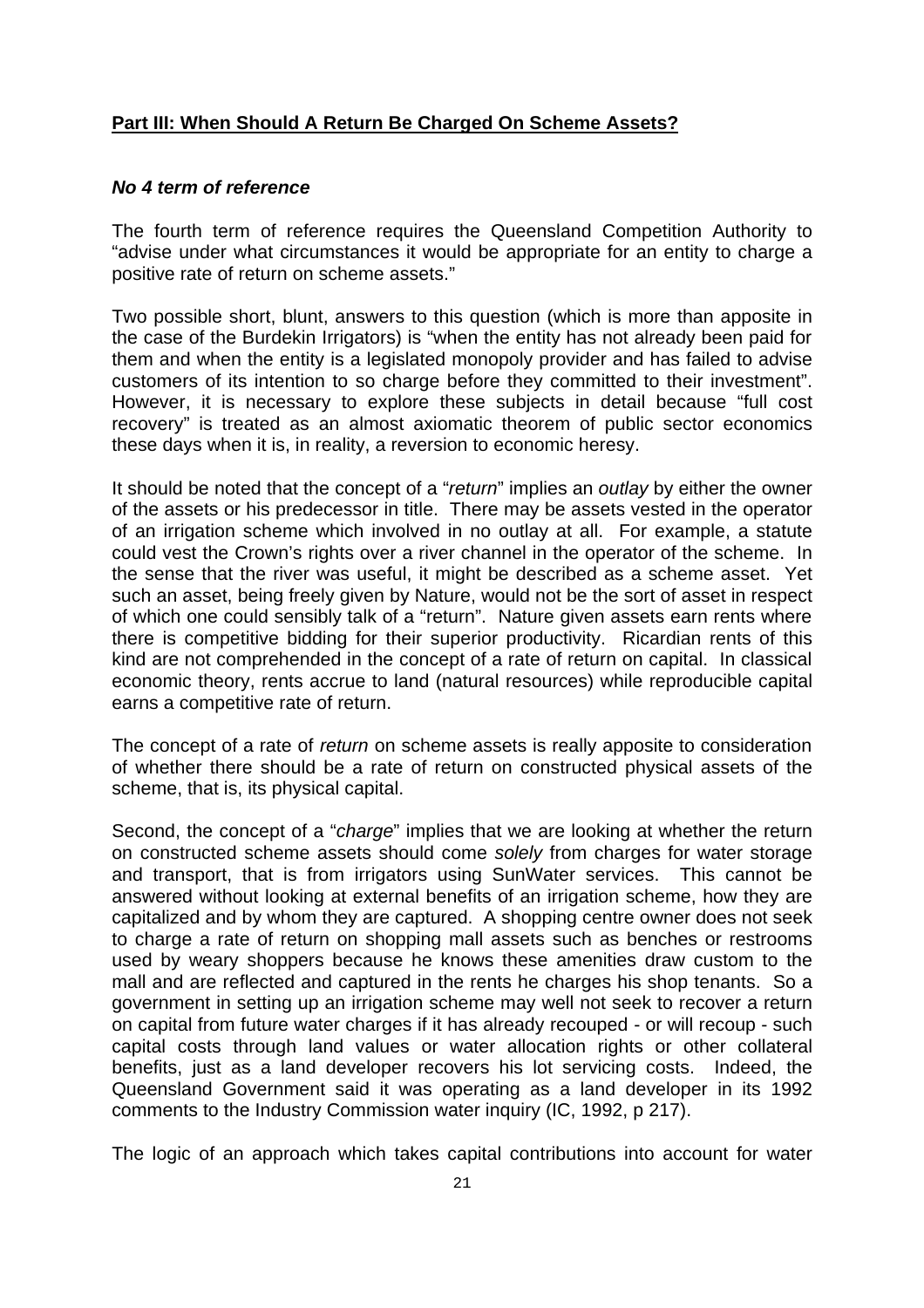pricing is accepted in a paper on Water Pricing from Euan Morton to David Green in the Water Reform Unit (WRU). The paper points out that pricing arrangements for infrastructure need to include "capital contributions – past and future" and "indeed, the funding of capacity augmentation is likely to emerge as a major issue. This raises the issue of capital contributions- there needs to be some consideration given to the treatment of past capital contributions as well as the arrangements to be made for the funding of future capital works. ... In a sense, the user pays for the asset in a lump sum because it will not be paying recurrent charges." *[Doc. Ref. No. B/22 - see pages 67-68]* Yet there is no evidence that capital contributions from irrigators in land and water sales for the Burdekin scheme were taken into account in setting maximum gazetted prices for SunWater's storage and distribution charges.

Third, the question of "under what circumstances it would be appropriate for an entity to charge a *positive* rate of return on scheme assets" necessarily by implication raises the question of when it would be appropriate to accept a *negative* return on scheme assets. *A fortiori*, if economic or legal principle dictates that a negative return on scheme assets should be accepted, seeking a positive rate of return is precluded. A negative return on scheme assets occurs when revenue does not cover operating expenses (broadly speaking, the lower bound). This is by no means a fanciful situation in public finance. The Navy and the Army do not seek a rate of return on "the capital tied up" (so the phrase is commonly - but incorrectly put) in ships and guns. More immediately in point, urban rail services such as Sydney's receive large operational subsidies (partly, at least, because of the public interest in minimizing external costs to society from greater urban congestion on the roads). Nor does the Queensland Government value Brisbane roads and charge motorists a rate of return on those assets (which have already been paid for).

There is nothing surprising about governments accepting negative returns on public works where external benefits accrue to them elsewhere. We can do little better than quote a Queensland Government Departmental briefing note on this matter in relation to irrigation schemes, *[Doc. Ref. No. C/22 - see pages 69-70]* "COAG requires new investments to be 'economically viable'. This does not mean that CSOs or subsidies should not exist. There is no specific ruling that subsidies should not exist in new schemes. The determination of a pricing policy and CSOs is unrelated to the economic assessment of a scheme's viability.

The pricing decision and the provision of subsidies may reflect:

- take-up rates allowing some years before scheme total cost recovery is realised.
- transitional assistance for establishment of new strategic industries,
- contributions to other beneficiaries e.g. flood mitigation, recreational benefits, etc (CSOs).

There is a fundamental difference between economic and financial/commercial viability. For a public sector project to be *economically viable*, the present value of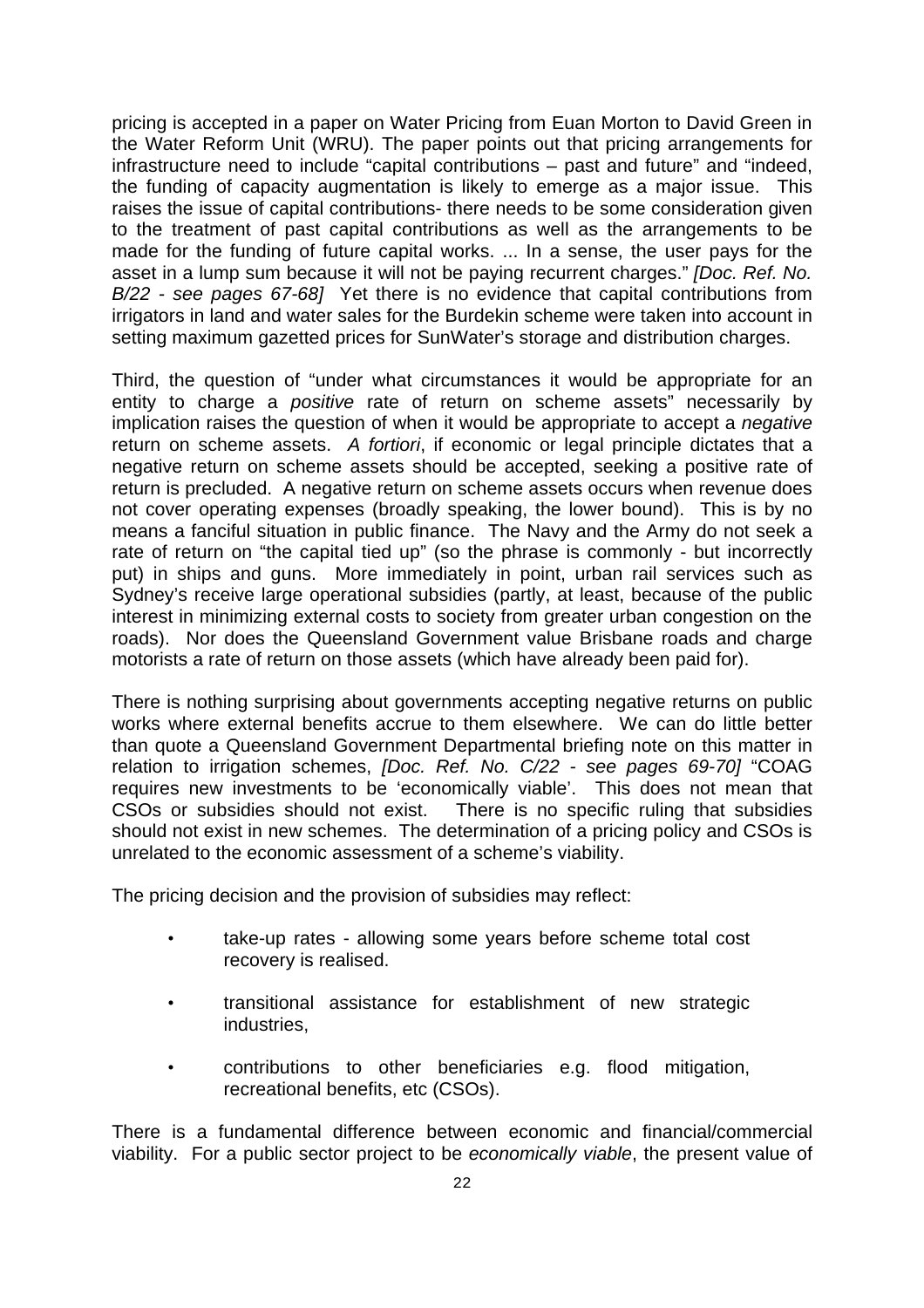benefits must exceed the present value of costs at a social discount rate, say 5 or 6%. Transfer payments such as taxes and subsidies are not included and the cost of risk is borne by the Government. *Financial viability* is based on a commercial hurdle rate (say 12 to 20%) which provides for a commercial risk premium, an additional premium to ensure cash flow is available for bankability, and possibly a higher opportunity cost of capital. The cost and benefit elements also would include income tax, other taxes and subsidies.

Queensland's investment in new irrigation schemes has traditionally been assessed on economic viability criteria. All new schemes have produced a positive net present value or a benefit cost ratio greater than 1. *Capital grants have never been included in economic viability assessments as income to the scheme.*

For other water supplies, economic criteria are supplemented with social criteria. This explains assistance for urban supplies provided by the 40% capital subsidy, and assistance for ATSI communities. *Many such investments would not be economically or financially viable but are socially essential*.

The NCC's position appears to be based on the premise that new water supply schemes are no longer a public sector investment, but should be assessed as private sector investments. This would mean that a financial viability analysis would be performed.

If this is NCC's position, it should be made clearer. However there are problems with using financial viability criteria:

- it is simply not a COAG requirement,
- it ignores social criteria, eg ATSI communities."

We note that this passage completely demolishes any argument that the COAG agreements require the Queensland Government to achieve full cost recovery on a narrow commercial accounting basis from irrigation schemes. The passage is also perfectly in accordance with orthodox economic theory. As Quiggin (1996, p 169) notes "the self-financing rationale is applicable only if the project is undertaken without subsidies or other government assistance, and is not characterised by significant externalities. If these conditions are not met, the capacity to generate profits is neither a necessary nor a sufficient condition for a project to be socially desirable. Rather it is necessary to assess social costs and benefits."

In assessing the viability of existing irrigation schemes, irrigators are entitled to ask for a comprehensive cost benefit audit which includes external benefits as well as costs and are entitled to point out that even a negative rate of return may be acceptable where an irrigation scheme produces external benefits.

Further, it may be noted that pricing according to SRMC is not necessarily rejected within government itself. A paper from the Euan Morton to Steve Edwell in the WRU and a Treasury paper raise the question of payment for storage of unallocated water vested in the Crown. The issue is, in Treasury's words "should the State pay for the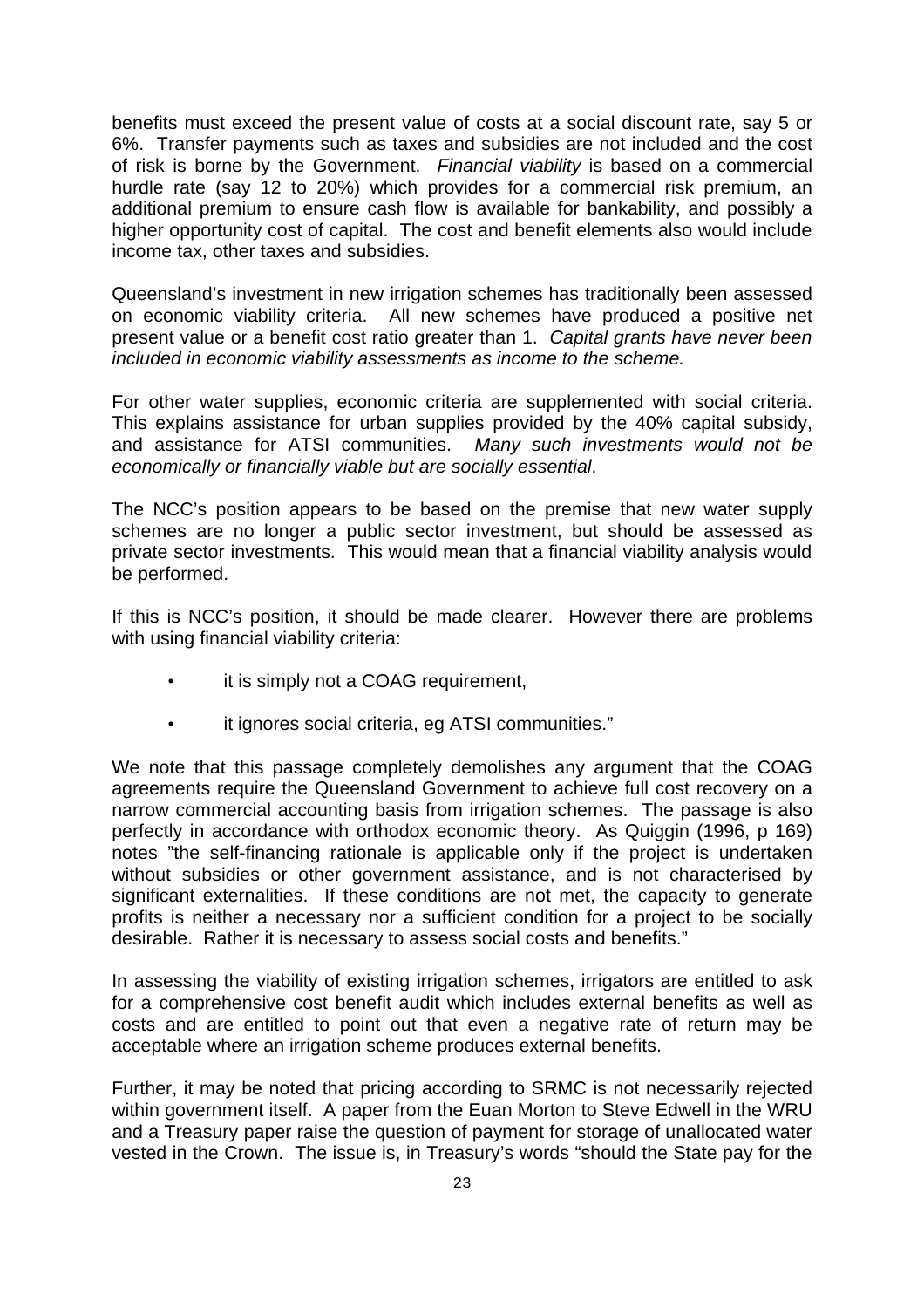storage of unallocated water vested in the Crown?" One possible response suggests the State should only be charged on an SRMC basis - "If the dam owner argued that if it is not being paid a storage price it has no reason not to let the vested water out of the storage then could the treatment of the vested water be based on whether the State wanted it to be available for sale at a particular time? Then could the State build a strong case that it should pay a rent reflecting operating costs (but, depending on history of the financing of the dam or the original allocation to the dam owner, not capital costs) only at times when it wanted to ensure that the water was available for sale for development?" *[Doc. Ref. No. D/24 - see page 71]* We note that these arguments are equally valid for other irrigators as holders of entitlement to stored water. They have an equal right to point to how Burdekin scheme capital costs were originally met and to insist on SRMC pricing.

In considering the question of when it is appropriate to seek a rate of return on capital, it thus is necessary to go back to first principles, as there are several cases to consider. In setting out these case it will be observed that some are based on economic arguments, others on legal arguments and some on social equity arguments.

# *Economic arguments*

*1. Where it would be unethical and inequitable retrospectively*

From an ethical and equity perspective, it should not be seen as appropriate for an entity that has a monopoly on an essential service to charge a rate of return for scheme assets where investors in a scheme were not advised of a requirement for a rate of return to be incorporated in water charges prior to their investment. Even a requirement for a modest rate of return on a significant capital investment would influence investor's ability and willingness to invest. Pricing policy in the past was set on a different basis and that policy was capitalized in higher land values, which reflected the value of that policy or "subsidy. To do so is often not to charge the immediate beneficiary who may have long since sold his farm and departed but to seek to recoup from an innocent bona fide purchaser for value who purchased before there was talk of a change in policy and has paid his predecessor in title for the expected "right" to enjoy continuation of the policy or "subsidy". This has been recognized within government. The Watson-Hall report on the Department's files observes "Although initial irrigators may have experienced windfall gains associated with subsidies, subsequent investors in irrigation fixed capital have most likely paid for most of the subsidy that would have been capitalised into the fixed factors of the production. Consequently, equity considerations associated with water charge reform should at least allow time for adjustment."*[Doc. Ref. No. E/24 - see page 72]*.

The case is much stronger where the government itself profited from by getting a capital gain on land and water sale values at the time *and was paid for the "subsidy"*.

The point which needs to be recognised is that a subsidy is a negative tax.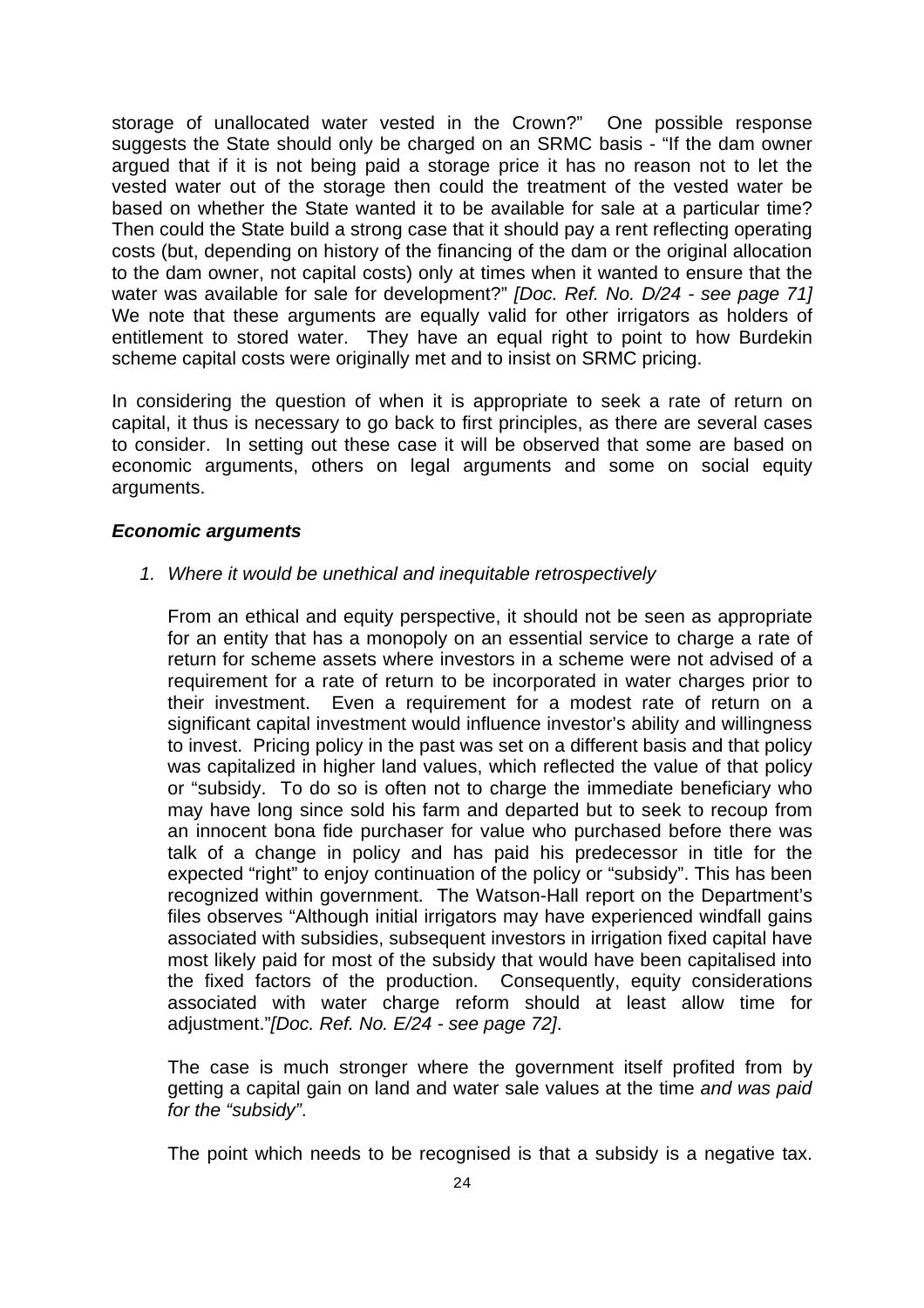Just as the effective incidence of a tax is not the same as its legal incidence, so the effective incidence of a subsidy may not be the same as its nominal incidence. To take an example, suppose that a government were to provide roads and railways and water free of any charge to users in a given city. On the face of it, the subsidy would be given to actual users. But because new businesses or users are free to migrate to the city to take advantage of the subsidy, existing capital and labour in the city cannot permanently appropriate the benefit of the subsidy to secure permanent returns to themselves in the form of higher wages or profits than available to capital or labour elsewhere. Competition to locate in the city will mean that rents are driven up and the benefit of the subsidy will be reflected in, and captured by, land rents. Hence the analysis of an alleged subsidy needs to identify the incidence assumptions behind its calculation.

#### *Relevance to BRIA*

The Department of Natural Resources (DNR) were not simply selling water allocations in the BRIA. They were in effect property developers and as such had an obligation to advise purchasers of any requirements for a return on capital to be included in annual water charges. Press statements, correspondence and policy documents from Government and DNR indicated that purchasers were required to make a one off capital contribution and there was nothing to indicate that a contribution to capital costs would also be included in annual water charges *[Doc. Ref. No. F/25 - see pages 73-78]* Despite letter from Minister Robertson of 22<sup>nd</sup> August 2001 in which he states,"Queensland Government has consistently had a policy for the Burdekin scheme that water prices would cover the operating, maintenance and administration costs plus make some contribution to capital. These intentions were clearly articulated by the Government when the Burdekin Scheme was developed." There is simply no evidence to support this statement. To the contrary, statements by the Water Reform Unit that "Individual schemes will not be making any more than is required to run them, and they are not required to show a return of capital {emphasis added}.." *[Doc. Ref. No. G/25 - see page 79]*, and as recently as October 2000, a brochure from the Queensland Governments Department of Natural Resources sent to every Irrigator in the Burdekin/Haughton water supply scheme, introducing SunWater as the new water service provider states, "The new prices follow extensive cost evaluation and consultation with irrigators to ensure that you will pay only for the efficient running of the scheme." *[Doc. Ref. No. H/25 - see pages 80-81]***.** This brochure referred specifically to the Burdekin/Haughton water supply scheme and if a requirement to provide a rate of return as a component of their water charges had been "clearly articulated when the scheme was developed". Why was their no mention of this requirement? A Departmental paper states "In many of the newer schemes, new water allocations have been auctioned to irrigators. The prices paid for these entitlements may have included a capitalised component for the water price subsidy. In other words, the Government has received a return on market for the subsidy provided, and a water price rise would mean a capital loss for these irrigators."*[Doc. Ref. No. I/25 - see page 82]* In other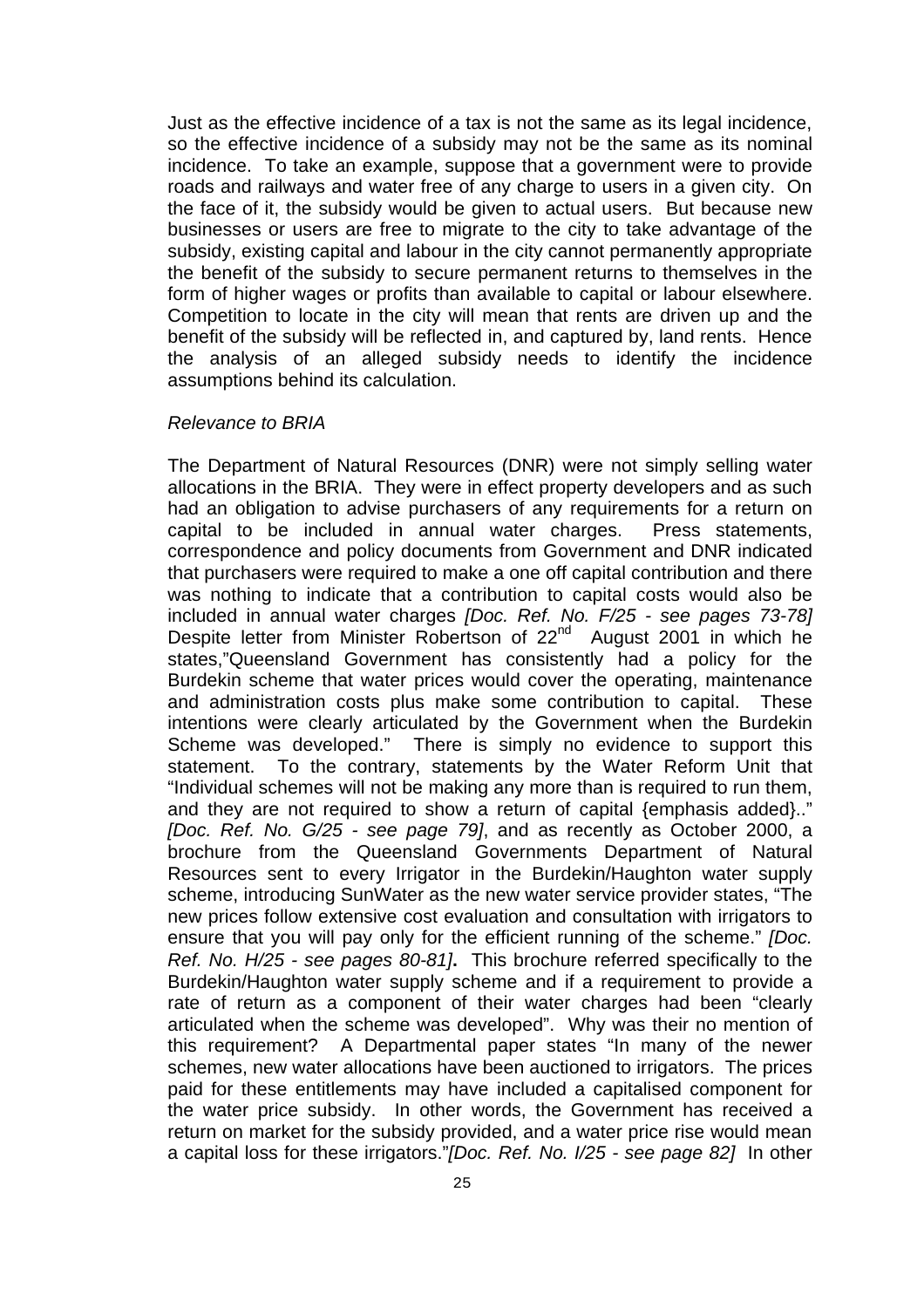words, it is admitted that price increases based on notional capital values for assets where the cost of those assets has already been financed by capital contributions is a form of retrospective double charging - and expropriation. This observation is especially pertinent to the Burdekin Scheme where irrigators paid large sums of cold, hard, cash to government for land and water allocations to benefit from what they believed, or were led to believe, was a pricing policy based on recovery of operational expenses only. It is quite obvious from what was shown to purchasers at auctions in the BRIA that prices were bid for farms on the basis that costs for irrigation water would only be based on actual operational costs of distribution. Hence, the Crown may be seen as having "sold" the "subsidy" of a zero return on capital. It has already been compensated for such a pricing policy. To change it now without refunding the excess of prices paid over \$500 per hectare is a form of unjust enrichment through a unilateral change to a quasi-contract.

#### *2. Where it is not implemented consistently*

It is not appropriate to charge a rate of return selectively on irrigation schemes existing prior to COAG or inconsistently and selectively within an existing irrigation scheme.

# *Relevance to BRIA*

The BRIA was well established prior to COAG and should not be treated any differently to other schemes existing prior to water reform required by COAG. To do so places BRIA Irrigators at a competitive disadvantage both within Australia, and on International Markets. A requirement to pay above the efficient cost of operating, maintaining and renewing the scheme (lower bound) was not implemented consistently within the Burdekin/Haughton water supply scheme. Despite assertions from the Director-General, Mr T Fenwick to Local Government Association of Queensland dated 28 February 1997 that "Proper and due consideration will be given to historic arrangements such as supplies which predated the building of a dam or past financial contributions." *[Doc. Ref. No. J/25 - see pages 83-84].* Irrigators in the "old" areas of the BRIA namely, Clare, Millaroo and Dalbeg, who had existing water allocations prior to the establishment of the Burdekin Dam Scheme are required to provide a rate of return as a component of their annual water charges. This is in stark contrast to the recognition given to the North Burdekin and South Burdekin Water Boards in relation to their pre-existing entitlements. As a result, the Board's are quite correctly not charged a rate of return on water allocations held prior to the construction of the Burdekin Dam. This inconsistency is a clear indication that a requirement for a rate of return as a component of annual water charges was not Queensland Government policy but that a policy of charging what the market could bear, "based on a perceived ability to pay" was adopted as indicated in a letter to the Australian Taxation Office from the Commissioner of Water Resources dated 3<sup>rd</sup> November 1992. *[Doc. Ref. No. K/26 - see pages 85-86]*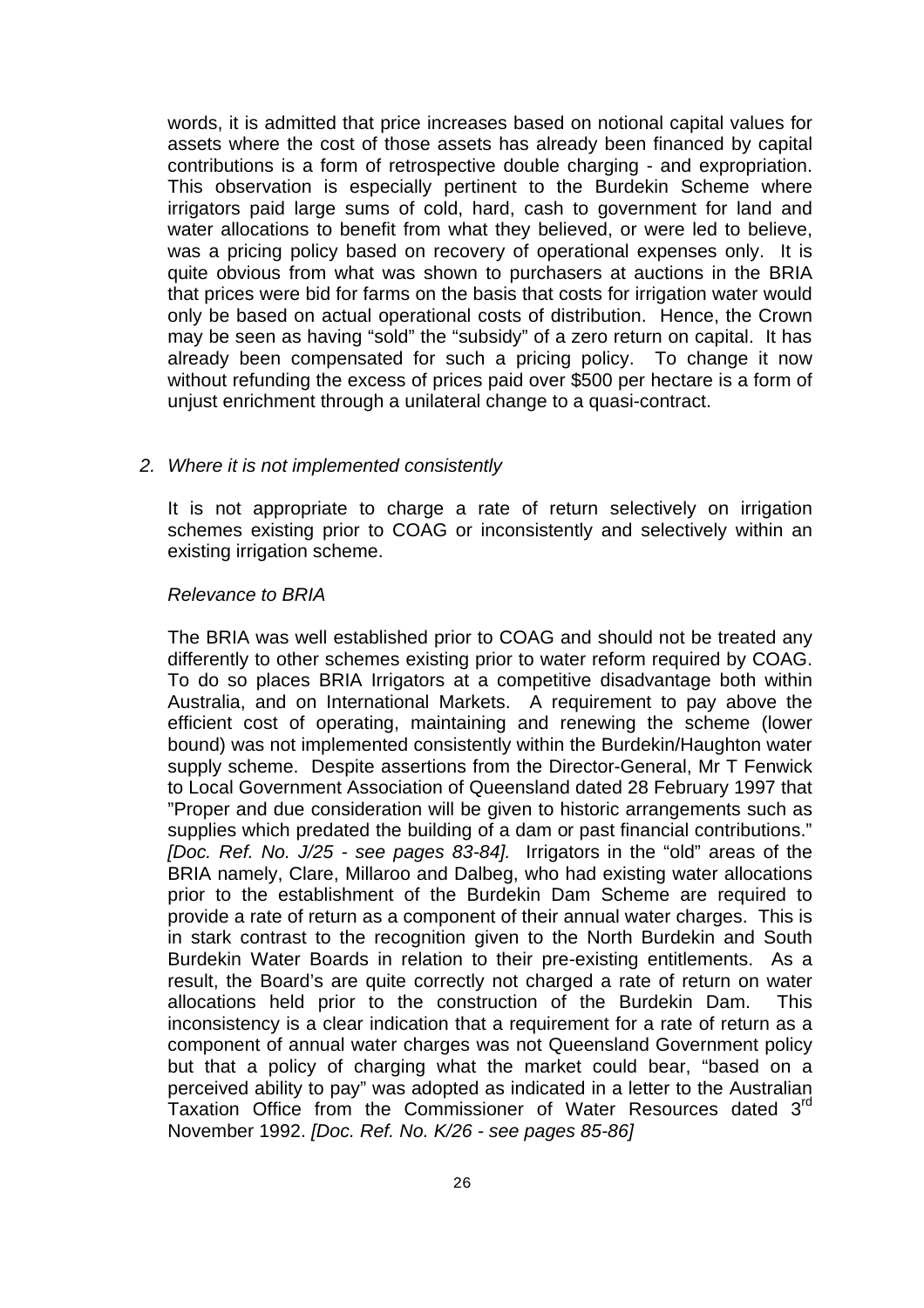Any assertion that the policy put forward by the Queensland Government under "Rural Water Pricing and Management" is evidence that BRIA Irrigators had been clearly advised of a requirement for a rate of return when the Burdekin scheme was developed is clearly incorrect. At the time this document was first printed in 1996, BRIA land sales were almost completed. Therefore implementation of this policy in the BRIA was retrospective. In addition, statements made in "Rural Water Pricing and Management" do not clearly indicate a requirement for BRIA Irrigators to provide a rate of return as a component of their water charges. It simply states, "For more recent schemes such as the Burdekin River Project, irrigators have met a component of the capital costs as well as other costs." BRIA Irrigators have indeed met a very significant component of the capital costs through their purchases of land and water allocation.

# *3. Where a private owner would be precluded by law from so charging*

It is not appropriate for an entity to charge a rate of return on scheme assets where such conduct would be precluded as unlawful under the general law in particular, where such conduct would either amount to a breach of contractual undertakings or be seen as unconscionable or as misleading or deceptive conduct. Even if a private sector supplier enters into a disadvantageous contract, he will still be held to it and estopped from denying the contract was made on any basis other than what he has represented to the other party. A private sector corporation will not be allowed to represent to customers that prices will be computed in one way and then later seek to charge in another way. It is part of a dynamic economic system that not all costs will always be covered by every producer. On some contracts there will be profits and on others there will be losses. The enforcement of representations under the rules of equity applying to contracts and of fair dealing practices are part of the market discipline within which competition works. Public sector enterprises (if now being operated for profit rather than public service) should not be exempt from such disciplines. Unrestrained cost plus charging to guarantee a rate of return is not a free market phenomenon. In the past government authorities enjoyed the "shield of the Crown" and were often exempt from suit for such things as negligence or trade practices violations in recognition of their public utility status in the supply of essential services. In particular, in relation to past conduct and investment decisions, government authorities or Crown corporations cannot now seek to charge commercial returns on "legacy" assets without accepting liability under general and statute law for any economic losses suffered by people who relied on statements or representations made by or on behalf of the Crown (eg at land auctions) at the time those "legacy" assets were created. If history is to be re-written, so should legal liability rules - with equal retrospective effect.

#### *Relevance to BRIA*

Documentation given to bidders at the land and water sale auctions suggests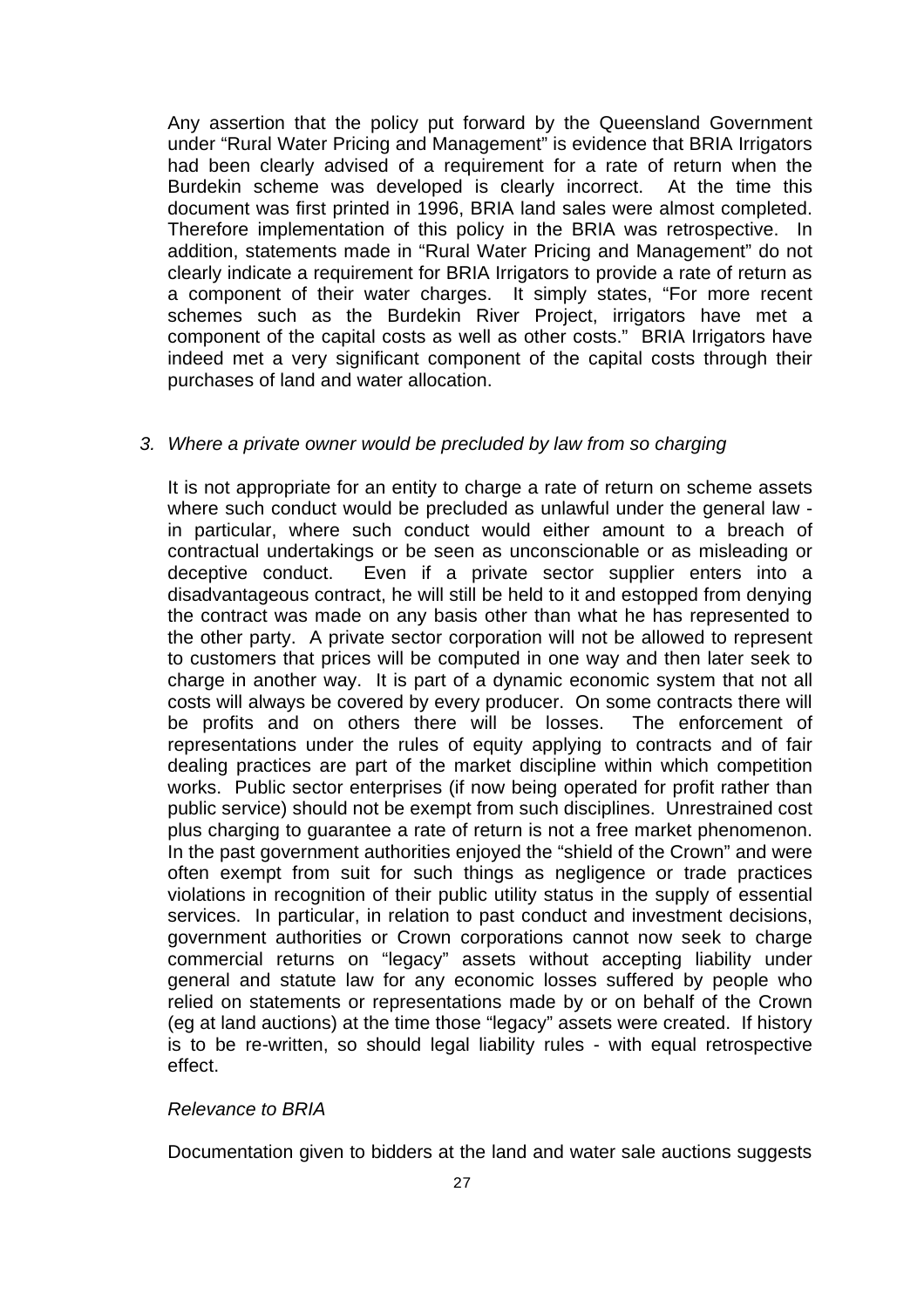that purchasers would only be charged for actual operating costs of the scheme, not for notional costs or for a rate of return. In addition, WRU comments that "Individual schemes will not be making any more than is required to run them, and they are not required to show a return of capital [emphasis added].." *[Doc. Ref. No. G/25 - see page 79.]*, and the brochure from the Queensland Governments Department of Natural Resources sent to every Irrigator in the Burdekin /Haughton water supply scheme, introducing SunWater as the new water service provider stating "The new prices follow extensive cost evaluation and consultation with irrigators to ensure that you will pay only for the efficient running of the scheme." *[Doc. Ref. No. H/25 - see pages 80-81]* Confirm BRIA Irrigators understanding of requirements relating to water charges at time of purchase. The scheme was presented as a land development project where, just like a suburban developer, the costs of amenities such as water mains and roads is recouped in the sale price of the lots. The Queensland Government expressly stated to the Industry Commission (IC, 1992, p 217) that it was acting as a land developer and was placing "a product on the open market with more associated information about the product than had ever been presented before." Far from trumpeting a need for irrigators to pay for capital cost recovery or towards a rate of return, the Queensland Government declared that "having decided to so invest, the Government had to determine how it would apportion the benefits which would accrue to individuals from the project.", (IC, 1992, p 217). The Burdekin scheme was presented as one of benefit allocation to the fortunate bidders, not cost recovery! This understanding is re-inforced by admissions such as those made in the 1992 Queensland Government submission to the Industry Commission water inquiry that riparian irrigators were being made to make a "once off capital contribution". *[Doc. Ref. No. L/28 - see pages 87-88]* Just as a private land developer who "gets it wrong" cannot go back and charge his lot purchasers more than their auction bids to cover any unwarranted goldplating so the same should be true for the Queensland Government. It is certainly arguable that there are sufficient representations and statements on the financing of the scheme would support remedies at law against a private owner making the same statements. The remedies would be sought in contract law (estoppel) and in equity (unconscionability) as well as under statute (unconscionability, misleading or deceptive conduct and abuse of market power under the Commonwealth *Trade Practices Act* and the Queensland *Fair Trading Act*). For example, the only reference to water charging policy in a typical auction brochure (Auction 17) states "To meet the Department's fixed costs of supplying water, a minimum payment will be required every year for 75% of the total nominal allocation, whether this volume is used or not." A reasonable person would take such a statement to mean that pricing policy would reflect real actual costs, not notional rates of return on notional asset bases.

#### *4. Where there are offsetting external benefits*

Historically, governments provided network infrastructure because it had spillover benefits for the whole economy over and above any return to private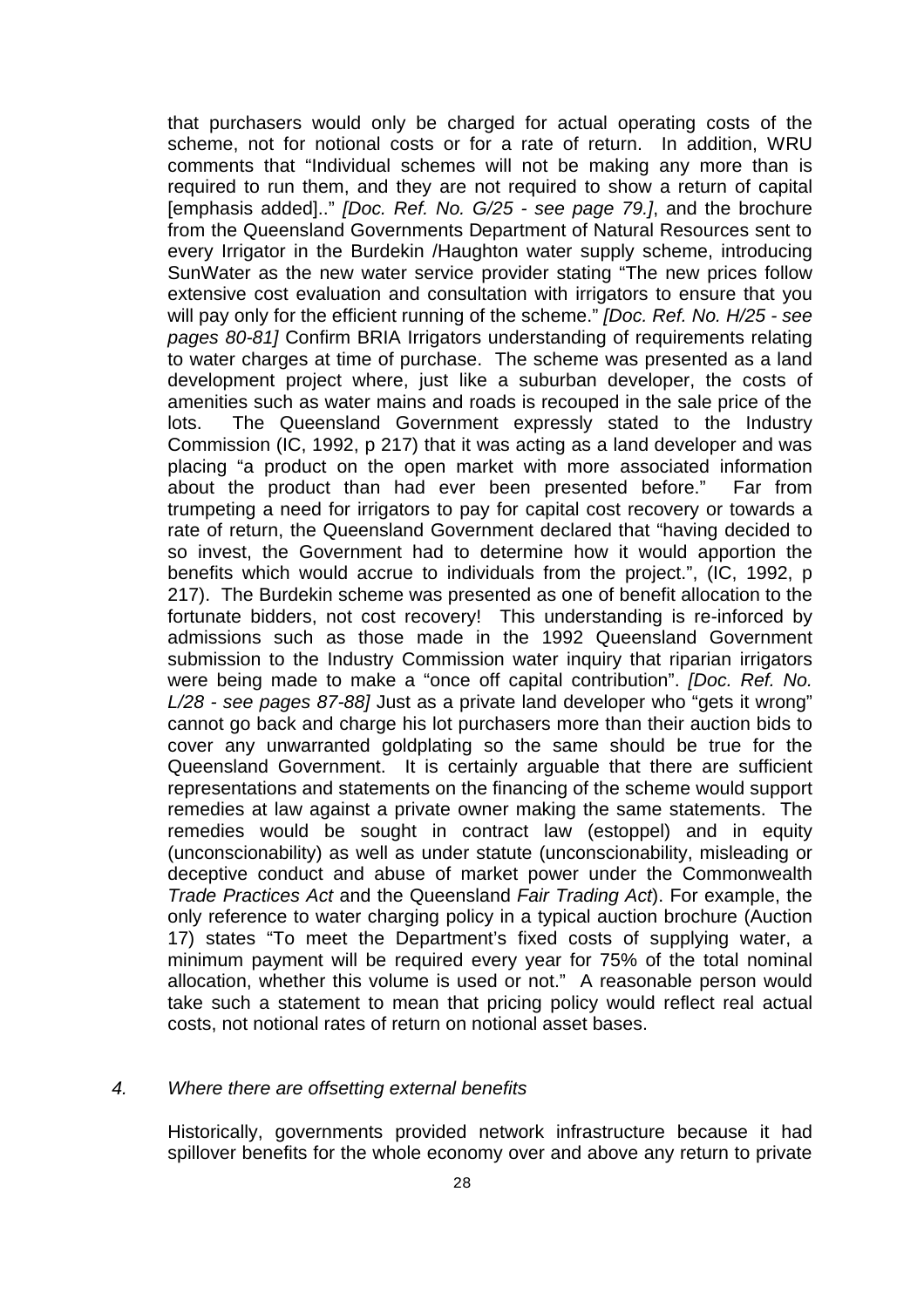investors and these benefits justified such investments even when they would not have been commercially viable.

Economists would argue that if the total benefits from an infrastructure project exceed its total costs, then the infrastructure should be provided - whether or not user charges will meet its cost. The problem is that in many cases the infrastructure provider is unable to recoup most or all the benefits. This is by no means always true and it is not true where the use of land resumption powers (as in the Burdekin, rightly or wrongly) has allowed government to reap substantial capital contributions to the scheme through land and water allocation sales. Also, government captures other external benefits through enhanced tax collections (eg land tax, rates, payroll taxes, GST) in the regional economy growth generated by the Burdekin irrigation scheme.

However, some modern views suggest that infrastructure should not be provided where it cannot pay its way through user charges alone. Joy (1998, p 133) argues that efficient railway infrastructure pricing is complicated in practice by "failure to price excess capacity optimally in the short run ... and *to eliminate the capacity in the long run* ... Where excess capacity exists, it is best to use it until the underlying assets expire, provided that all other costs are recovered.". These comments are predicated on the idea of cost recovery through user charges only, with no regard to external benefits. Capacity is assumed to be excess if short run marginal cost is less than long run marginal cost.

In the case of the Burdekin where there is unallocated water in the dam, this sort of policy prescription would amount to saying that farmers should be charged on an SRMC basis but the scheme should be allowed to fall into ruin in due course (that is no renewals annuity charges should be levied) - even if allowing it to fall into ruin means a collapse of land values far in excess of the costs of maintaining the scheme.

It is not only immediate users who benefit from the creation or continued existence of infrastructure. A new highway raises the value of adjacent land, sewered blocks sell for more than unsewered, town water is a plus for land values and proximity to mobile phones is a plus for business. These benefits of infrastructure are often reflected or captured in the form of location rents of land, as recognized by the Burdekin scheme land resumption and resale financing process.

The requirement that all new infrastructure not be "subsidised" by government is inconsistent with orthodox economic theory which requires that projects be undertaken if all benefits exceed all costs, including both private and social costs and benefits. Governments *should* "subsidise" infrastructure if there are compensating external benefits which the private sector cannot capture, including external benefits to government as a tax collector. Governments can internalize benefits through taxation in a way which private providers of infrastructure cannot.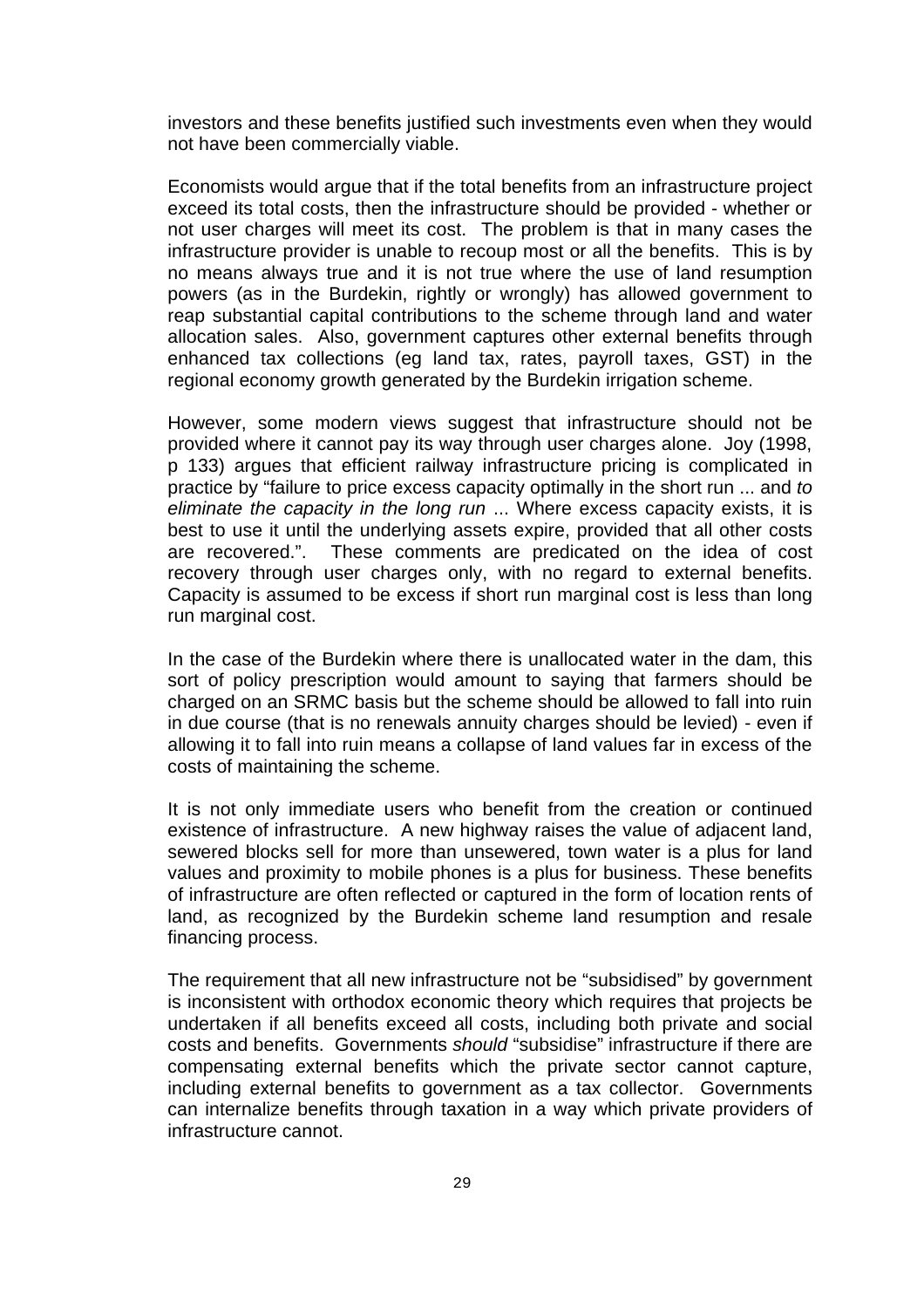In particular, the issue of fiscal externalities needs to be raised. By increasing the productivity of other industries, network infrastructure investment often generates revenues for treasuries from the increased output of downstream industries. It is not correct to implicitly assume that, without cost/benefit justified infrastructure investment, there would either be full employment or full employment of factors of production at equally high levels of return. The question of whether governments or other beneficiaries should contribute to infrastructure investment in order to reduce access costs and maximise economic growth and revenue to treasuries needs to be examined.

**Externalities** are accepted as part of the COAG water pricing process. As noted by the Department of Natural Resources: "ARMCANZ has agreed that for water pricing purposes, full cost be defined as being within:

- upper bound: operating, maintenance, administration, asset consumption, *externalities*, tax and a return on assets (WACC).
- lower bound: operating, maintenance, administration, asset consumption, *externalities*, tax and a dividend (if any)." *[Doc. Ref. No. M/30 - see page 89]* [emphasis added]

Hence it follows that external benefits can - and should - also be brought to account in computing recovery of capital or revenues for irrigation schemes.

To the extent that external beneficiaries (including treasuries) contribute to the capital costs of infrastructure the cost base for setting access charges can be reduced. If user charges are reduced closer to SRMC, there are efficiency gains as more use is made of the facility.

#### *Relevance to BRIA*

The Burdekin scheme was constructed on the basis of conventional cost benefit analysis in which external benefits are taken into account. The Burdekin scheme clearly result in benefits not only to the land values of farms in the designated irrigation area but also to farms, towns and people in the surrounding areas, including Townsville. These benefits extend to the State and the Commonwealth. This was recognized by the Prime Minister, Mr Hawke when he declared (Hansard 25 May 1988 p 2971) "I know it will be a matter of undiluted joy to every honourable member that I am now able to inform the House that the dam is not only completed but, following the recent cyclone, also full. I can say that the construction of this great Burdekin Dam has been fully funded by the Commonwealth to the tune of \$129m. In the spirit of conservative cooperation which is now emerging between me, and the current Premier of Queensland, Mr Ahern, I am pleased to say that I recently received an invitation from him to participate in a joint ceremony to officially dedicate the dam.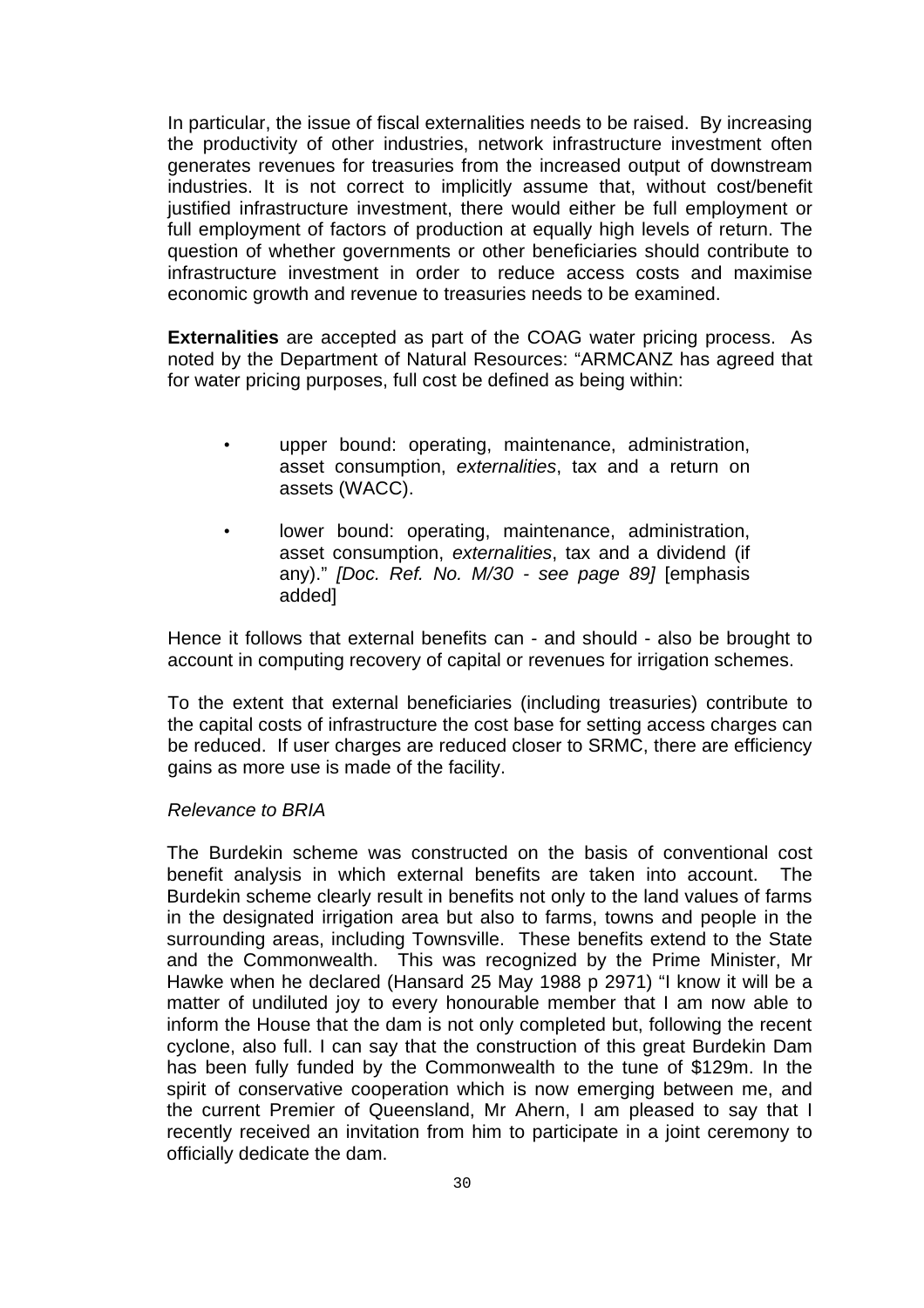The Burdekin Dam - and this is a matter of fundamental importance - will benefit the north by stabilising agricultural development in the fertile Burdekin delta, and it will contribute to the security of water supply for Townsville, Thuringowa and the surrounding areas. In all, I am pleased to say that perhaps 250,000 people will directly benefit from the dam's construction, and many hundreds of thousands more people will indirectly benefit from it. "

The relevance of external benefits was given by the State Water Reform Unit as a reason for government not seeking "one cent" by way of a return on capital invested in irrigation schemes. When asked "What about the multiplier effect which results in taxes to the taxman/employment at meatworks/tourism etc., why should the water user be required to pay wholly for a resource which generates revenue outside irrigation?", WRU replied "*The government has recognised this, and to this end, is not requiring irrigators to pay one cent of an estimated \$220M capital contribution which it makes on behalf of the irrigation sector annually in Queensland* [emphasis added] ...." *[Doc. Ref. No. N/31 - see page 90]*. When asked "Why is it that prices are going up, when the schemes were not put in in the first place to make money?" WRU replied "Individual schemes will not be making any more than is required to run them, *and they are not required to show a return of capital* [emphasis added] .." *[Doc. Ref. No. G/25 - see page 79]*

#### *5. Where market disciplines are not at work*

It is not appropriate to charge a market based rate of return for capital expended in a situation where the normal disciplines of the market do not work. Market transactions are voluntary transactions where purchasers reveal their willingness to pay a return on capital by volunteering to pay for the products or services produced by that capital. If the aim of a competition authority is to prevent abuse of monopoly power, users of monopoly water distribution services should only be charged for the value they would put on the services supplied in a market transaction (in this case, reflected in the land and water auction bids). Presumably they would not pay for excess capital expenditure or "gold-plated" works. Where there has been wasteful capital expenditure that will be reflected in the sale proceeds of serviced farms sold at auction not covering the total costs of the downstream works. A profligate private land developer may go bankrupt if he cannot recover the cost of road, water and other utilities in lot prices. The same discipline is not exerted where the Crown resumes land and undertakes an irrigation scheme and a proxy is therefore required to replicate a competitive market outcome. That proxy is furnished by land and water allocation sales (which were so recognized at the time).

#### *Relevance to BRIA*

In the case of the BRIA while the Burdekin Dam was widely supported and paid for by a Commonwealth grant (since recouped by the Commonwealth via Federal taxes), the same is not true of the downstream irrigation works. Some farmers would have preferred to construct their own channels, others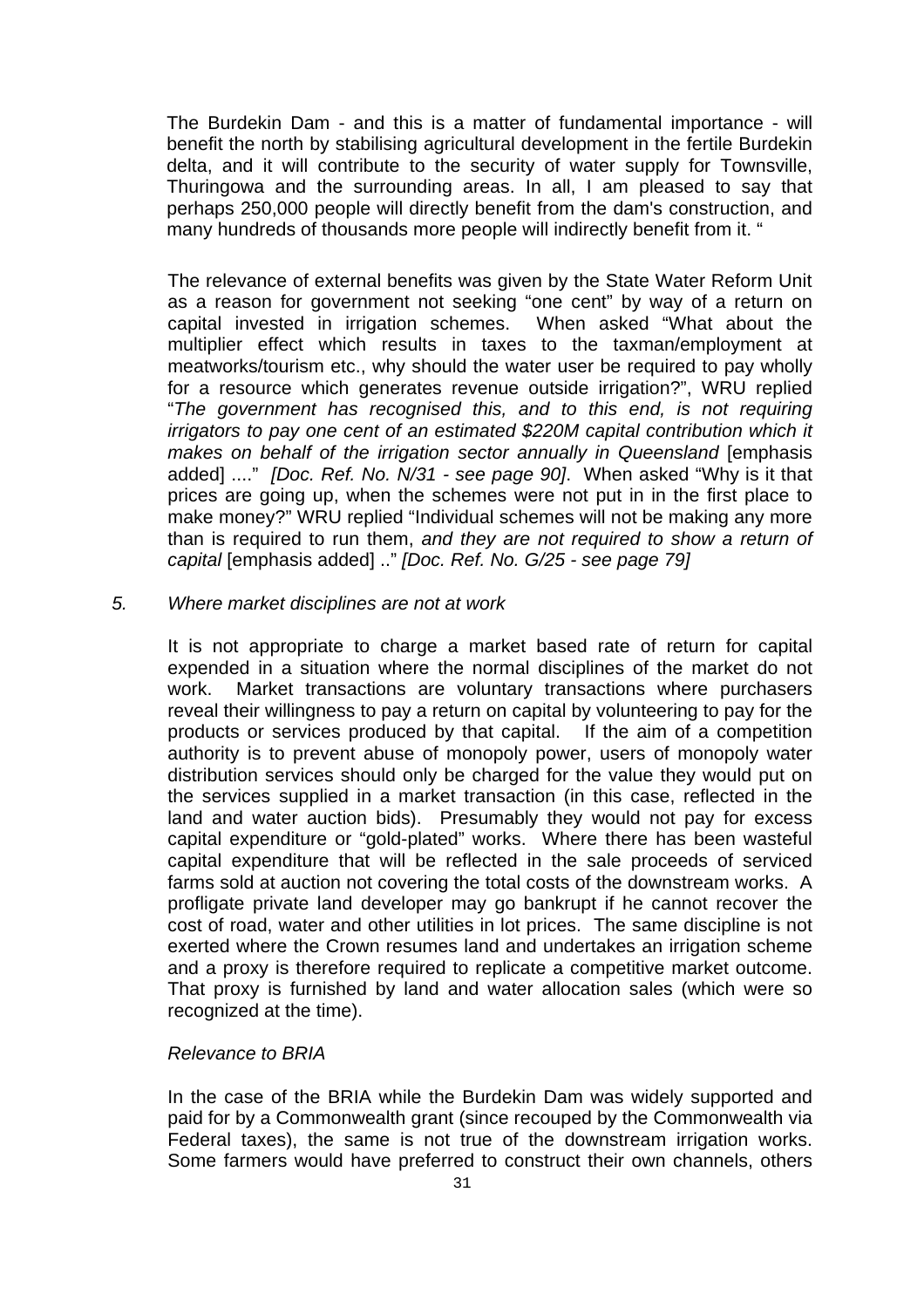would have preferred a co-operative, user-financed and controlled water board to avoid "gold-plating". SunWater should not be allowed to seek capital contributions beyond that raised by the land and water sales which were the equivalent of the private sector's capital recoupment. The then Queensland Government said it "looked very carefully at the balance between public and private costs" and rejected the view that riparian irrigators willing to develop their own irrigation schemes should not be charged for an unwanted service (IC, 1992, p 217). But having done so, having undertaken the role of a land developer, and having sold the land and water allocations, the Queensland Government through its Crown corporation, SunWater, cannot now seek further capital contributions to the scheme beyond what it expected and planned for in its land and water sales.

#### *6. Where seeking a return would render scheme assets useless*

It is not appropriate to seek a return on scheme assets where to do so would render the project useless. As Harold Hotelling (1938) recognized, attempts to recover the overhead capital costs of, or a rate of return on, a project are pointless if they ruin the community which the project was created to serve. Just as short run marginal cost pricing is optimal to maximize social benefits from the use of a scheme's assets, so the converse is also true - seeking a rate of return on public works may destroy the very utility of those public works. If the community to be served by public works is ruined by excessive prices, the project itself becomes a stranded and wasted asset.

Just as, in the private sector, the owners of mines continue to operate those mines even where sunk costs are not being covered because abandonment would be even more costly and would mean forgoing some contribution to profit, so public sector infrastructure should be content with not receiving a positive rate of return if to seek to do so would undermine the very usefulness of the project. For example, landlords choose to carry tenants or provide lease incentives in an economic downturn, so as not to prejudice the longer term viability of an office block or shopping centre. To seek to recover a rate of return from a half used asset is like the owner of a half-tenanted office block doubling his rents to meet his target rate of return on capital. But a rent is a demand-determined price and by so charging all such an owner will achieve is total emptying of his office block as tenants move out. A sensible owner of a land asset realizes that rents and quasi-rents are demand determined prices and does not sterilize his asset by over-charging - he realizes "half a loaf is better than none". It is therefore perfectly rational to take into account a lack of ability to pay on the part of your existing and prospective tenants and grant a rent holiday if you face the prospect of formerly tenanted lands being abandoned and left to go to rack and ruin.

# *Relevance to BRIA*

BRIA is a half-built scheme - only 28,000 or 56,000 planned hectares are under cultivation. The dam has unused water - 200,000 megalitres is unallocated. Given the price of sugar and the costs of irrigation there is no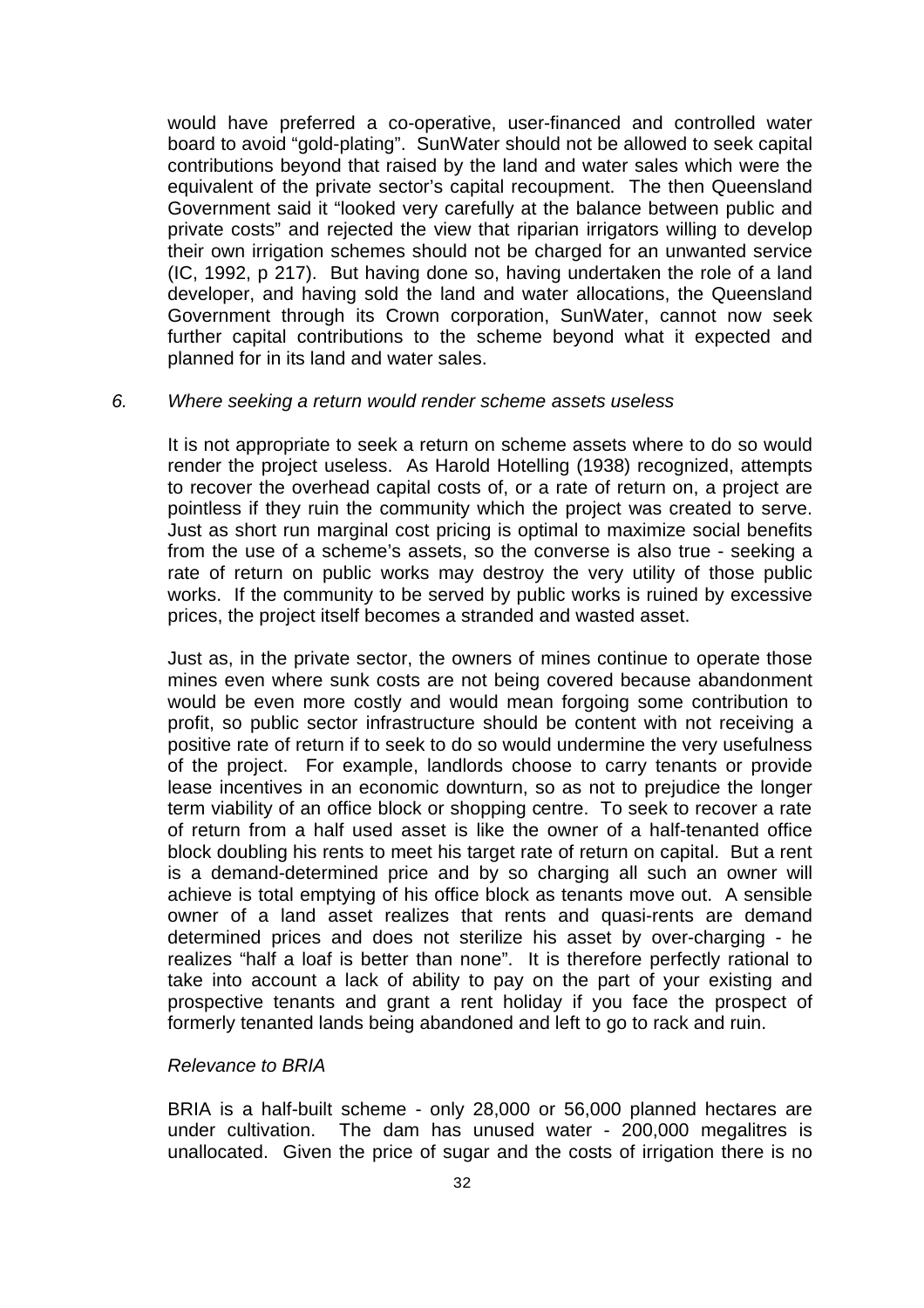pent up demand for farms. Many producers may be under financial pressure to quit the industry. SunWater's pricing policy is not conducive to further development of the Burdekin Dam Scheme and is restricting existing Irrigators ability to remain competitive on both Australian and International Markets. The costs of a futile policy of seeking a rate of return where there is none to be had should be costed against the development which is not occurring. What benefit would the State and people of Queensland gain by seeking a capital return on Burdekin scheme assets which meant the BRIA was abandoned? It should be realised that BRIA Irrigators had an expectation that they too would achieve a rate of return from their investment, but have now had to accept that their investment is not able to meet that expectation. SunWater may have to also accept that the Government's investment in the Burdekin Dam Scheme is not able to generate enough revenue to provide a return on capital and to simply set water charges so that this is achieved will inevitably lead to the demise of the scheme.

# *7. Where it would cost the Treasury and the State more as a result of customers incapacity to pay*

It is not appropriate for a statutory body or Crown corporation to seek a rate of return on capital where it would cost the Treasury more in the long run. This is the flip side of looking to external benefits in charging for a scheme - one has to look at external downsides for Treasury and the State if that corporation over-charges, say, to meet a dividend requirement. A private monopolist need not care if his pricing policies inflict economic losses elsewhere in the economy - private, not public, interest is his guide. But a Treasury and Government should - and must - care. For example, if high water charges lead to farm insolvencies and abandonment, farmers, their employees and those servicing them may end up drawing public subsidies anyway - for producing less. It is better for society to partly subsidise a productive activity than to wholly subsidise wholly unproductive activity. For example, productivity gains were recorded as State electricity authorities were commercialised and labour forces reduced. Unfortunately, in some area as such as Victoria's Latrobe Valley, many of those retrenched workers did not find alternative employment and became dependent upon State and Federal welfare assistance. Accordingly, as one cynic put it, whereas before the taxpayers were getting some work from these individuals, now they were getting nothing. In a second-best world, where labour and resources are not perfectly mobile it is conceivable that it is better not to seek a return on capital if the result is to generate outlays for the public sector elsewhere.

# *Relevance to BRIA*

What would it cost the State of Queensland if SunWater pricing policy led to the collapse of the BRIA with consequent loss of employment and output in Ayr, Home Hill and Townsville? As noted above, the financial position of many BRIA farmers is becoming difficult. The flow on effects in Ayr, Home Hill and Townsville will ripple through as lost taxes and output if BRIA farms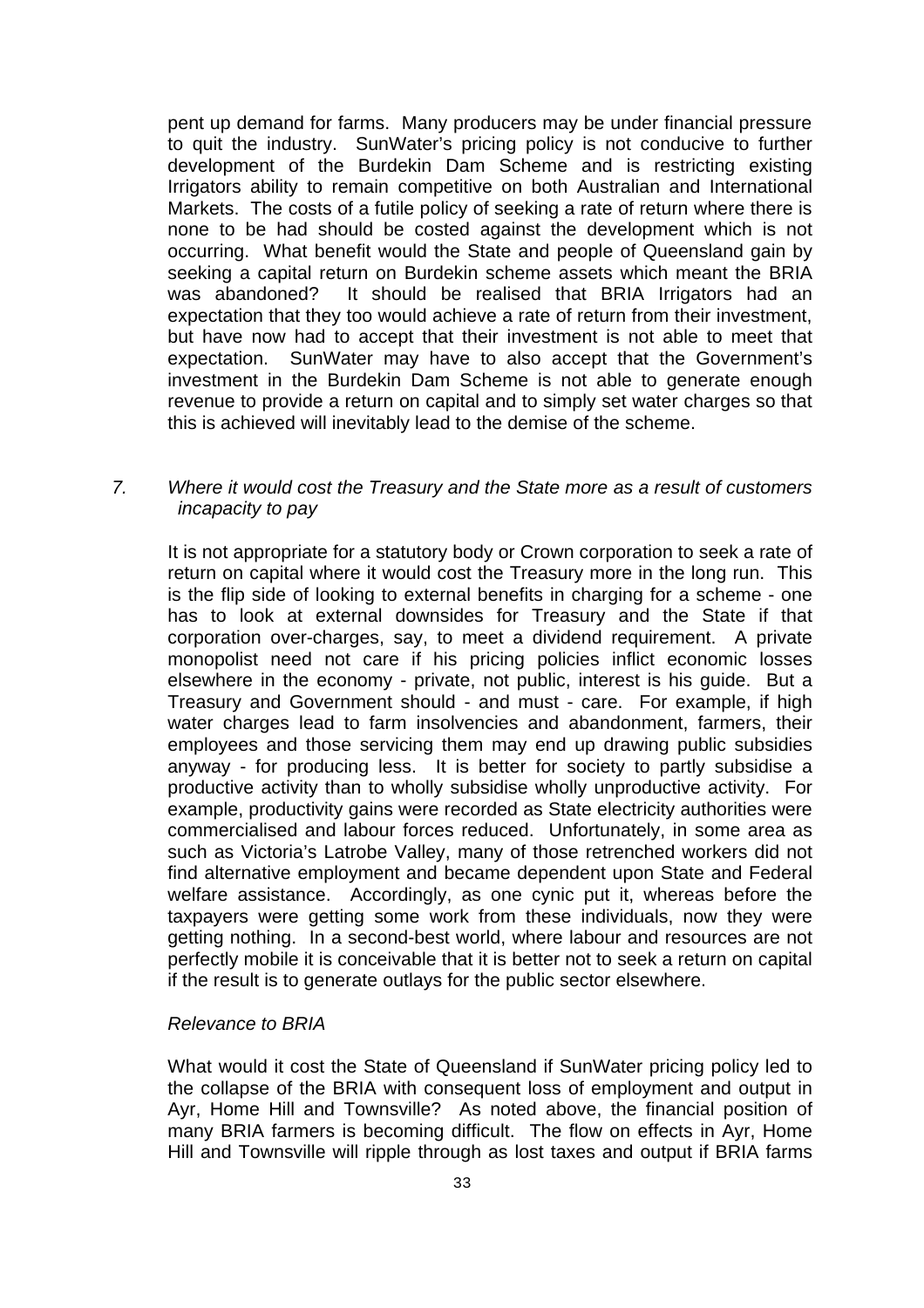are abandoned or farmers cut back towards subsistence spending. Whilst BRIA Irrigators have accepted their obligation to pay the efficient cost of operating, maintaining and renewing the scheme (lower bound), regardless of capacity to pay, they do not accept that capacity to pay should not be a consideration when it comes to providing a return on capital to SunWater. A typical unencumbered hundred hectare irrigation block in the BRIA has only been capable of generating a \$30,000 - \$35,000 net income in recent years. This position is unlikely to change in the foreseeable future. The \$30,000 - \$35,000 net income is required to provide the owner with a basic standard of living. The great majority of BRIA Irrigators who purchased auction blocks have large land payments to DNR, water allocation payments to SunWater and development loans to commercial lenders to service each year, which results in a negative income. It is incomprehensible that individuals with such a basic income or a negative income should be required to provide SunWater with a return on investment. There is evidence to show that many BRIA Irrigators will not be able to meet land and water allocation payments to DNR and SunWater this financial year. The QCA should access Queensland Rural Adjustment Authority records in relation to BRIA farms as well as approach local financial institutions to verify BRIA Irrigators' capacity to pay

#### *8. Where it is really a monopoly rent*

It is possible for a user charge levied by a natural monopoly to be a monopoly rent rather than a genuine user charge. If a so-called rate of return is being levied on assets whose costs have been recouped, the monopoly rent will be evidenced by an examination of the internal rate of return generated on cashflow, just as a resource rent tax examines super-normal returns on resource projects to isolate the resource rent component. Monopoly rents are really disguised taxes on production and are fundamentally objectionable not only because they are unwarranted income transfers but because they damage the international competitiveness of Australian industries. One of the major arguments used to justify introducing a goods and services tax was that hidden indirect taxes on exports would be removed by the GST's input tax refund feature. A monopoly rent is not so relieved and has all the evils formerly attributed to embedded sales taxes on inputs to export production.

#### *Relevance to BRIA*

85% of BRIA's raw sugar output is exported and the balance (domestic sales) are export parity priced. A selective tax on part of the sugar industry is neither neutral nor equitable and will cause economic distortions and disruptions. The fact that a rate of return is being selectively implemented on BRIA Irrigators not only within the State but also within the Burdekin Scheme places Irrigators in the BRIA at a distinct disadvantage in the market place.

#### *9. Where the charge would be a tax*

Not every "user charge" is genuinely a fee for service. It is not appropriate to seek a return on scheme assets where the charge would amount to a tax.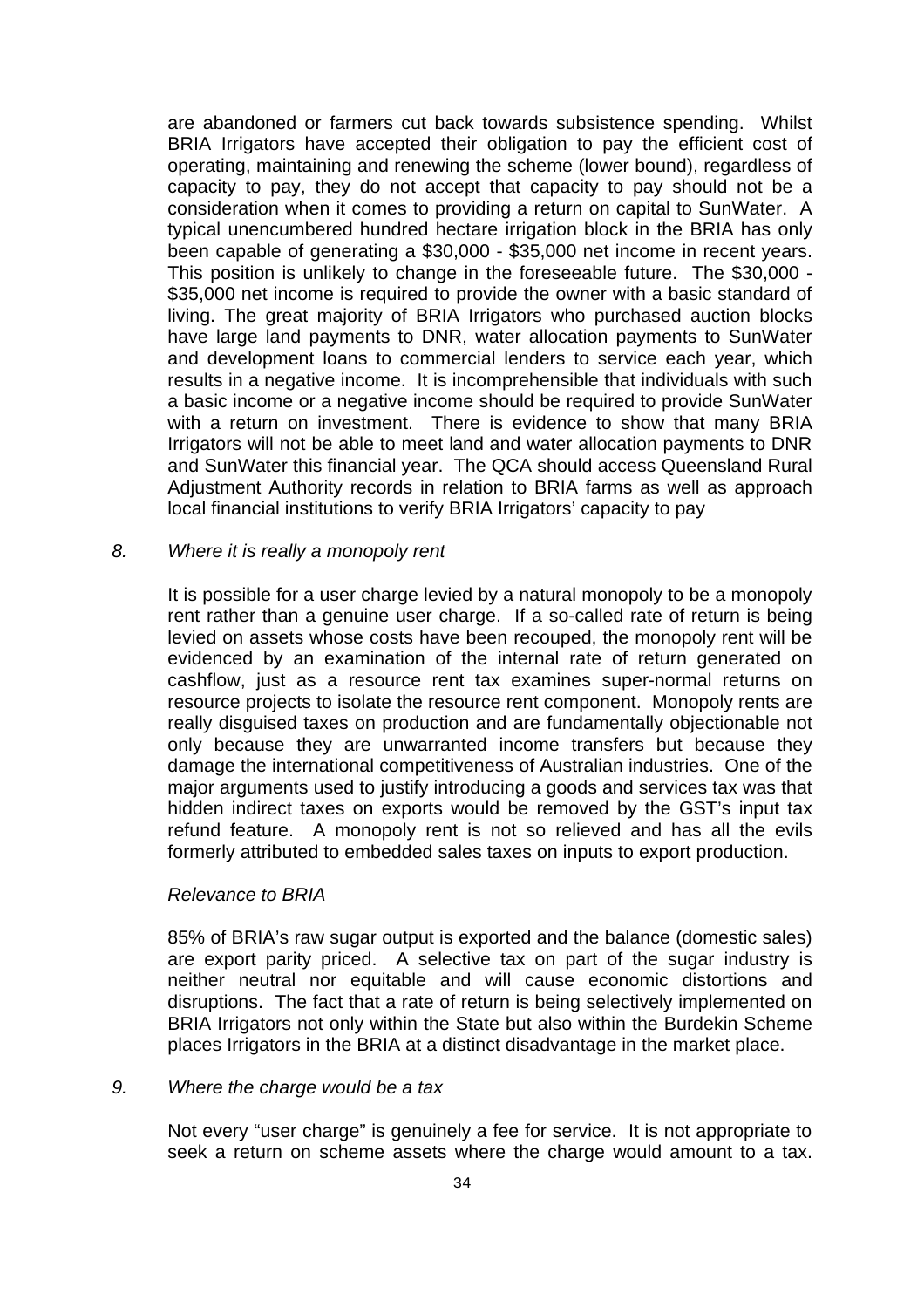Taxes require clear Parliamentary intention on the part of the Parliament of Queensland. Such an intention is unlikely to be found in legislation governing the affairs of a commercial company (unlike the East India Company, government owned companies are incorporated under a general corporations law and have not been granted sovereign powers). It is a reasonable inference that a public utility's charges must be limited to reasonable recovery of actual costs and should not incorporate a tax. Absent a clear Parliamentary intention to allow a tax by Ministerial delegation, a user charge found to be a tax could be illegal. This is a fundamental principle of English constitutional law, going back to the Bill of Rights of 1688 which declared "the law that no money shall be levied for or to the use of the Crown except by grant of Parliament" and this is true even if "the obligation to pay the money is expressed in the form of an agreement", *Attorney-General v Wilts United Dairies* (1921) 37 TLR 884. In the most recent Australian case on user charges contrasted to taxes, *Airservices Australia v Canadian Airlines International Ltd* (1999) 167 ALR 392 the High Court, while allowing some flexibility to a *de facto* monopoly authority in distributing cost recoupment over users as a whole, did not relax the requirement that charges should not exceed costs in aggregate, as noted by the Australian Government Solicitor, see PC (2001, Appendix I, p 13). It is worth observing that in that case the High Court was not dealing with a case such as the Burdekin Scheme where there are user-funded assets and a situation where some users are not charged at all. One suspects the Court might not be overly impressed with the argument there is a "fee for service" rather than a tax in a situation where user charges are imposed on some users but not others and where user charges and financial contributions have already recouped the capital costs of the service provider.

Even if the Queensland Parliament did intend to allow a Crown-owned corporation to levy a tax on user-producers, it would still face challenge as an *ultra vires* excise tax under section 90 of the Commonwealth Constitution which excludes State taxes upon production, see *Ha and anor v State of New South Wales & ors; Walter Hammond & Associates v State of New South Wales & ors* (1997) 189 CLR 465. If water storage and haulage charges are substantially in excess of any reasonable cost figure and are hence a tax on production, it appears that such water charges could be challenged as being wholly invalid State excise taxes prohibited under s 90 of the Constitution.

#### *Relevance to BRIA*

It is notable that the sugar mill levies for irrigation supply were abolished after legal advice from the Crown Solicitor that they were prohibited excise under section 90 of the Commonwealth Constitution. A paper on file states "DNR has sought advice from the Solicitor-General, who has advised that the levy [sugar mill levy] is likely to be found to be an excise under section 90 of the Australian Constitution, and hence invalid if it were to be legally challenged. Millers are aware of this and have strongly indicated that they will not pay the levy for 1998- 99." *[Doc. Ref. No. O/35 - see page 91]*. Yet no consideration appears to have been given to the question of whether a water storage and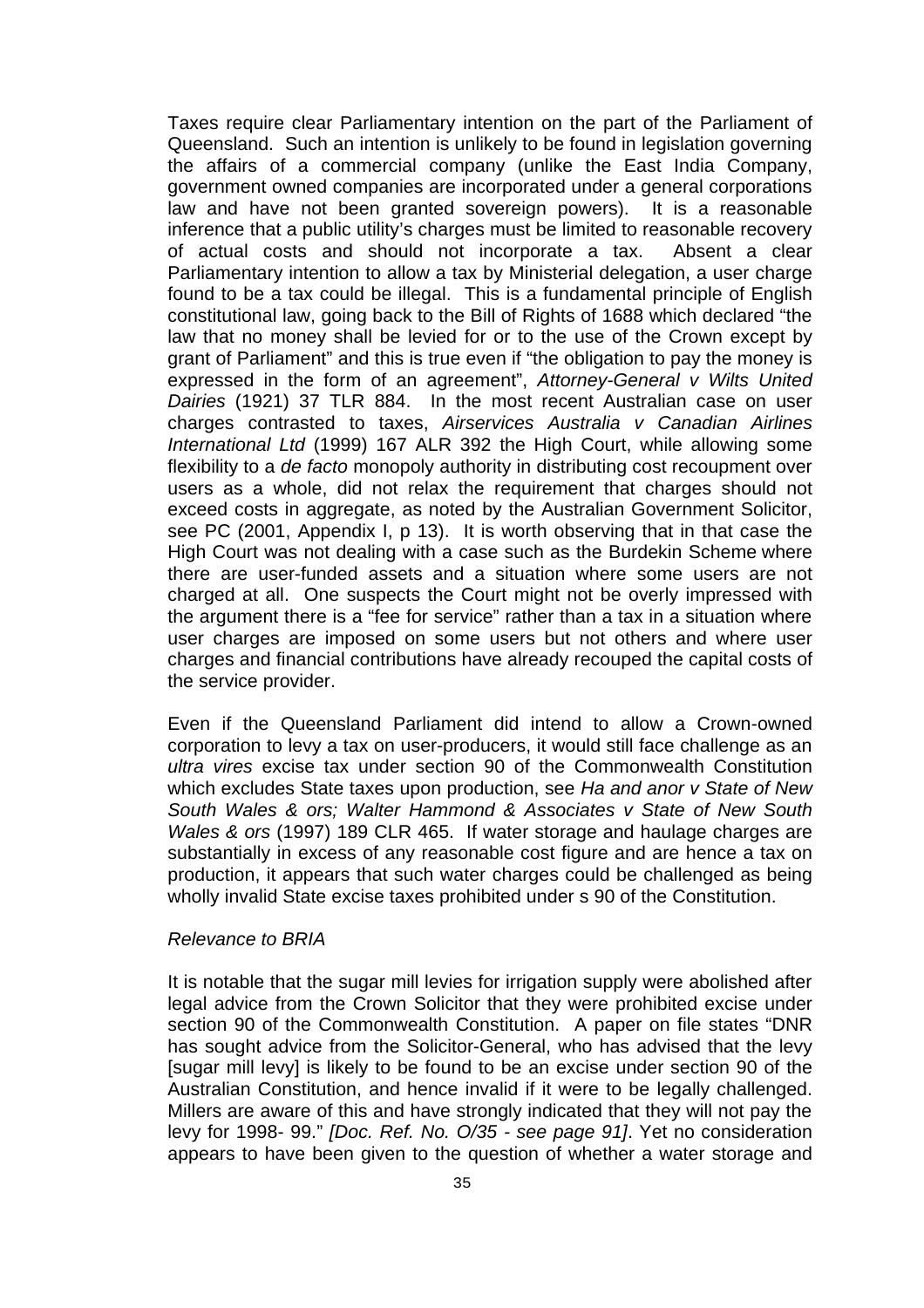haulage charge not based on actual unrecouped cost is in reality a tax - and a Constitutionally-prohibited excise tax at that. Given that SunWater is charging sugar producers there seems good reason to view any unjustified charge as an excise (a tax upon production) and therefore potentially wholly invalid..

#### *10. Where past operational expenditure (opex) charges have been excessive*

As noted above, it is not appropriate to charge a rate of return on scheme assets to the extent that the capital cost of those assets has been recouped by *past* opex charges in excess of efficient opex. Such lower bound overcharges should be credited towards reduction of the capital base. It is important to note that excessive opex over time hurts users of a scheme doubly. Not only are they charged a hidden excessive rate of return on capital in today's charges but the capital base on which they are being charged has not been reduced to recognize past recoupment of capital through excessive opex.

The possibility that annual charges may include capital contributions has been expressly recognized by the NCC. It stated in its draft second tranche assessment of the Dumbleton Weir stage III *[Doc. Ref. No. P/36 - see pages 92-93]*-

"**T2 assessment**: It was unclear whether the Impact Assessment Statement (IAS) completed in July 1996, included as a cost the recovery of capital costs. The apparent failure to figure in cost recovery was a fundamental flaw in the assessment of economic viability.... However, the additional information that PVWB will allocate water on the basis *that irrigators will pay the capital costs in the annual charge* should ensure that, despite the apparent failure to include cost recovery in the price paid for water in economic analysis, the scheme will be economically viable. The Council will need to review this project prior to the third tranche assessment to assess the economic viability of the scheme as demonstrated by monies received from sale of water and ongoing water prices." [emphasis added]

Once it is accepted that capital recoupment can also be achieved through high initial or high ongoing charges for water, an annual water charge in excess of efficient opex should be treated as having a component which should be credited towards recoupment of capital costs.

# *Relevance to BRIA*

The Water Reform Unit conceded there had been operational over-charging in the BRIA scheme. Water Reform Unit figures show that Burdekin channel cost recovery percentage will rise from 112 percent in 1999/00 to 123 percent by 2004/05 and that Burdekin River cost recovery percentage will rise from 157 percent to 177 percent over the same period *[Doc. Ref. No.Q/36 - see page 94]*. Another note shows cost recovery for the Burdekin channel rising from 112 percent to 138 percent between 1999/2000 to 2004/05. Cost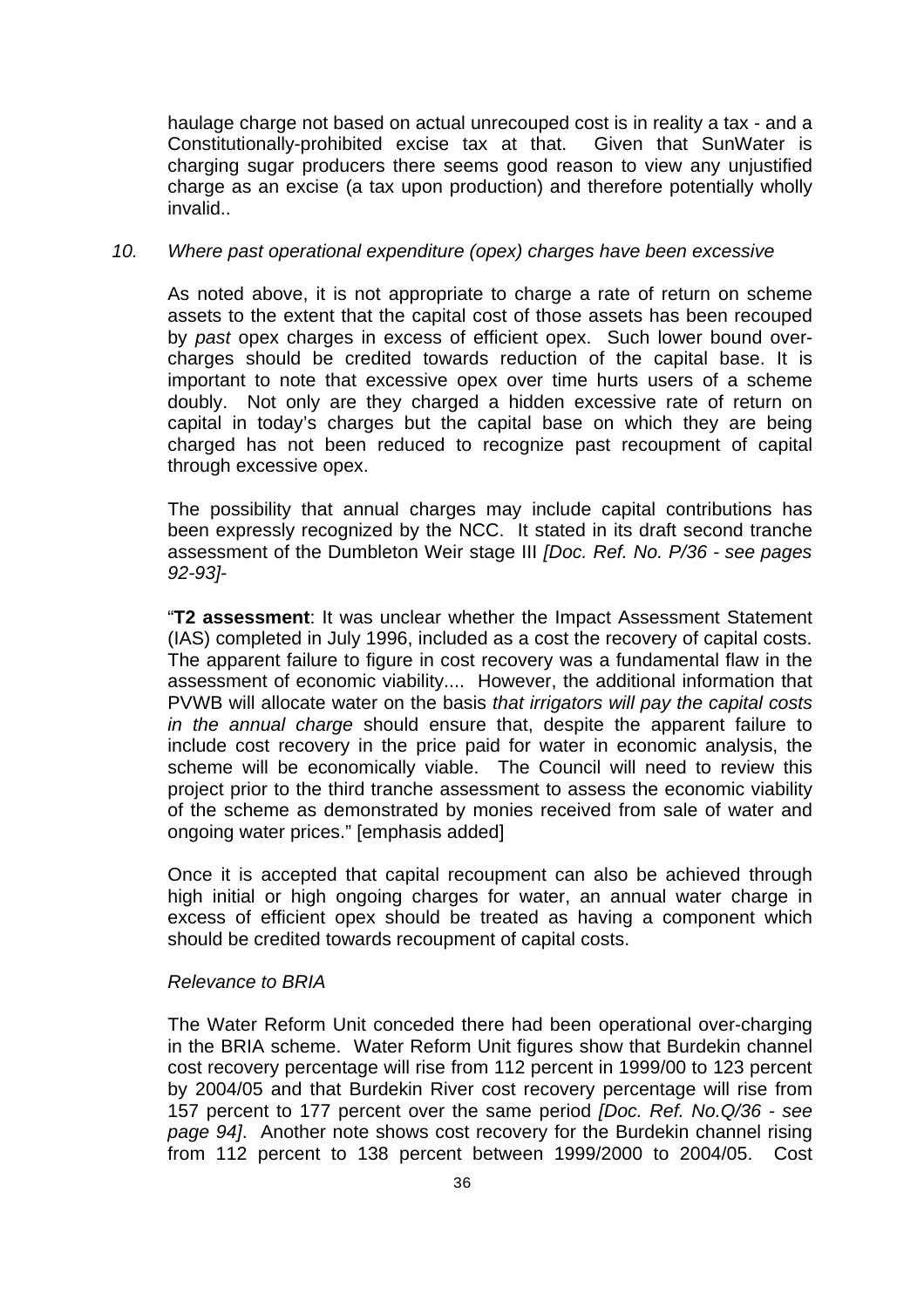recovery for the River rises from 157 percent in 1999/2000 to 200% in 2004/05 *[Doc. Ref. No. R/37 - see page 95]*. The Watson Hall report shows the Burdekin channel at 127% of cost recovery in 1998-99 and the Burdekin River at 162% for the same period, *[Doc. Ref. No. S/37 - see page 96].* Another table shows Burdekin River cost recovery at 141% in 1996-97 and Burdekin Channel cost recovery at 139% in that year *[Doc. Ref. No. T/37 see page 97]*. The Water Reform Unit tried to argue that the figures show that in the year 2000 the excess revenue over100% cost recovery for the Burdekin channel amounted to a 0.67% return on capital, and the excess revenue over100% cost recovery for the Burdekin River amounted to a 1.99% return on capital *[Doc. Ref. No. U/37 - see page 98, see also Doc. Ref. No. V/37 - see page 99]*. But the valuation of capital in these figures was gross written down replacement cost and no allowance was made for grants, other users or for irrigator capital contributions through land and water sales. If such adjustments give a zero net unrecouped capital base, the rate of return is actually infinite - and rather than being treated as a return *on* capital, these past over-charges should be added up and credited as further (unjustified) recoupments *of* capital against the capital base of the scheme.

# *11. Where the capital costs have already been recouped*

It is not appropriate to charge a rate of return on a scheme asset where the capital cost of constructing that physical asset has already been recouped. Such recoupment may occur in several ways-

- through sales of land and water rights in irrigation area benefited by the project. (The values of such rights will reflect the extra productivity of capital equipment applied to irrigated farms);
- through external benefits to the scheme builder. Just as a suburban private land developer recovers the cost of parks, streets, water and sewer pipes in lot sales, so publicly funded land infrastructure generates increases in land values and tax bases in the general region as it unlocks the latent productivity of the land. Whereas a private land developer is limited in the extent to which he can capture external benefits in his land sales alone, the Crown is not so limited. These fiscal external benefits to the Crown need to be brought to account. For example, urban land values, rate and land tax bases, payroll tax and stamp duty will also be increased. All such external benefits should be taken into account in computing how much of the capital cost of a project has been recouped by the Crown.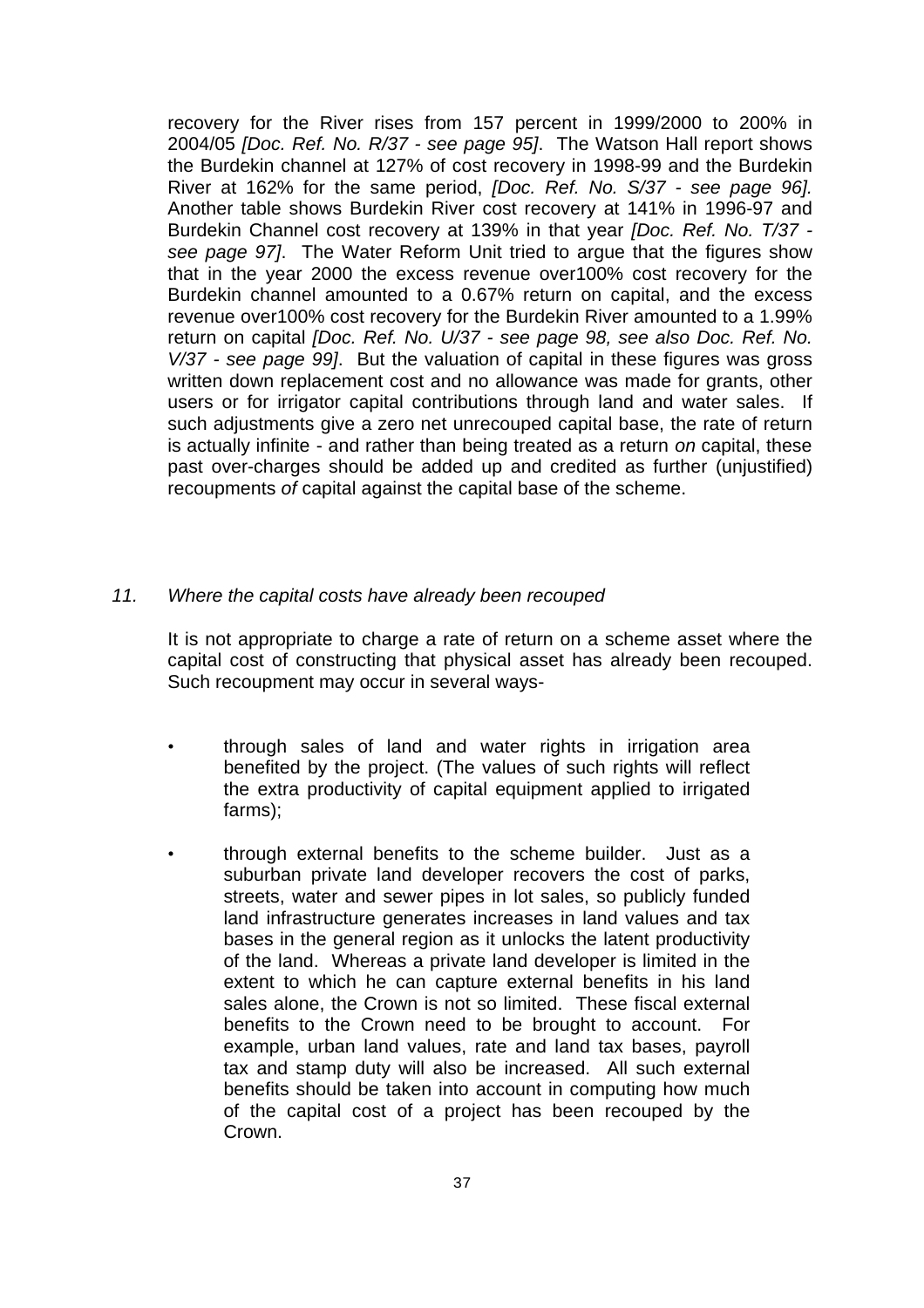- through depreciation charges. For example, an asset which has been depreciated to zero from its historic cost should not have its cost recouped further.
- in addition, past water charges in excess of efficient operating expenditure should be treated as a form of capital recoupment and credited as such.

It may be noted that the legitimacy of this argument has been accepted within government. In a letter from Mr T. Fenwick to Local Government Association of Queensland dated 28 February 1997 it is stated that "*Proper and due consideration will be given to historic arrangements such as supplies which predated the building of a dam or past financial contributions..*.. Your letter raised the issue of whether it would be possible to have a 'once only' capital charge instead of incorporating such a charge in annual payments for water supplies. The 'once only' option could be negotiated on a case-by-case basis. A price structure which incorporated elements of both charging structures could also be considered."*[Doc. Ref. No. W/38 - see pages 100- 101]*. This reply not only concedes the significance of past financial contributions and also concedes that capital may be recouped through prices in excess of operating costs as well as upfront water/land sales.

It has also been accepted by the National Competition Council (after urging by the Queensland Treasury) that land and water allocation sales should be counted towards capital cost recovery of irrigation schemes. The NCC draft confidential assessment for consultation on second tranche assessment, Dec 1999 regarding water in Queensland stated *[Doc. Ref. No. X/38 - see pages 102-103]*

# "**Bedford Weir stage II**

# *T2 assessment*

The apparent failure to figure cost recovery in to the economic assessment of Bedford Weir stage II is, in the Council's view, a fundamental flaw in the analysis of the economic viability of this scheme. Such a project could not be said to be recovering costs consistent with reform commitments to achieve full cost recovery....

# *Additional information provided:*

Additional information provided by Queensland *[letter 14 September 1999]* noted the following relevant matters.

- The economic analysis indicated that the project was economically viable;
- *The capital cost of the project was \$4.73 million. The Commonwealth contributed \$2 million. An auction of water*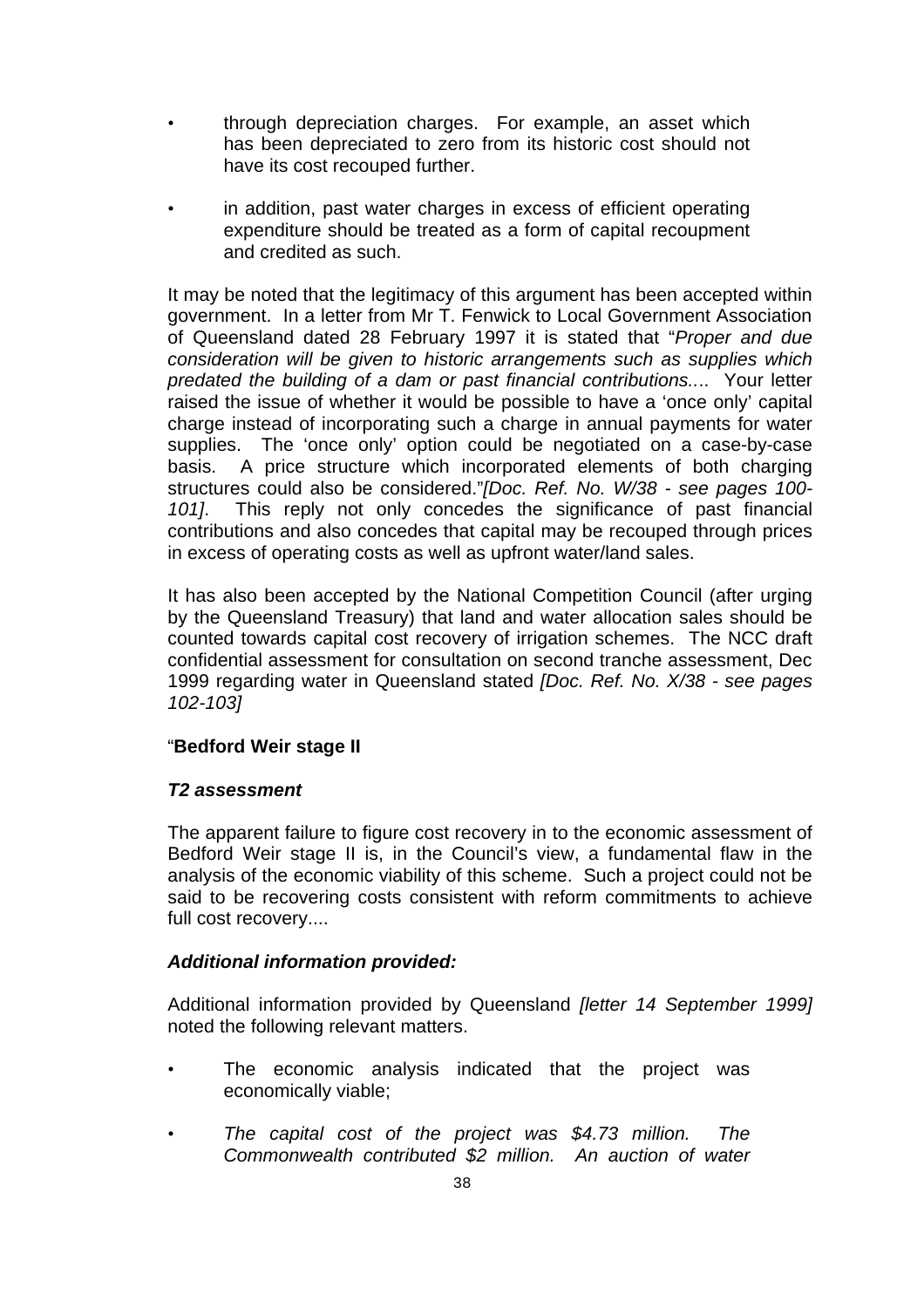*resource allocation is realised \$11.1 million. On this basis cost recovery was clearly evident.*

The additional information that \$11 million was recovered from water sales means that despite the apparent shortcomings in economic analysis, the scheme has proved to be economically viable." [emphasis added]

A more than two to one financial rate of return is somewhat more than cost recovery! Some might dryly observe that a thoroughgoing and vigorous competition authority would have been suggesting a refund! However the important point is that the NCC admits that land and water auctions should be brought to account in computing cost recovery (see also *Doc. Ref. No. X/38 see pages 102-103*).

#### *Relevance to BRIA*

Payments for land and water allocations by irrigators were in the order of \$150 million. The economy of North Queensland benefited as was intended. And it has been admitted by the Water Reform Unit that past operational charges to Burdekin irrigators were in excess of efficient levels.

#### *12. Where the asset has no opportunity cost*

It is not appropriate to charge a rate of return on a scheme asset where that capital asset represents sunk capital which has no opportunity cost. The optimal rule for public utility pricing is that price should equal short run marginal cost (SRMC). Although sometimes attacked, this principle has been vigorously defended by Harold Hotelling, William Vickrey and others. The basis of this argument has been set out in Part I and is a central economic argument for the QCA in this inquiry. Attempts to charge above short run marginal cost (SRMC) in order to extract a contribution towards fixed or sunk costs have the same distorting effects as selective excise taxes on inputs to production (as conceded by the Industry Commission, *supra*). Essentially all attempts to attack the rule that price should equal short run marginal cost still acknowledge that it represents a first best optimum and are put forward merely as *second-best* solutions where the fixed costs of a project *must* be financed through user charges.

A major issue in pricing infrastructure access is whether users should be charged for the sunk costs of bringing it into existence. A further issue is whether users should be charged for the capital "tied up" in stranded infrastructure assets which are obsolete. The idea that capital is "tied up" in infrastructure rests on the mystical John Bates Clark idea that invested capital is a fund which can be called back and released for other uses. But this is not so. Money spent on a dam is spent - what you have is a dam. Its value depends on what demand there is for it (and what you may be allowed to charge others for using it). But its value no longer depends on what you paid to construct it - it owes you nothing, no more than the money sunk into any number of failed enterprises can be said to owe their unfortunate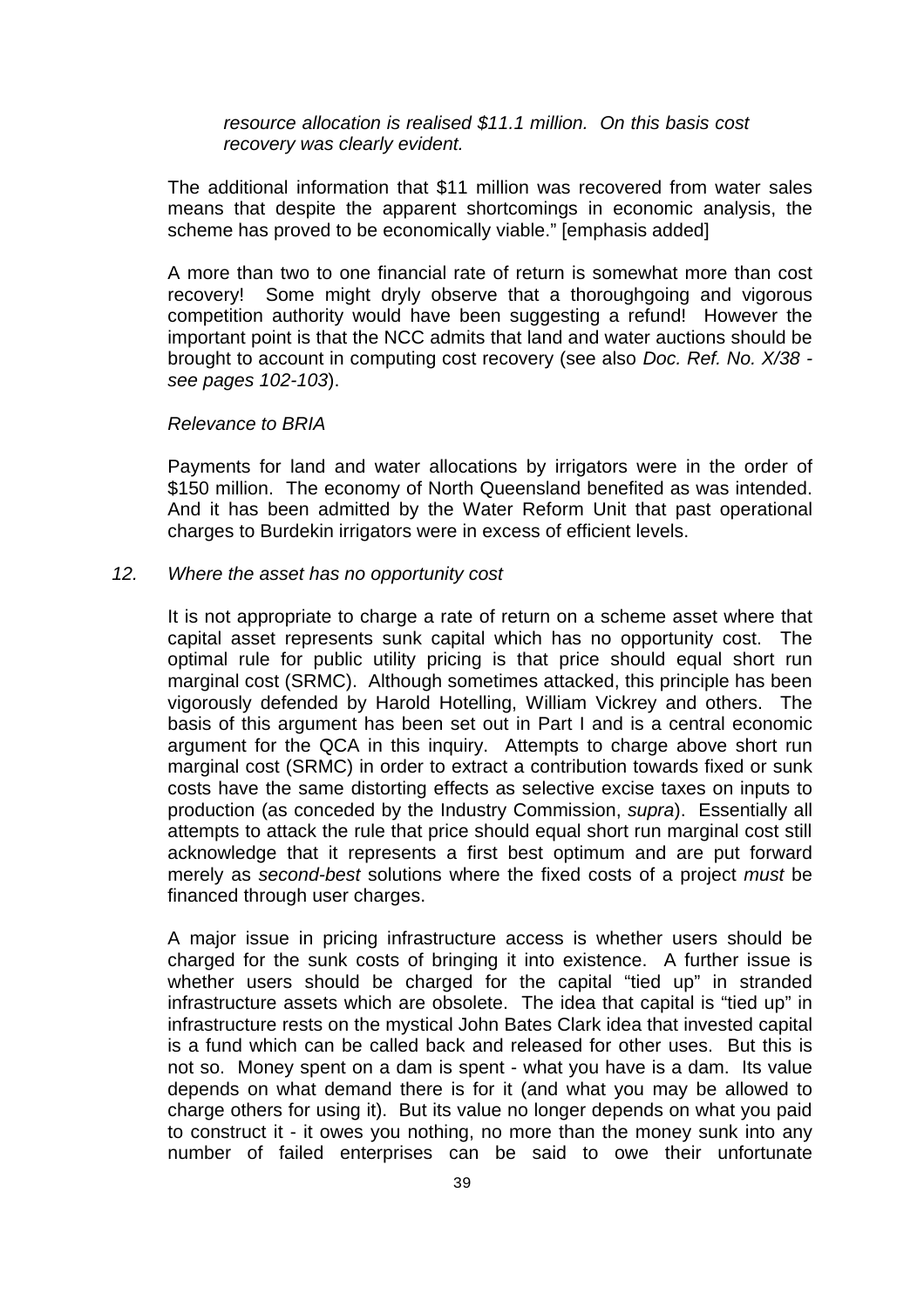shareholders a "return". Why should capital spent to buy infrastructure be so uniquely privileged against loss?

Often it is argued that regulators should have regard to the opportunity costs of keeping the utility's capital stock in the industry. It may for example be argued that the capital invested in the industry should receive a rate of return commensurate with its value in an alternative use (even if that use is based on retrospective or hypothetical circumstances). It may be argued that the opportunity cost of the capital sunk in infrastructure is its replacement value, and that its historic cost is not relevant to determining a regulated revenue stream or rate of return. A compelling riposte is that sunk capital is sunk capital and that once capital assumes a fixed form as water channels or dams, it has lost the opportunity to turn itself into capital elsewhere and its value in alternative use is simply its scrap value.

Any attempt by an infrastructure owner to appeal to notions of opportunity cost as a basis for awarding regulated or government-gazetted returns carries some dangers for the owner. For example, depreciated optimised replacement cost (DORC) is a notional concept of cost: what it *would* cost a new entrant or the incumbent owner to replace the existing infrastructure. The inference is that the existing infrastructure owner should be able to secure a return on what the infrastructure *would* cost to replace, not what it actually *has* cost.

But that is not the real choice facing an infrastructure owner. Once his capital has been spent and turned into pumping stations and channels, his true opportunity cost is their scrap value. His fund of liquid capital has gone and he has physical capital assets. If those physical assets were to be valued on the basis of opportunity cost, that is, their value in another use, then the value would be minimal or zero. A ruthless application of economic logic might suggest that as the assets are sunk assets with no alternative use except as scrap, the initial capital base should be close to zero. There is no opportunity cost where capital has been sunk. No regulated revenue stream has to be awarded to induce investment to create what already exists or to keep in place what has no alternative use.

Sunk capital is not jelly capital. In the case of a dam or water channels, once built, they have no other use: they cannot be pulled out and moved to another use, unlike a ship. It is a fallacy to assert that sunk costs "owe" a rate of return to their government or other owners or that sunk assets should be valued at replacement cost to determine a return that is "owed" to the owner. This is precisely the fallacy Hotelling (1938, p 307) warned about in his example of the Union Pacific railroad. In the real world, economic efficiency does *not* require that the owners of Roman aqueducts still in use should be charging for the replacement costs of what has long since become indistinguishable from a natural river.

*Relevance to BRIA*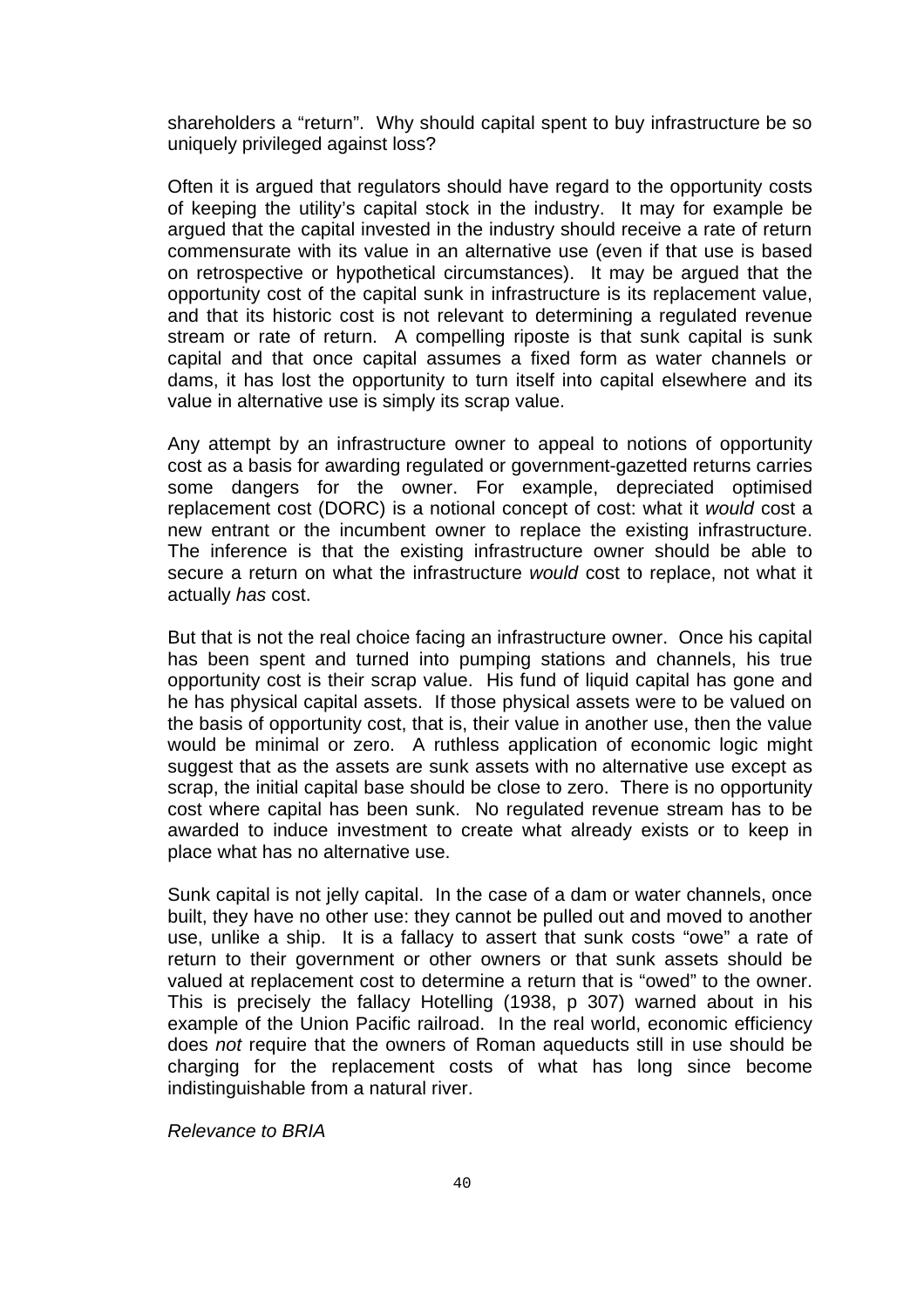The scheme is only half built with only 28,000 hectares of a projected 56,000 hectares under cultivation. There are 200,000 megalitres of unallocated water in the Burdekin Falls Dam. Hence there is no need for scarcity rationing of water or for scarcity rents to be charged and the capital "tied up" in the dam and distribution channels cannot be liquefied and released. What is done is done and bygones are bygones. History is history and it is better to operate sunk investments on SRMC pricing principles for the benefit of living human beings "while letting dead men and dead investments rest quietly in their graves", as Hotelling (1938, p 308) put it.

The New South Wales Independent Pricing and Review Tribunal (IPART) has recognized the force of this argument - and other legal and equity arguments - with its "line in the sand" approach of putting a nil value on previously constructed irrigation assets. IPART (2001, p 23) observes in relation to a capital charge for the existing rural irrigation asset base that "the Tribunal expressed its view in 1996 that it believed that many of the rural water infrastructure assets were put in place in the late nineteenth and early twentieth century because it was a government priority at the time to expand agriculture and rural development. Water prices had until recently contained substantial subsidies and *there was never any stated intention by governments across Australia to fully recover these charges. This changed in 1994* when governments determined to implement plans to eventually recover the full economic costs of bulk water service. The Tribunal does not believe that irrigators, originally attracted into agriculture by the provision of heavily subsidised infrastructure, should now be expected to pay commercial returns on assets that would not have been put in place if subject to commercial scrutiny. The Tribunal decided to draw a 'line-in-the-sand' and determine that all water assets put in place prior to 1 July 1997 should not be included in the asset base for pricing purposes. This means that users will not be charged depreciation or a rate of return on pre 1997 expenditure." (emphasis added)

#### *13. Where the asset was paid for out of consolidated revenue*

It is a basic legal principle that there is no tracing through a Consolidated Revenue Fund. "No statute provides for the tracing of individual amounts that are paid into the Consolidated Revenue Fund, for they are by their very nature consolidated upon payment in." (*Superannuation Fund Investment Trust v Commissioner of Stamps (SA*) 10 ATR 97 at 116 per Aickin J). It is not appropriate to charge a rate of return on scheme assets where that capital expenditure by the Crown was financed through general revenue (taxes or revenue deficit financing) financing and not debt financed through a specific earmarked loan. Where assets are created from appropriations of current tax revenue, taxpayers have already suffered the excess and actual burden represented by the taxes. If there is a revenue deficit, that deficit cannot be charged to *any particular* section of the public. There is no more reason to charge irrigators for dam construction financed out of consolidated revenue than there is to charge parents for schools constructed out of general revenue. To charge taxpayers again for what they have built by demanding a rate of return on what they have already paid for is to impose a form of double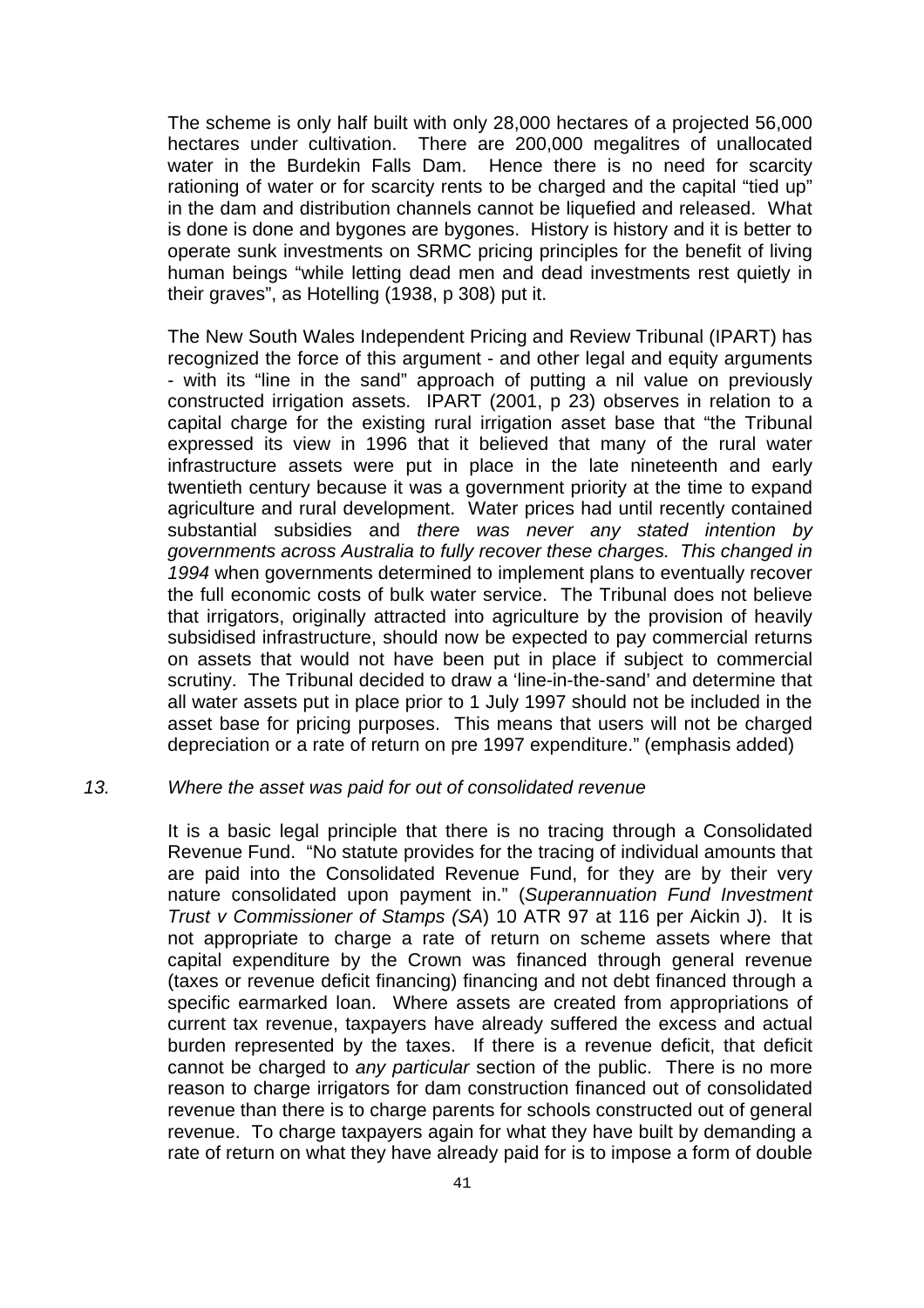taxation. If it is argued that it is appropriate to impose a selective tax on those resident in an irrigation area in order to reduce the burden of general taxation in the future, then it is really being argued that a selective excise tax is economically more efficient than a general factor tax, for example, a payroll tax or land tax. Such a proposition is quite inconsistent with the general presumption of economic theory in favour of general rather than selective taxes.

It is notable that this argument was urged in a letter of 22 January 1997 from the Local Government Association of Queensland to Mr T. Fenwick, Director General, Department of Natural Resources regarding water agreements. The association resolved "that any proposed policy change in regard to the pricing of water from rural schemes should ensure that prices only cover ongoing operating and refurbishment costs and not include a component to cover a rate of return on assets and investment required to make up any backlog. ... 'User pays' for government services and 'rates of return' for assets have become the conventional wisdom in the State bureaucracy. However, for public assets funded from taxation, for the general benefit of the State and the Nation, particularly dams and essential water shortages, it seems difficult to justify the 'double taxation' imposed on the user." *[Doc. Ref. No. Y/42 - see pages 104-105]*

#### *Relevance to BRIA*

To the best of our knowledge, the scheme was financed out of general revenue and the only loan specifically raised for the scheme was \$33.5 million which has since been amortized and more than recouped in land and water sales. Details of scheme financing and documents should be verified by the QCA.

# *14. Where the cost of scheme assets is an inflated notional rather than an actual cost*

Values are not measures of real or actual cost but mere proxies for costs. When a regulatory regime is introduced, records of actual costs may not exist and the regulatory regime may have to establish an initial capital base upon which to award a regulated revenue stream by way of return for the capital tied up in that initial infrastructure (this seems to be a serious problem with the Burdekin scheme which lies at the heart of the current dispute).

In looking at the concept of cost, Courts have tended to adopt the commonsense notion that cost is what is paid for something, not what *might* have been paid for it. Thus notional costs, or the costs of alternative actions, tend to be ignored. In some cases, what is paid to an affiliate might also be ignored as not representing a real or true cost, as in transfer pricing or anti tax avoidance legislation. The regulatory codes dealing with infrastructure and open access regimes are not the only regulatory frameworks which deal with costs incurred by an infrastructure owner. The income tax law also deals with the determination of costs and revenues. It is instructive to note that where a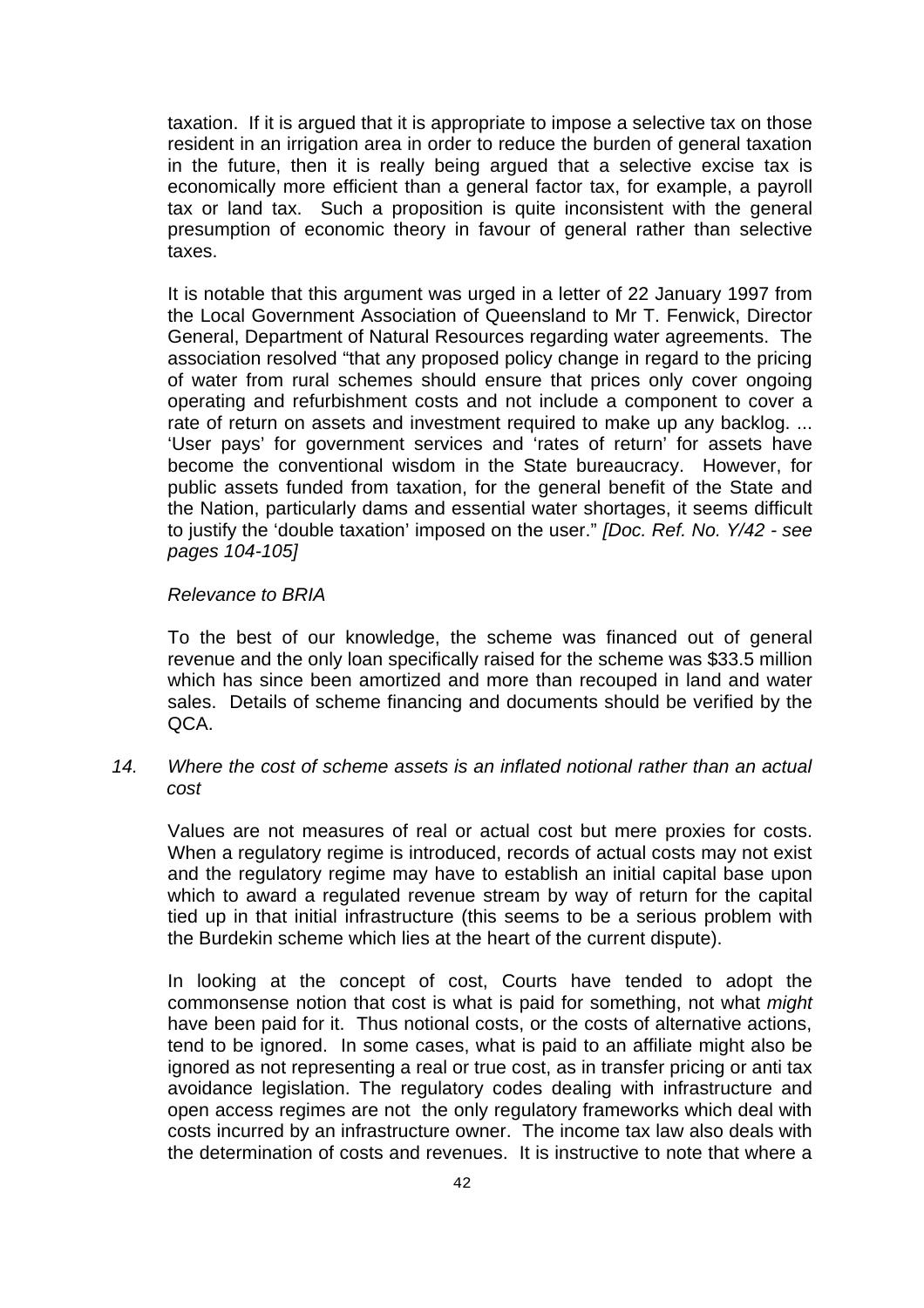taxpayer is allowed a deduction for a cost or a repair, the Courts have insisted that the cost be *actually* incurred and that the cost must not be notional only. For example, in *FCT v Western Suburbs Cinemas Ltd* (1952) 86 CLR 102, the High Court declined to allow a deduction for notional repairs. This parallels the economic concept of a *real* or actual cost as opposed to *notional* cost.

It might also be noted that the concept of coupon depreciation is also encountered in tax law where depreciation is based, not on the purchase price paid for an asset by its current owner, but on the construction cost incurred by the original owner who created the asset. For example in the case of buildings, depreciation is based on original construction cost not on the current market value which might have been paid recently for the building.

Similarly, in traditional historic cost accounting, only actual incurred costs are brought into account as ordinary profit or loss. Losses from revaluation of assets are not treated as actual, incurred, costs: instead depreciation is based on spreading the actual historic cost of an asset over time.

Since the 1970s and, especially during periods of higher inflation, there has been greater interest in alternative accounting treatments based on current replacement cost accounting. Under current cost accounting, assets are revalued in accordance with their replacement cost and depreciation is charged as a cost on the revalued asset amount. The merit of current cost accounting is that it ensures management charges itself of the true cost of using up capital assets. But it should also be noted that current cost accounting should also bring into account as income or gain any revaluation gains on assets. While these are not treated as part of operating profit, as Edwards and Bell recognise, they should be treated as part of the overall profits of the firm.

National accounting adopts a similar approach to measuring costs of capital usage. Depreciation charges are meant to represent the current cost of using up the nation's capital stock rather than a notion of spreading the historic cost of acquiring the capital stock. Similarly national accounting does not treat capital gains as part of operating income.

It is thus not appropriate to charge a rate of return on scheme assets where the capital cost attributed to those assets is an inflated notional rather than an actual cost. Replacement cost valuations which incorporate an upwards inflation adjustment for capital bases are fundamentally unsound as a proxy for competitive market outcomes.

# *Relevance to BRIA*

The BRIA scheme assets (both dam and distribution assets) have been revalued on the basis of replacement cost and presented as the capital cost of the scheme on which a return should be sought. Indexation appears to have been achieved by using CPI plus the construction index. Whereas as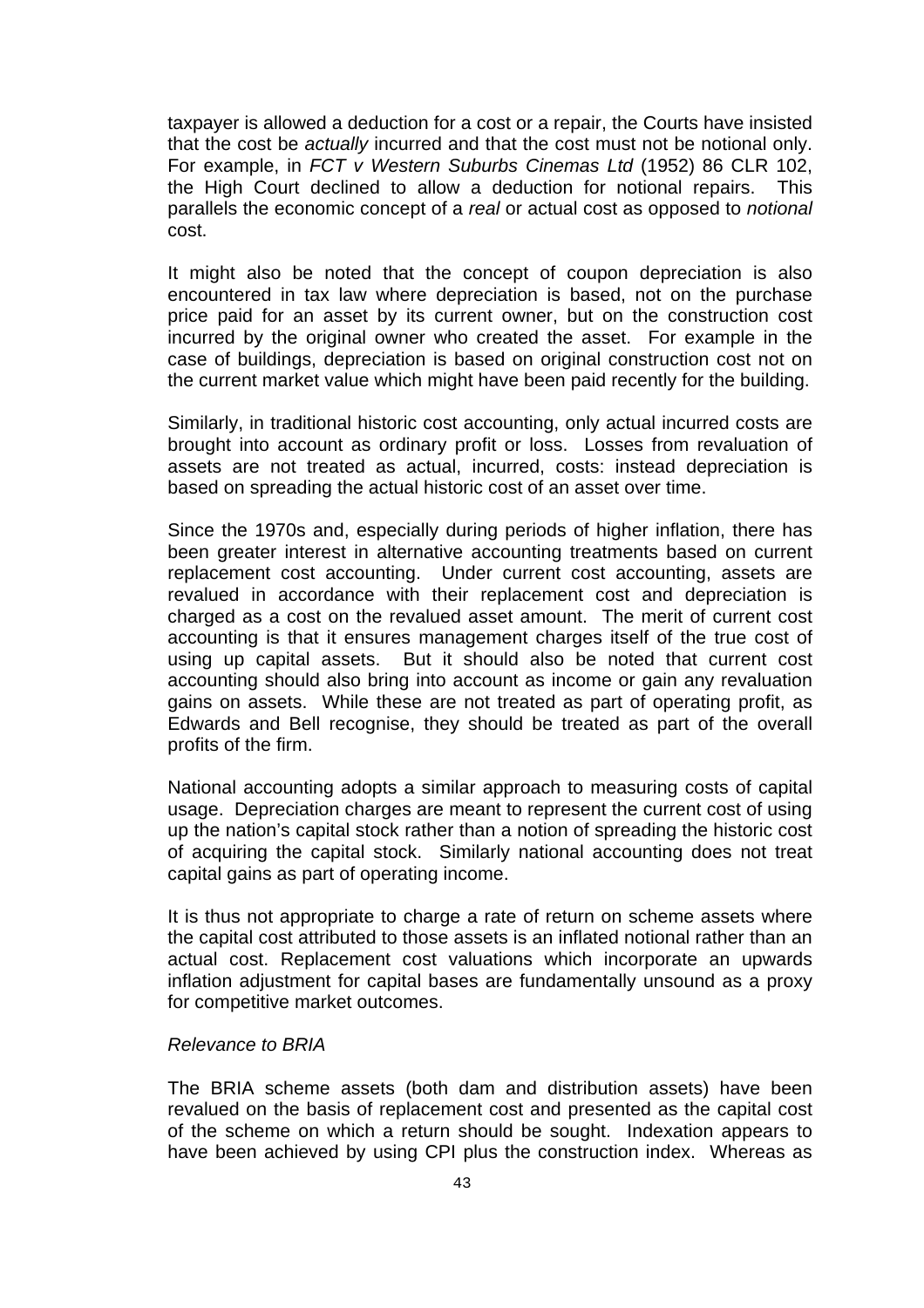optimization is a useful check on whether incurred capital costs were efficient, the marking up of costs on the basis of indexes is simply an attempt at gaining a "free lunch" for SunWater.

#### *15. Where the capital cost was inflated by inefficiency*

Just as it is not appropriate to charge a rate of return for scheme assets where the cost of those assets is notional and inflated, so also it is not appropriate to charge a rate of return on scheme assets where the capital cost of those assets was inflated by original inefficiency. In competitive markets such over-charging practices and "gold plating" are eliminated by competition and the discipline of the market. This will not always be the case where there is natural monopoly and no user oversight of construction costs or methods. Given that an irrigation scheme is a natural monopoly, as well as (usually) a statutory monopoly, there is a great deal of scope for featherbedding and padding of capital and current costs. If the purpose of a competition policy is to expose the public sector and infrastructure monopolies to a regime which will imitate the pressures of a competitive market, it would be self-contradictory to allow an infrastructure owner to charge on the basis of inflated and uncompetitive original capital costs. To allow an infrastructure owner to charge a rate of return on inflated capital costs is to grant him a right to tax the users of the scheme in perpetuity for his original wastefulness. "To them that hath it shall be given" is not a prescription for competition or economic efficiency. What is required is an examination of optimized actual capital costs.

# *Relevance to BRIA*

Despite an estimated cost of \$155,000,000 in 1980, a cost of approximately \$430,000,000 is now being claimed, extravagances and excess during construction are undoubtedly a major contributing factor to this cost escalation. Potential investors and existing Irrigators in the BRIA would not have supported the Scheme's establishment had they been made aware that there was a requirement to provide a significant initial contribution to the capital cost of the Scheme, pay the full operation, maintenance and renewal costs, and also provide a rate of return on the inflated final cost as an ongoing component of their annual water charges.

Engineering design has created unnecessary flooding in some sections of the Scheme and engineering mistakes resulted in Irrigators having to contribute financially to additional capacity in the Scheme subsequent to purchasing irrigation farms. High maintenance and ineffective control structures in channels results in increased operating costs and high losses from channel overflows.

In addition, a contemporary costing of construction costs will be offered which suggests considerable padding was involved in those costs. It is noted that there was never any independent audit of construction costs of the scheme and contracts have not been opened for examination.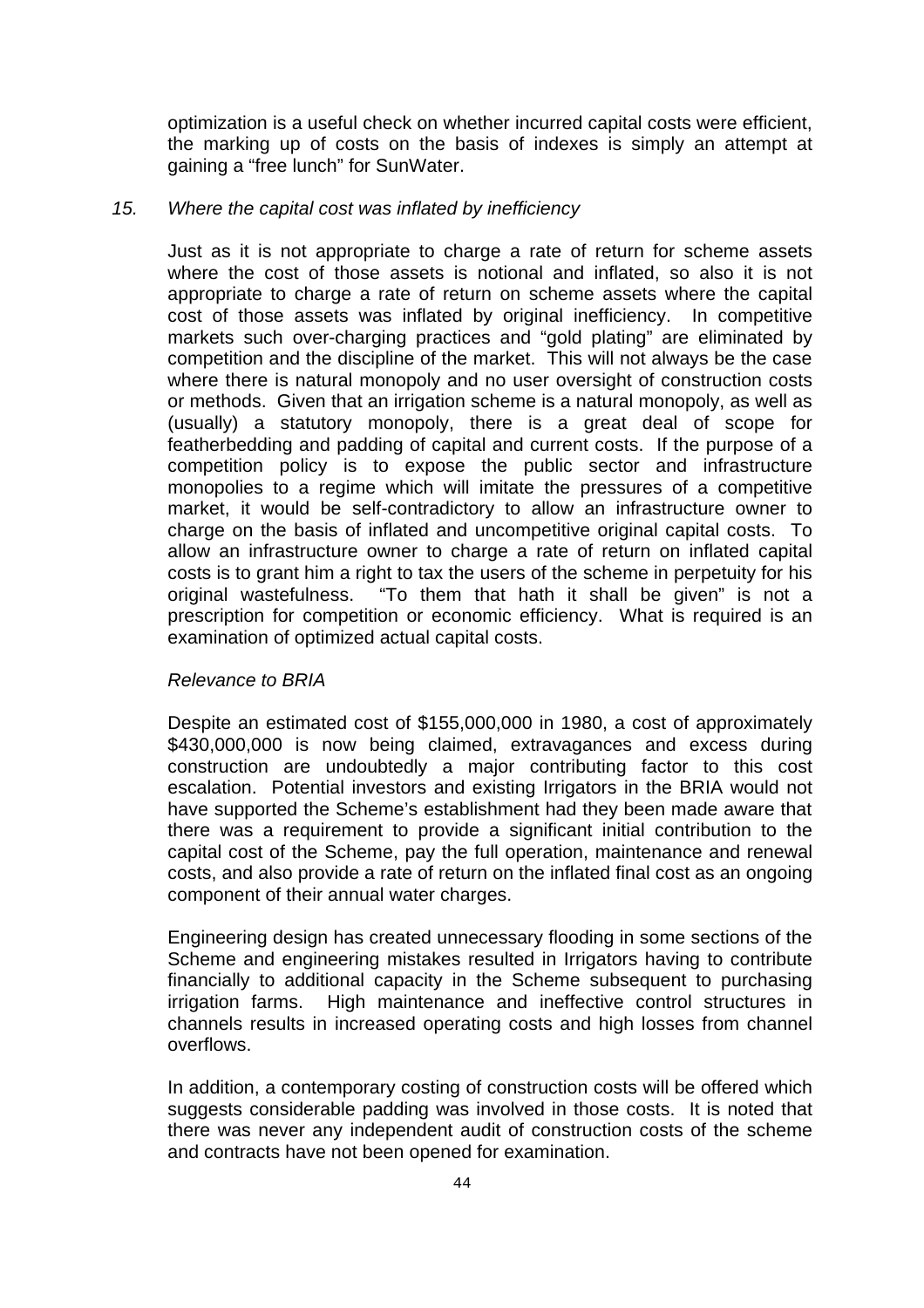# *16. Where it is not necessary to induce investment in the infrastructure*

*Ex ante*, private capital will not be invested without the expectation of a profit commensurate with the rate of interest prevailing at the time of investment but, *ex post*, no one has to be charged to validate that decision - only monopolies can do that. A house owner cannot demand that his rents be set by a rent tribunal on the basis that he should earn a normal return on replacement cost. Nor can the world's shipping and mine owners overcome a shipping depression or minerals glut by demanding some international tribunal award them prices to cover replacement costs.

The only argument ever really advanced with any force against SRMC pricing is that its imposition *ex post* creates losses for an infrastructure investor who has incurred capital costs. For example, the Commonwealth Treasury (1999, p 69) argues "Utility industries are capital intensive and their assets are durable, long-lived and immovable. Demands for access and 'fair' or 'nonexploitative' prices mean that investors might expect that after they have sunk their capital they would be limited in the prices they can charge and be subjected to possibly onerous obligations to supply. Therefore, the incentive to invest depends critically on expectations of the future pricing policy and must be considered by the regulator." Hence, the concerns expressed by infrastructure owners over the threat of "regulatory taking" (expropriation).

However, the incentive to invest depends on *ex ante* returns. SunWater does not need a rate of return on a DORC valuation on *taxpayer funded and previously constructed* assets to maintain the incentive to invest. Opportunistic "regulatory taking" can be prevented by a consistent application of DAC over time in relation to *future* investment in assets: DAC would even protect SunWater against the obsolescence or losses of capital value faced by investors in other industries exposed to competition.

There is certainly no need to pay a return to, or index the capital returns to, sunk capital as though it were free to get out of the ground and go elsewhere. That is not to say that a regulator should opportunistically strip investors of any returns on sunk capital, since future investment would be prejudiced if the expected *ex ante* returns were seen to be retrospectively expropriated *ex post*.

But, whatever valuation is used, incentives to invest for SunWater are not affected if:

- the QCA awards no return on capital where that capital has been recouped by land and water sales;
- the QCA awards no return on capital where that capital was a gift from the Commonwealth;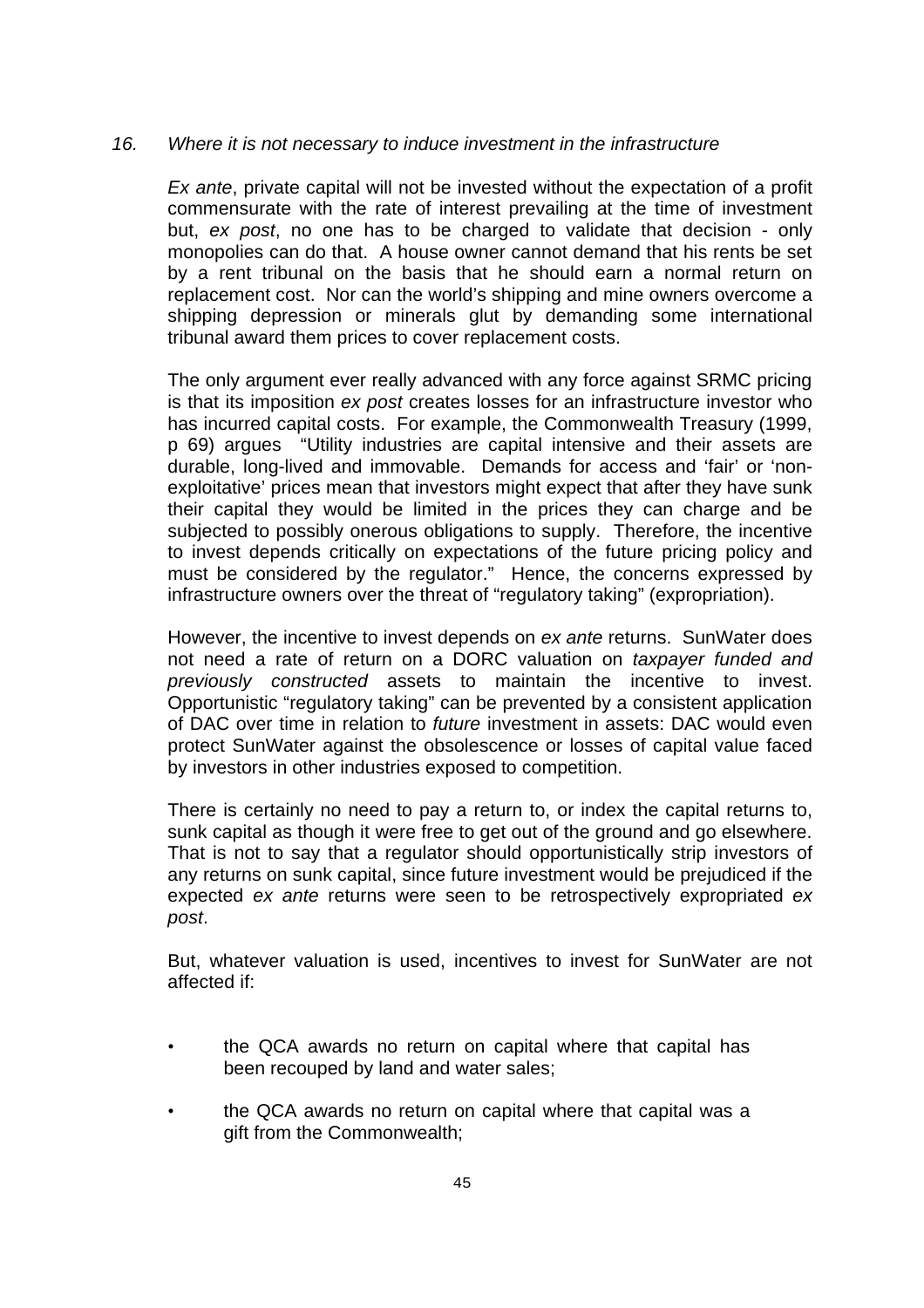- the QCA awards no return on capital where the assets constructed with the capital have a perpetual life and their renewals are already being charged for; and
- the QCA takes into account as income investment returns by way of realised or unrealised asset appreciation as well as depreciation.

Any argument that SunWater should be able to charge prices above SRMC in order to induce investment amounts to saying that existing BRIA users should allow themselves to be charged above efficient SRMC pricing or even above average cost pricing in order that they can be assured that infrastructure will continue to be provided. Such a view appears to assume that future investment *will* be undertaken by SunWater. But it does not follow that super-normal monopoly rents should be granted *today* so that a utility *might* invest tomorrow: that seems to amount to an argument that users are not entitled to fair and efficient pricing of existing infrastructure for fear that no infrastructure will exist later. In relation to arguments of this kind, it may be seen as an unpalatable choice to be told that infrastructure investment will only be forthcoming on the basis that users agree to a form of economic coercion – the sort of monopoly pricing which regulation or good public policy is imagined to prevent. One needs to consider *ex ante* versus *ex post* decision-making, together with the related concepts of "regulatory taking" and capital cost recovery but that is a far cry from allowing monopoly rents to be captured in SunWater prices for water storage and transport services.

Nor are incentives to invest prejudiced if the QCA declines to allow multiple recovery of costs through asset revaluations. No capital return should ever be allowed to be charged on an upwards revaluation of an asset base without equally bringing to account, as a cost offset or gain, the corresponding holding gains on existing assets

#### *Relevance to BRIA*

The nub of the "investment incentive" issue is that so long as SunWater is allowed a hurdle rate of return on its *future*, efficient, *unrecouped* capital costs (as opposed to notional, revalued or inflated costs), there should be no deterring of investment.

Finally, we should note that any concerns about "regulatory takings" or expropriation in the case of the Burdekin would be more properly addressed to the plight of cane farmers who have ploughed in excess of \$300 million into the purchase and development of their farms, only to see the capital values of their investments savaged by changes in water pricing polices which amount to retrospective double charging. It should be acknowledged that Irrigators who invested in the Burdekin Dam Scheme had an expectation that they would achieve a rate of return from their investment but have had to accept that their investment is not able to generate a satisfactory standard of living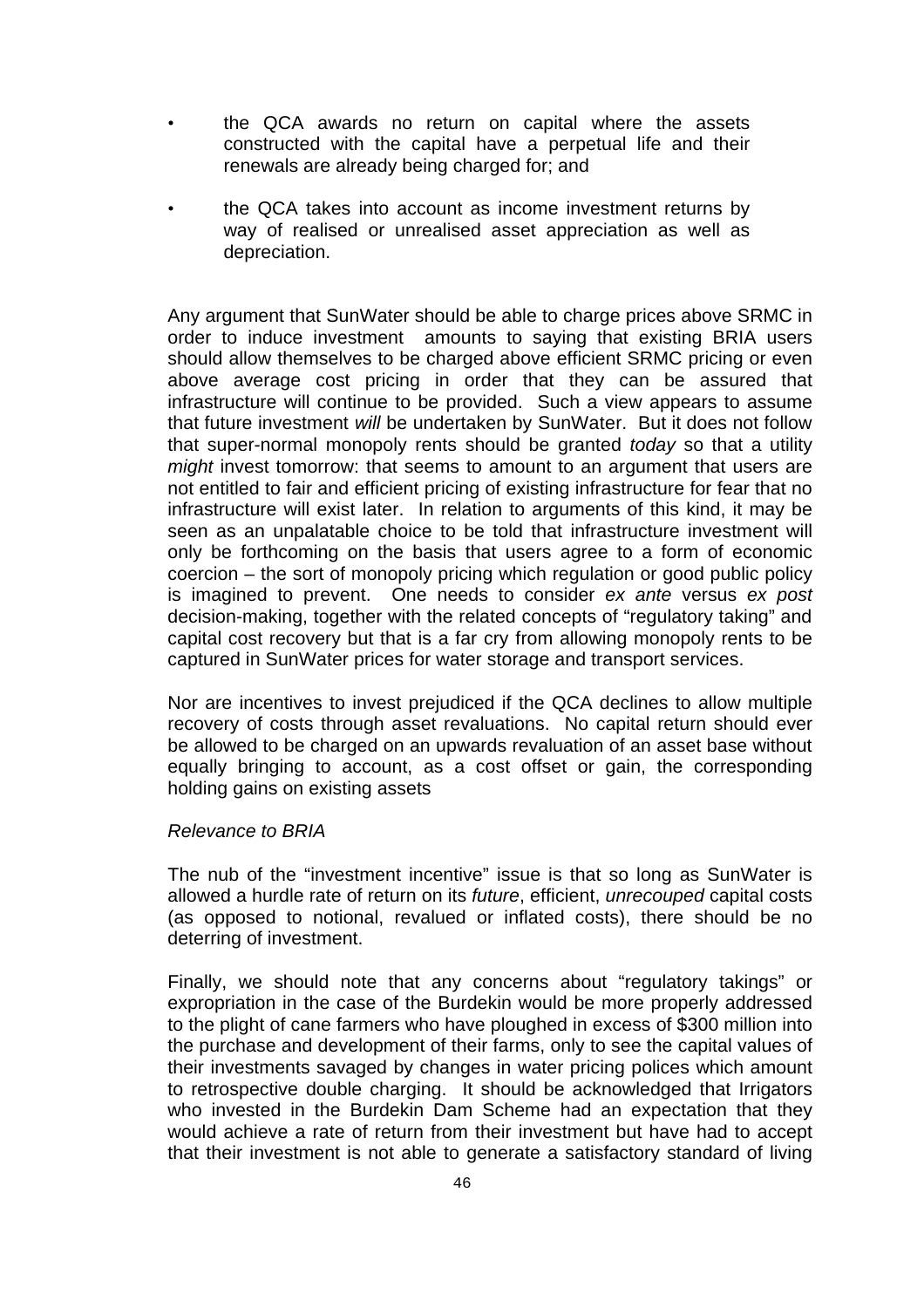let alone a return on their investment.

#### *17.Where the asset cost nothing*

It is not appropriate to charge a rate of return on an asset which cost nothing to the operator of the scheme. For example, a naturally occurring river serves the same purpose of transporting water as a man-made aqueduct but one suspects no rational person would argue that a water authority should be able to adopt a DORC valuation of a river channel based on its (aqueduct) replacement cost and charge that "cost" to water users. Equally one would reject the proposition that an incumbent owner needs to be allocated additional revenue (through revaluation of river channels so that its "costs" (of existing assets) should be comparable to those faced by a (potential) new entrant. To provide the "owners" of river channels (which have been acquired at generally very low or zero costs) with a DORC valuation is equivalent to providing a monopoly rent in perpetuity.

Not only is this true in the case of Nature-given assets such as a river channel, but it is also true where the construction of a physical capital asset was financed by a gift. It would for example be absurd if a private donor gave money for the construction of the public hospital and fees were then charged by the government department running that hospital to earn a rate of return on its construction costs. To do so would be contrary to the very purpose of the gift.

#### *Relevance to BRIA*

In the case of the Burdekin, the Commonwealth gave "non-repayable, noninterest bearing grants" (Senate, 1984, clause 8(2) of the Agreement of 28 September 1984) to the State of Queensland towards the construction costs of the scheme. Clause 22 of the Agreement required that the Commonwealth financial assistance be "not appropriated for any purpose except meeting or reimbursing to the State expenditure by the State on the construction of the dam." The Prime Minister, Mr Hawke (Hansard 6 September 1983 p 372) made it clear that the dam was a national development project to "provide an assured water supply for well over 100,000 Australians plagued by years of neglect". It is therefore inappropriate for any charge to be levied by the State for a cost already recouped and to claw back that Commonwealth grant from the area of North Queensland intended to be benefited. That the Commonwealth intended to benefit North Queensland rather than the State Treasury can hardly be doubted when reading comments such as those made by Mr Gayler, the Government member for Leichhardt in the Hansard of 23 September 1987, page 612 where he referred to the sugar industry being affected by flagging international prices and stated "The 1987-88 Federal Budget demonstrates, I believe, the Government's commitment to non-metropolitan Australians and the development of their industries, such as the sugar industry. In particular, the Government's economic strategy, directed at improving industry competitiveness and so laying the basis for a return to growth in living standards, will be welcomed by all of those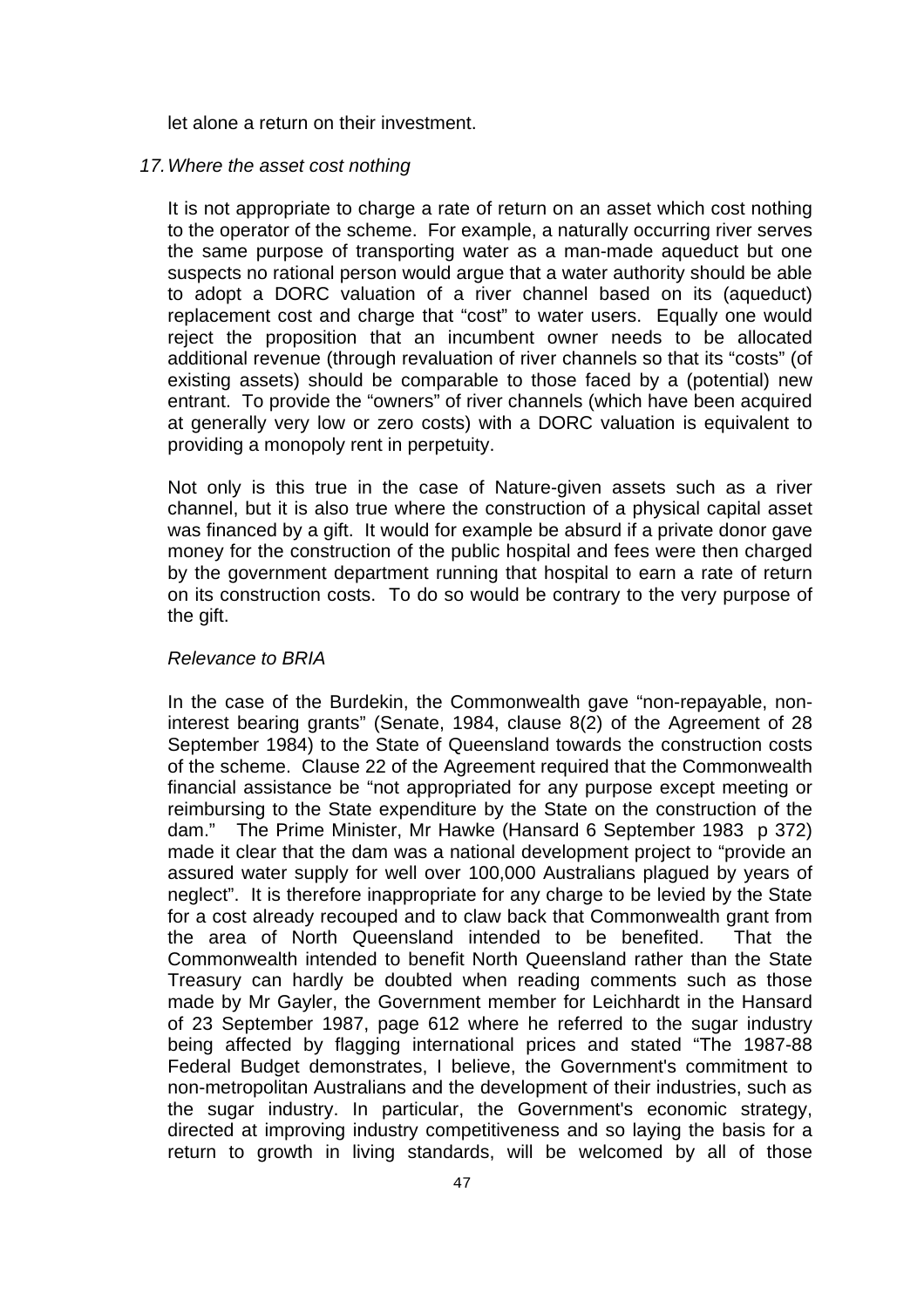associated with the primary production sector". The Burdekin Dam grant was then specifically referred to in this context. It is thus more than tolerably clear that the purpose of the grant was to promote regional development and assist the sugar industry which in turn presumes that the cost of the dam constructed with Commonwealth funds would not be charged against sugar producers by the State of Queensland. Regional development is naturally served by making the dam available for use to irrigators and other beneficiaries of the Burdekin scheme at its zero net cost to the State. It cannot rationally be contended that the Commonwealth intended a charge be placed on its contribution any more than Commonwealth road grants require tolls be placed on State highways.

The State Water Reform Unit (WRU) in its paper "Treatment of Contributed Assets for Pricing Principles" declared that "The requirement to recover a return on capital is not an issue for all water customers *due to policy measures exempting them from such (such as rural water customers)* [emphasis added]. However, the recovery of a return of contributed (or userfunded) capital by the state through periodic charges will have universal relevance to customers of the water industry as Competition Principles require a return to capital on all assets, whether contributed or not."*[Doc. Ref. No. Z/48 - see page 106].* The reasoning behind this statement is confused, to say the least. It is said that rural water users will **not** pay a return on capital. Then it is said that other users should be charged a return on contributed assets. Further the WRU forgets that a risk premium for managing contributed assets is not equal to WACC, is charged for in renewals annuities in any case, and normal commercial companies do not get the benefit of contributed assets. Nor does the WRU's discussion of contributed assets acknowledge capital cost recoupment through sales at land and water allocation auctions.

#### *18. Where the asset has been taken over*

It is not appropriate to charge a rate of return on a scheme asset if that asset was "stolen" or transferred for no consideration. For example, suppose farmers in a region contribute to a fund to create a weir vested in a cooperative. Suppose that cooperative is later nationalised and subsumed into a statutory water board which in turn is later abolished and its assets vested in a commercial statutory authority. It would be absurd in such a case for that statutory authority to levy a rate of return on physical capital assets which were appropriated from their original owners. The fact that the legal title to an asset may be vested by statute in an authority does not of itself imply that such an asset should be generating a rate of return.

#### *Relevance to BRIA*

The State's contribution to the Burdekin was financed by land and water sales and by general taxation. The assets were created for and vested in the Crown. SunWater paid nothing for these assets which were vested in it for no consideration by Act of Parliament. SunWater did not raise equity in private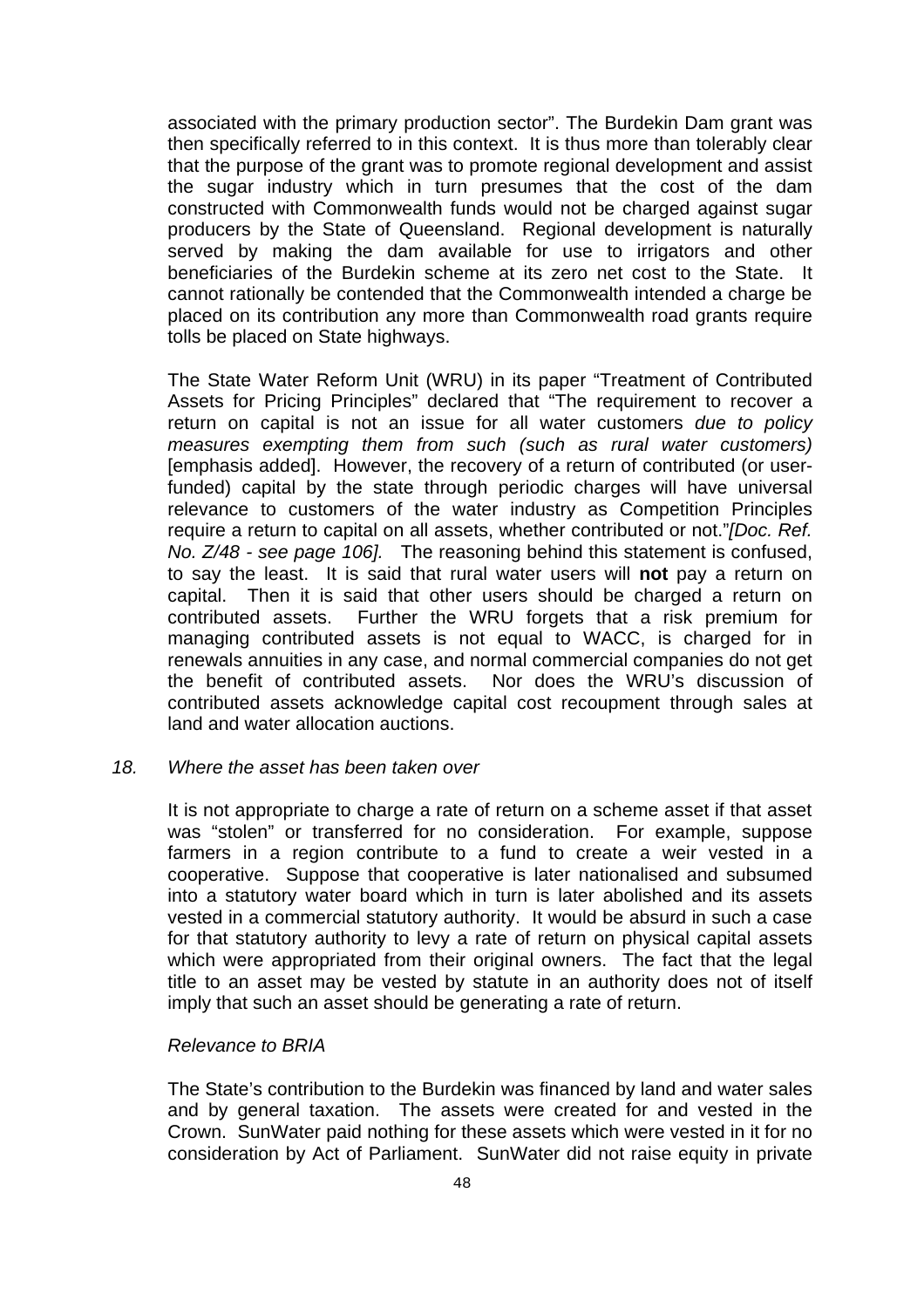capital markets to build these assets - they were largely paid for by taxpayers and irrigators and gifted to SunWater. Why should SunWater be allowed to charge for them?

#### *Social and equity arguments*

*19. Where those assets were created under a legislative policy*

It is not appropriate to charge a rate of return on scheme assets where those assets were created as a result of past government and Parliamentary social policies rather being created simply to serve those who are sought to be charged. History is history - and as IPART has recognized (supra) a line in the sand must be drawn. It is not appropriate for the mistakes of a past generation of decision makers be paid for by selective taxes imposed with retrospective effect.

This force of this argument has been recognized by government. In a letter dated 16 January 1997 to Mr Howard Hobbs Minister for Natural Resources the Queensland Farmers Federation urged "We believe the recommendations of the Fitzgerald audit of Queensland finances were economically flawed and inequitable in seeking to recover a rate of return on existing water assets. The existing water infrastructure of this state was built for a range of economic, social and regional development reasons. Any attempt now to seek a return on past investment is not appropriate." The handwritten Ministerial annotation reads "So do I!!" and a handwritten instruction to the Department says "Please draft reply stating Minister's agreement with highlighted part."*[Doc. Ref. No. AA/49 - see page 107]*.

That reply of 5 March 1997 from the Minister for Natural Resources to the Queensland Farmers Federation stated "I am in agreement with your assertion that water prices should not be set to recover a rate of return on existing irrigation water supply assets. The Government's *Rural Water: Pricing and Management* document supports this direction. The pricing objective for existing irrigation schemes is for coverage of operating, maintenance and renewals costs only to ensure self-sufficiency in the longer term. Where this target cannot be reached without adverse regional impacts, the government will continue to provide a contribution to costs. Some more recent schemes already contribute a return on capital which was the objective at the time they were built." *[Doc. Ref. No. BB/49 - see pages 108-109]*. The reply deviated from the Minister's agreement with the principle of no return on existing assets by inserting a qualification relating to more recent schemes which were expected to contribute a return on capital. This deviation did not go unnoticed and a further letter of 28 October 1997 from Queensland Farmers Federation to Mr Howard Hobbs Minister for Natural Resources observed that the "[Water Policy document reads] *For existing water supply schemes, the objective is for revenues to cover operating, maintenance and refurbishment costs only, not a return on capital. However where there is a rate of return for a scheme, this will be retained by the Government.* At a recent meeting of the QFF Water Task Force, the implications of this statement were considered with some concern. It was resolved that QFF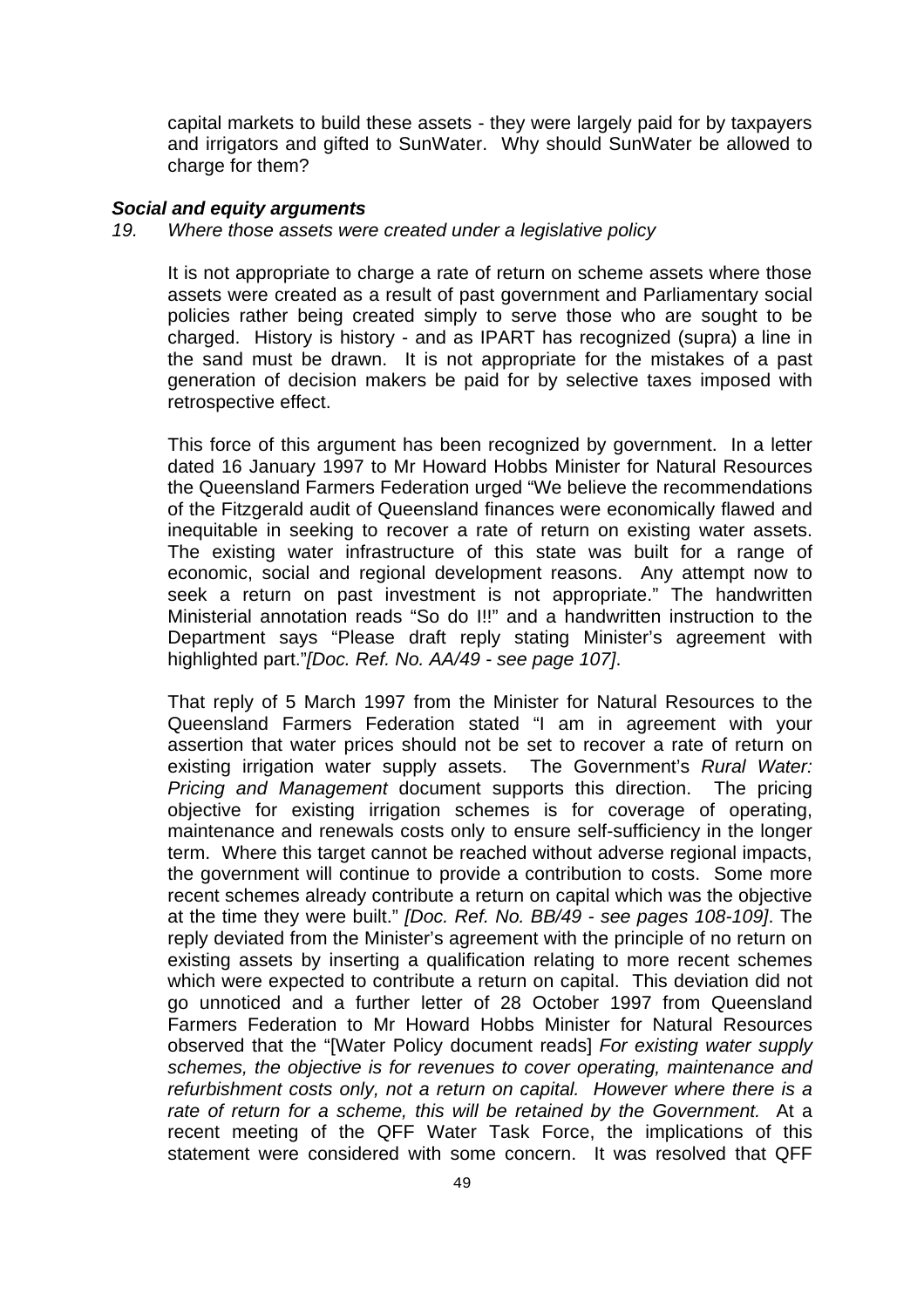write to advise that the proposal to retain revenue by the government was not the policy that had been set out in the government's own Rural Water Pricing document, had not been discussed with QFF, was not supported by QFF and that it was not easy to see how such an event could arise for existing infrastructure. I should also note our understanding that this matter was not put before the Water Policy Council for debate, rather it was put forward for information as *fait accompli*. QFF is strongly opposed to attempts to generate a financial return on water infrastructure built well prior to the COAG policies on cost recovery, and which were built for a range of social, regional and economic development reasons."*[Doc. Ref. No. CC/50 - see page 110]*

#### *Relevance to BRIA*

While the Burdekin Dam was widely supported, the forced resumption of privately-owned land and the construction by State Water Resources Commission of channel and distribution works to serve 70-100 hectare sugar cane farms reflected a government closer settlement agenda rather than simply an efficient economic decision as to optimal irrigation (see Queensland Government in IC, 1992 p 217). Having made the decision to construct capital works to further a process of rural subdivision and closer settlement, it is appropriate that government accept the costs of such a policy.

#### *20. Where the State has been compensated for costs of policy change*

It is not appropriate to seek a rate of return on assets where that State has been compensated by \$2.4 billion in Federal payments for a *prospective* policy change in water pricing. Nothing in the COAG agreements *requires* the State to seek a return on *past* capital expenditure in water schemes. IPART in NSW felt entirely comfortable in "drawing a line in the sand" and putting a zero value on past capital expenditure (IPART, 2001, p 23). If the compensation payments are meant to compensate the *people* of the State for a change in water pricing policy (removal of alleged subsidies of \$10-\$30 million per annum, then the least the State Government can do is credit some of the payments towards unrecouped capital costs of water schemes (if any). The capitalized value of a \$30 million "subsidy" is, say, \$450 million and that should be credited towards the reduction of capital base of irrigation schemes, if irrigators, like the State, are to be compensated for an acknowledged change in standing government pricing policies. If A receives a payment of \$X for causing B to suffer some detriment it is equitable that B share the benefit of the \$X with A - he who gets the benefit should bear the burden and conversely he who bears the burden should get the benefit. As a matter of principle, this does not seem unreasonable and may be seen as analogous to the equitable doctrine in law which precludes "unjust enrichment". Why should a person or body in authority gain a profit from a policy change which damages those under its care or authority without being required to share that profit with those under its care or authority?

*Relevance to BRIA*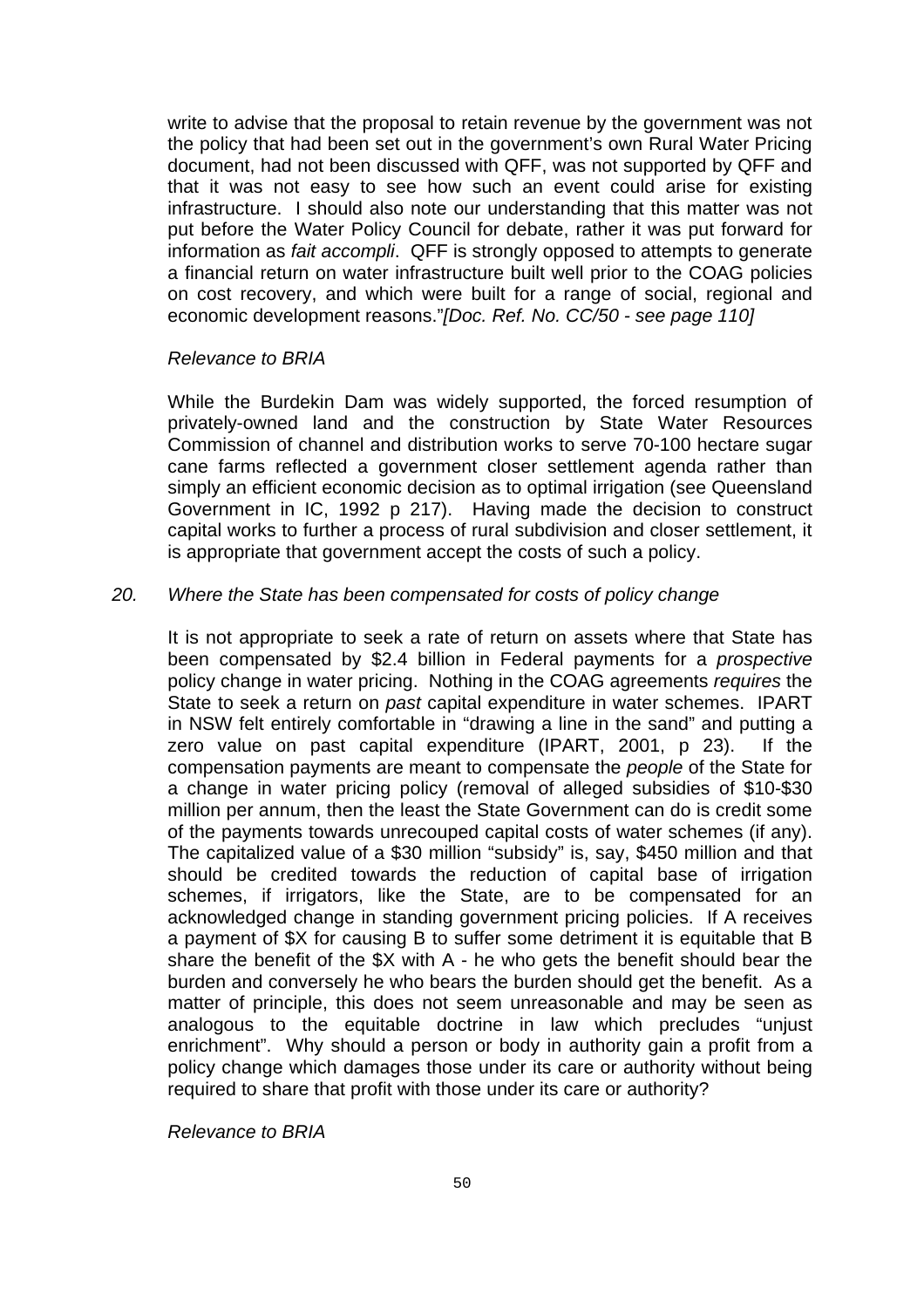BRIA predates COAG and NCP policy changes. It should therefore be dealt with on its own merits. A "line in the sand" approach is both permitted under COAG/NCP and is desirable. There is no reason why, having taken the compensation payments from the Commonwealth, the State Government cannot in turn "compensate" the losers from policy change by drawing a "line in the sand".

#### *21. Where social equity considerations dictate otherwise*

It is not appropriate to charge a rate of return on scheme assets where there are social considerations, such as equity, which dictate otherwise. For example, water supply systems for Aboriginal and Torres Strait Islander communities are not expected to provide a return on capital. The community may take the view that there are equity grounds for subsidising capital works in other communities as well. No economic system is rigid. Competition policy was part of a general programme of micro-economic reform to lift Australia's living standards by making Australia more internationally competitive and thus arrest Australia's decline in the world table of living standards since 1901. It was recognized there would be losers as well as winners from reform. That is why competition policy compensation payments were made. That is why there is a safety net to re-train unemployed workers from redundant industries. Where there is an irrigation scheme which *can* underpin a potentially internationally competitive industry (by not ruining it with input charges), it is both common sense and equity to waive such charges rather than have to make direct payments to unemployed farmers. In terms of equity it might also added that the tax and social security system is meant to be a social insurance net which smooth out the social impact of market fluctuations - high income earners pay tax today and expect not to starve should they become unemployed or quadriplegic. It may therefore be seen as equitable to waive charges to keep an industry afloat and people employed if that industry has paid taxes in the past and may yet do so again with moderation in input charges. There is a huge cost in wasted human and physical capital in seeing an industry, company or project collapse altogether (a consideration which appears to have motivated government support for Ansett and the Queensland Magnesium float). No one should expect taxpayers to "throw good money after bad" but if governments are going to require taxpayers are to throw money at less deserving or less promising cases, then BRIA farmers are entitled to ask for some consideration on equity grounds (even if their case on legal and economic grounds were not as well founded as it is)..

#### *Relevance to BRIA*

Farmers in the BRIA are "doing it tough". There is heavy reliance on bank credit after a run of low prices and an upturn may not come quickly. They have more than paid their fair share of taxes and charges, as well as contributions to the scheme. [Many have disposed of off-farm assets to stay solvent. All this has been done without social assistance. But their backs are now against the wall.] The great majority of BRIA Irrigators have doubled,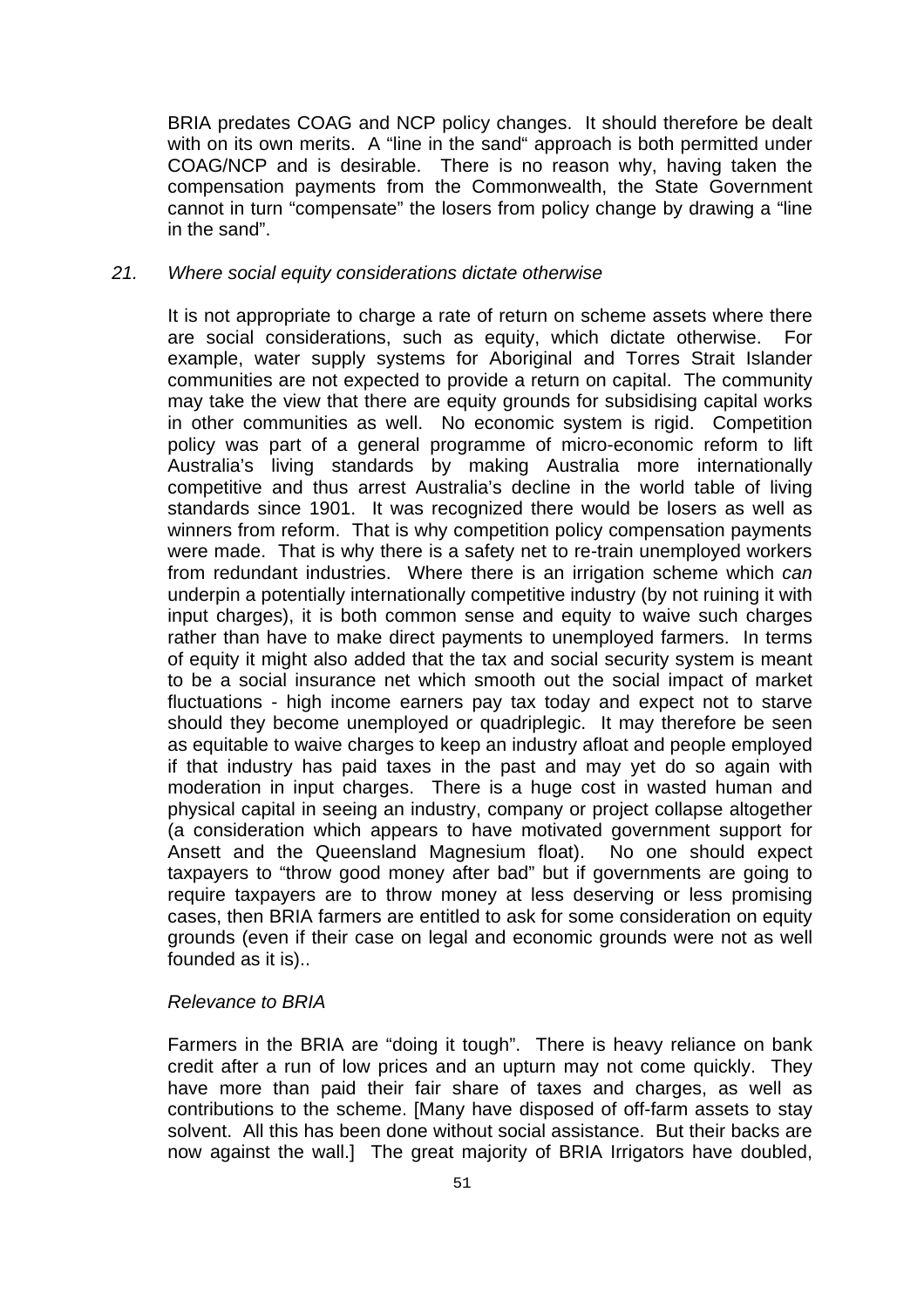trebled or even quadrupled their productivity over the last decade in their search for efficiency and ability to remain competitive, only to see these gains negated by ever increasing charges by essential service providers who make little attempt to implement productivity and efficiency gains. Equity demands that they receive consideration for their past contributions to the State and that even if there were a case for SunWater to seek a return on assets (which there is demonstrably not) it would still be valid social and economic policy to waive a return on capital.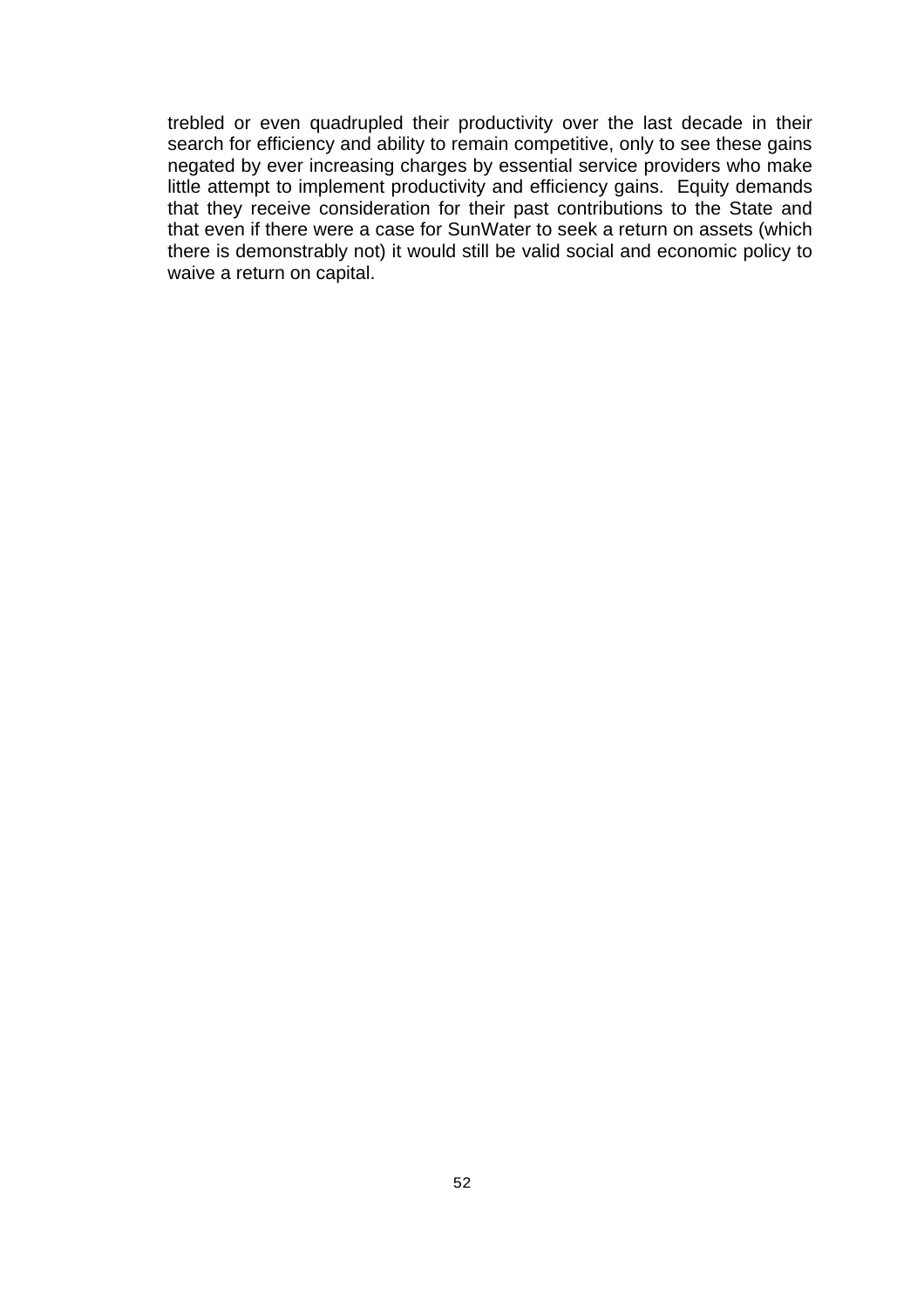# **Part IV: Capital Contributions To The Burdekin Scheme**

# *No 1 Term of reference*

The first term of reference requires the QCA to examine the capital contributions made by irrigators, the Commonwealth, State governments or other parties. It is obviously equally important to ascertain what terms and conditions were attached to such capital contributions or for whom the capital contributions were made.

The original cost of the Burdekin scheme was estimated to be \$155 million (in 1977 dollars) which would allow irrigation of an additional 45,000 hectares with about 660 new farms see IC (1992, p 211-212).

# *(a) development costs associated with the Scheme*

Essentially, the overall scheme cost some \$430 million.

- \$130 m for the dam
- \$300 m for distribution channels

# *Commonwealth capital contribution*

Of this, \$130 million was contributed as a Commonwealth grant for the dam and has been written off by the Commonwealth (though the Queensland Government rightly pointed out "it will be recovered by the Commonwealth through many benefits of the development"), see IC (1992, p 222).

# *State capital contribution*

The remaining \$300 million relates to State expenditure on the distribution works.

It is understood that of this \$300 million, some \$200 million came from consolidated revenue and some \$100 million in earmarked loan funds.

As noted above, the consolidated revenue funding should be ignored (on the basis that it is arbitrary to seek to recover money spent from consolidated revenue on irrigation schemes while declining to seek recovery of moneys spent on school or hospital buildings or on current welfare handouts).

This leaves a recoverable State capital contribution of some \$100 million.

However, it should be noted that BRIA Irrigators are not the only beneficiaries of the Burdekin scheme. Of the 850,000 megalitres in the dam, some 300,000 megalitres is used by current irrigators cultivating half the original acreage plan for the scheme (28,000 hectares as opposed to 56,000 hectares). The remaining water in held for the North and South Burdekin water boards and for Townsville-Thuringowa. Some 200,000 megalitres remains unallocated and has been vested in SunWater by the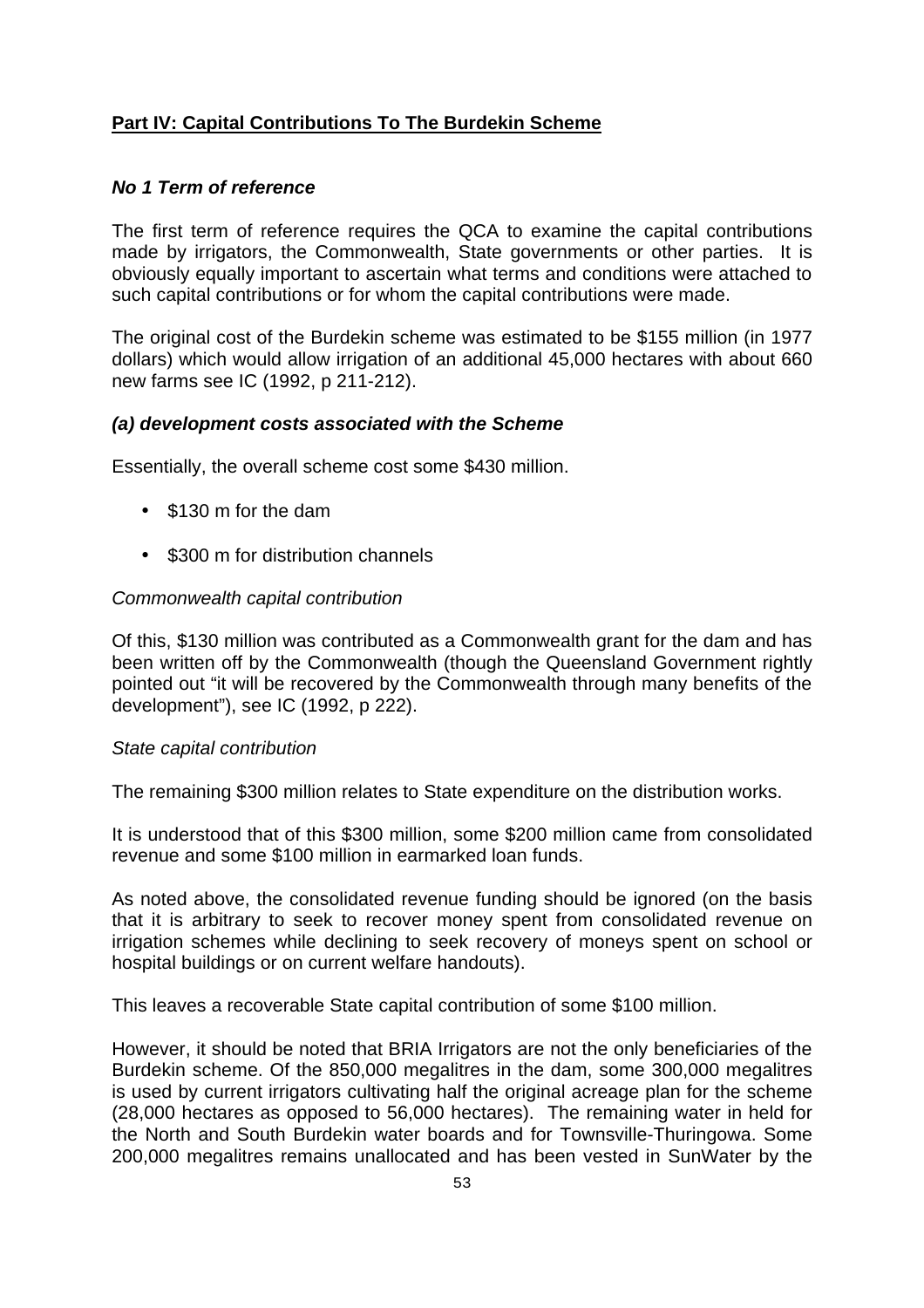State.

Prorating the \$100 million according to water allocations results in a capital cost attributable to irrigators of some \$35.3 million.

# *(b) payments made for land, sugar cane assignments and water allocations (including consideration of the entitlements received for such payments)*

Figures from land and water auction sales (pro-rated from a near census) show irrigators paid in the order of some \$150 million for their land and water allocations.

Nothing was paid as such for sugar cane assignments as these were freely available at the time, by applying to the Queensland Sugar Corporation who granted assignments on the recommendation of the CANEGROWERS representative bodies.

The auction brochures make it reasonable clear that it was represented to purchasers that irrigators were paying for farms with irrigation rights and there was given as consideration to the auction purchasers an express or implied undertaking that the farms would be serviced with water on the basis of actual bona fide operating costs of the scheme only. Other documents refer to "once only capital contributions" to the scheme. *[Doc. Ref. No. F/25 - see pages 73-78 and also Doc. Ref. No. L/28 - see pages 87-88]* Such representations and further statements operate as an estoppel as to pricing policy for water delivery charges. In addition SunWater as a successor in title to the scheme with notice of the contractual rights of irrigators is also bound by such representations.

# *(c) contributions by sugar mills*

Sugar mills over some 10 years have paid the sum of approximately \$410,000 thousand annually as levies which should also be brought to account against capital.

This comes to a total capital contribution of \$4.1 million approximately.

# *(d) any other relevant factors identified by the Authority, including any capital not accounted for by capital contributions*

Further capital contributions arise from –

- additional water allocations and land sales outside of the auction system.
- contribution towards additional capacity in the Barratta main channel system
- past excess charges over efficient opex (that is, over-charges due to inefficiency);
- over-charges for a rate of return on previously recouped capital; and
- fiscal revenues generated by the Scheme from increased or sustained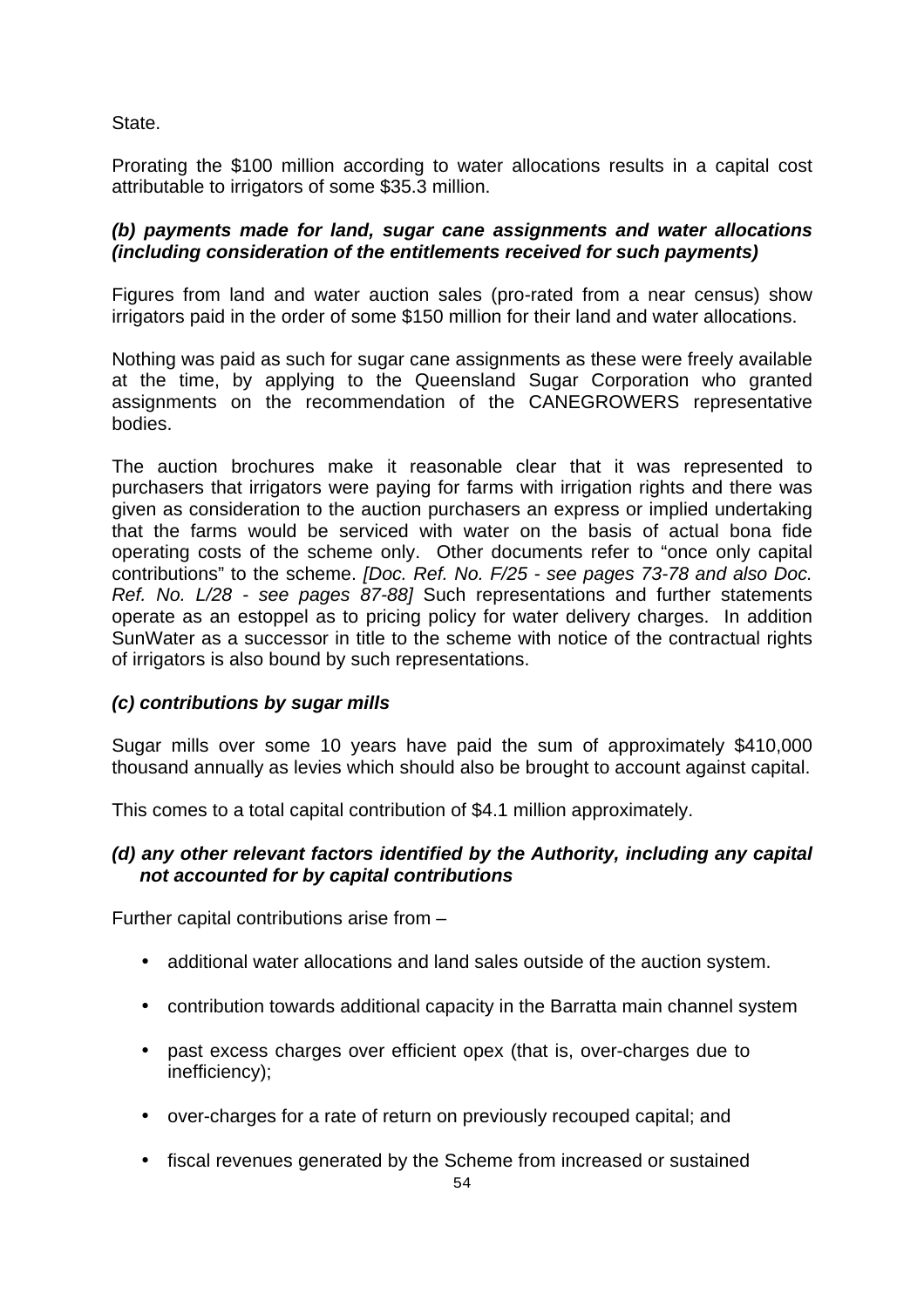State and local government tax bases (land tax, rates, payroll tax, stamp duties, GST)

In recent years, Irrigators have been paying some \$3 million annually approximately, in excess of efficient operational expenditure, which should be credited towards capital.

Also, a return on capital of \$2 m per annum has been charged for some 10 years on previously recouped capital.

This amounts to a further capital contribution by Irrigators of some \$20 million.

In addition, the QCA needs to examine other contributions to government receipts from the scheme.

These include fiscal externalities such as revenue from rates, land taxes, payroll taxes and stand duties not only in the immediate BRIA area but in the surrounding region including the towns of Ayr and Home Hill.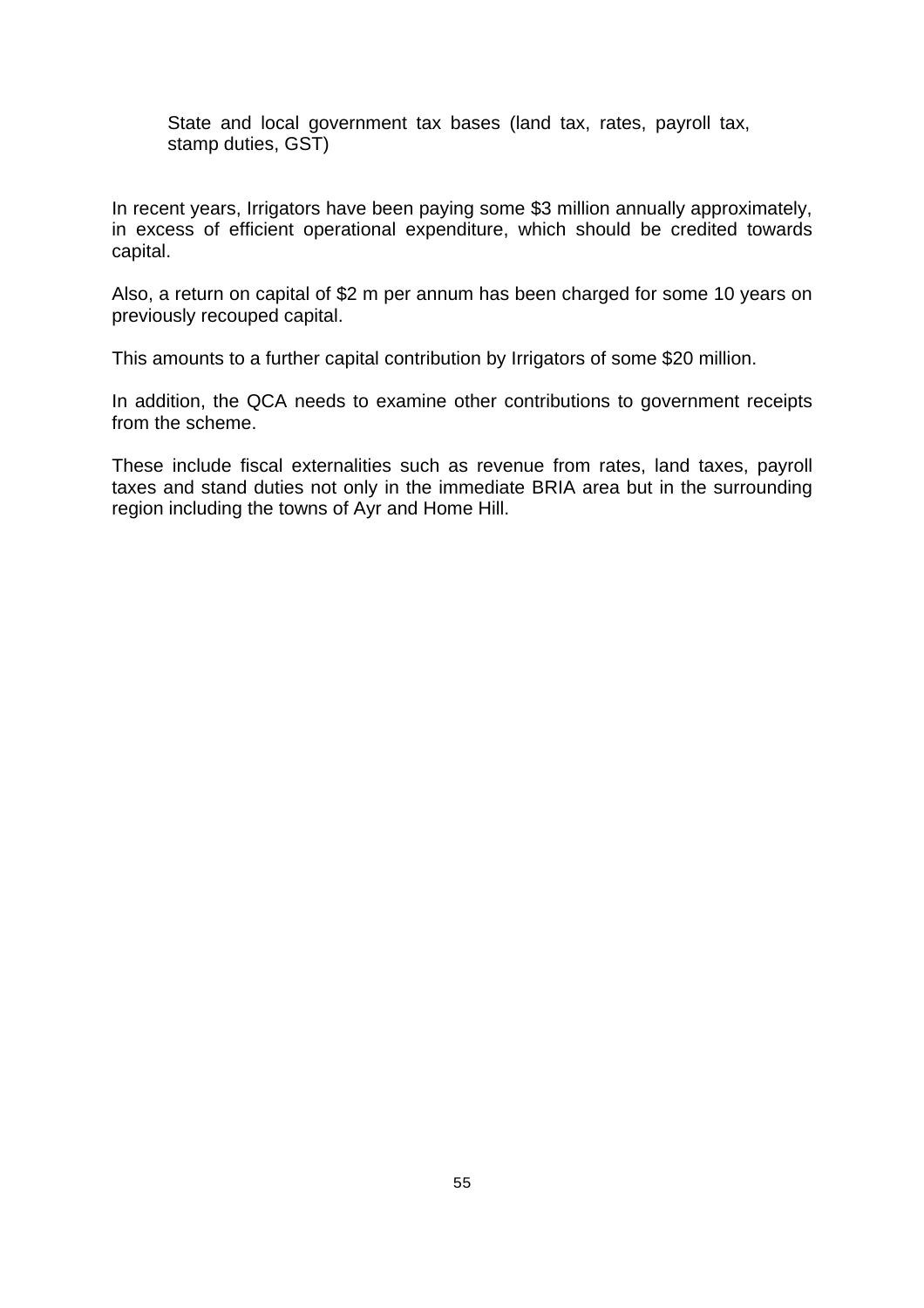Our best estimate based on figures available to us and given the lack of transparency of scheme costs and revenue is;

|                                                             | \$ million |
|-------------------------------------------------------------|------------|
| Recoverable State capital contribution                      | 35.30      |
| Less                                                        |            |
| Land and water sales proceeds                               | 140.00     |
| Sugar mill levies                                           | 4.10       |
| Cumulative excessive operational charges                    | 20.00      |
| Cumulative excess return on recouped capital                | 20.00      |
| <b>Fiscal external benefits to State</b>                    | 62.50      |
| <b>Gives</b>                                                |            |
| Excess capital value recouped by State from Burdekin scheme | 211.30     |

#### *Conclusion to term of reference 1*

BRIA irrigators have more than paid for their reasonably allocated share of the capital costs of the Burdekin scheme, viz, \$35.3 million. When account is taken of previous over-charging and failure to account for external benefits, irrigators and sugar millers could reasonably claim they are owed a refund which would still leave the State enjoying the fiscal external benefits generated by the Burdekin scheme.

These figures should be profoundly disturbing to anyone concerned about "lead in the saddlebags" of Australian export industries.

Behind the rhetoric of "user pays" and "full cost recovery" lies a hidden and secret tax system operating to transfer income from a few hundred productive exporters towards the chosen objects of public sector largesse.

The elected Government, in commissioning this QCA inquiry, was obviously moved by a sense that "something was wrong" with what it had been told by its public service: its apprehensions are now being shown to be well founded. "Transparency" and "accountability" are the mantras of the contemporary theory of public administration but secrecy, obscurity, invention, muddle and confusion can be the perennial realities which afflict real world public sector decision making. Sadly, in the fixing of Burdekin water storage and haulage charges, *ad hoc* and *ex post facto* rationalization designed to maximize or retain revenue seem to have prevailed over rational and considered economic and other arguments.

Behind the figures gradually starting to reveal themselves in their stark cold nakedness, is seen to emerge a story of the bleeding of North Queensland families and communities, of jobs lost or never created, of children leaving for work elsewhere, of businesses in stagnation or decline. This should be seen as truly tragic - a result of avoidable human folly. The Burdekin scheme was conceived as part of the nation building process. It was meant to promote the prosperity of North Queensland. To see it reduced to a shabby and intellectually inept exercise in revenue seizure is a distressing sight for all who have any feeling or respect for the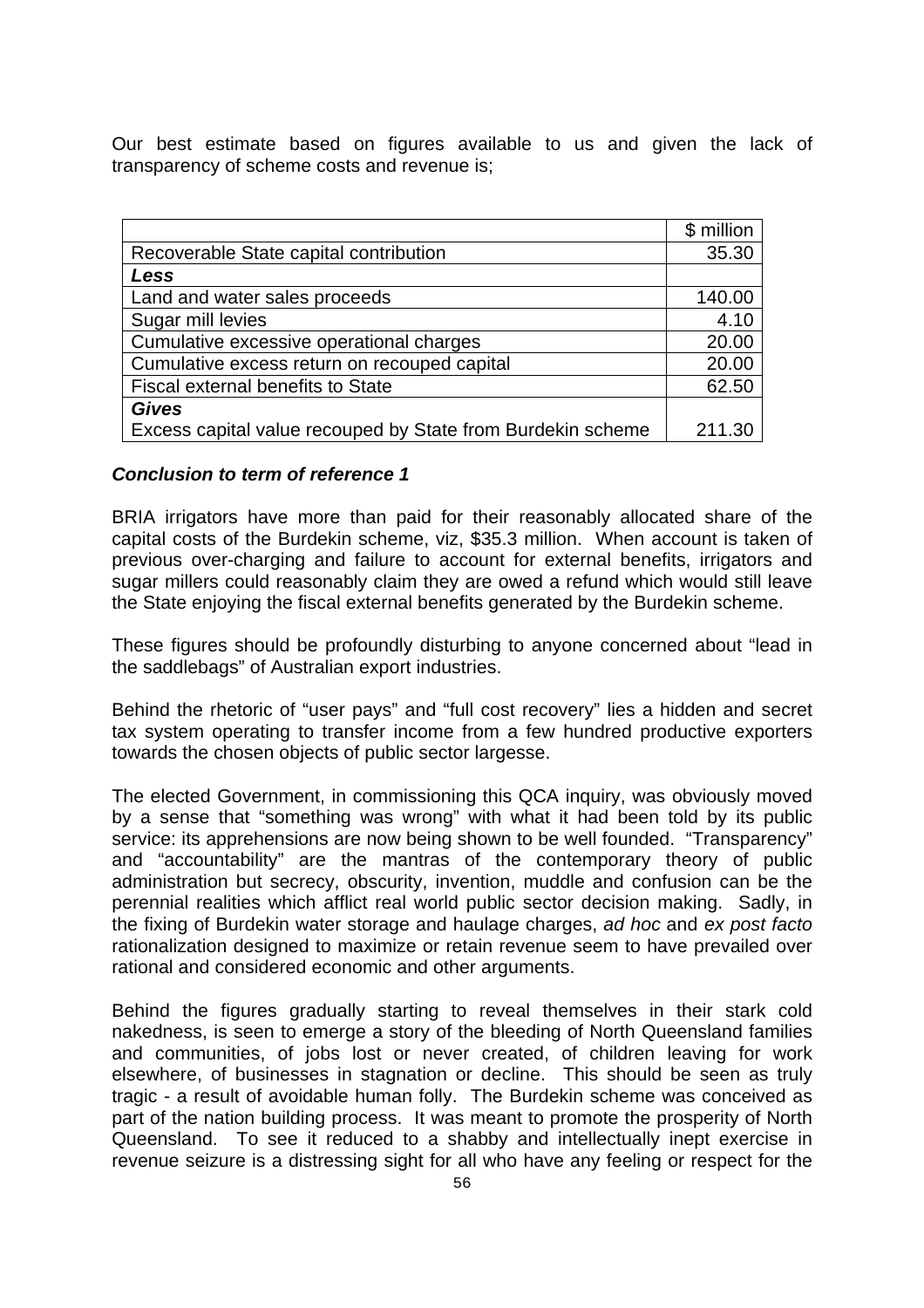tremendous historical achievement which the development of the Burdekin Dam Scheme represents.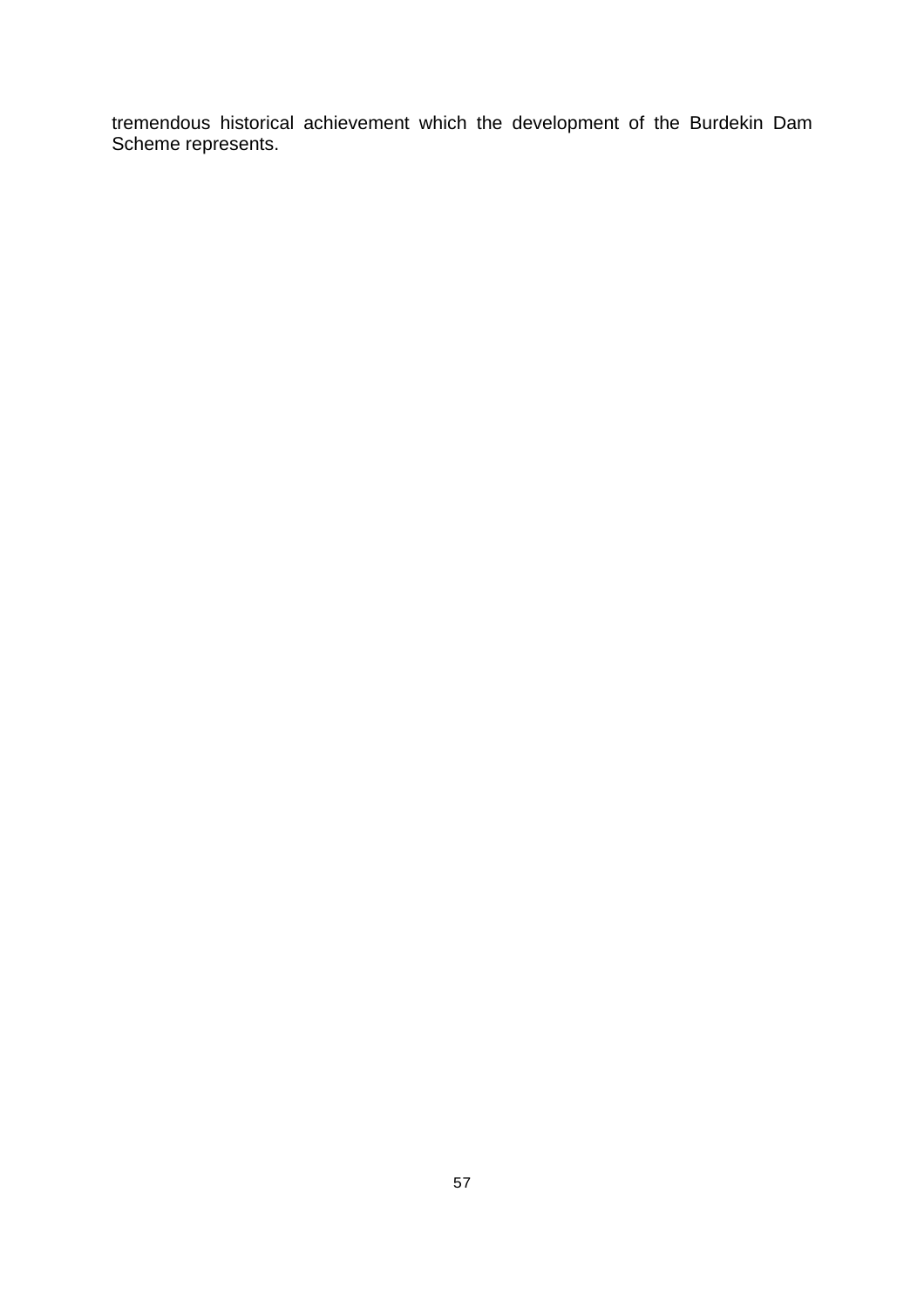# **APPENDIX I:**

# **THE USE OF DORC VALUATIONS**

*The purpose of valuation is to ascertain the cost that would have been incurred in a competitive market by another provider.* Actual costs incurred by the incumbent are the only real factual evidence of "costs". It is, however, understandable that a new regulatory regime might wish to use valuations to check cost, for example, because records of actual costs might not be available past the legal limitation period or because non-arm's length or inflated transfers of assets might prejudice user. From this perspective, DORC valuations can be a useful check against "goldplating" or cost padding.

However, it may be argued that depreciated actual cost (DAC) is the *prima facie* real cost on which any initial capital base (ICB) should be erected (provided the infrastructure was built without "goldplating"). Depreciated actual cost is a factual measure of cost for which there is objective evidence: all other measures of "costs" or "value" are matters of opinion. To say this is not to say there is no place for DORC as a check on cost padding or wasteful construction but to point out that DORC can be a fertile area of dispute.

King and Maddock (1996, pp 168-169) note that "If access pricing is determined so as to maximise economic efficiency, for example through short-run marginal cost pricing, then a state treasury may lose significant amounts of revenue. It will be more expedient for a state to value its assets at a high but defensible level, and gain additional revenue via the access regime under the guise, however spurious, of promoting economic efficiency. Access prices can be set by establishing a rate-ofreturn on the value of existing infrastructure capital. At one extreme, assets can be valued at replacement cost. However, the assets involved are usually irrecoverable and in many cases will never be replaced. For example, existing gas transmission pipelines may be renewed or upgraded but it is unlikely that they will ever be scrapped and rebuilt. The same may be true of water facilities. As a consequence, replacement valuation will simply create an artificially high rate base which can be used to justify high (and inefficient) access prices and large state revenues. At the other extreme, assets may be valued at depreciated historic cost. This leads to a lower rate-base and can only be used to justify lower access prices and state revenues. But even this valuation technique has no foundation in economic efficiency. If the assets already exist, then economic efficiency involves selling access at prices which cover variable costs, not sunk capital costs."

This passage is particularly pertinent to the problem facing the QCA in looking at the question of a rate of return on Burdekin scheme irrigation assets. SRMC pricing is ideal so why is there any discussion at all about a return on capital costs? Why is *any* valuation - whether DAC or DORC - relevant? The *only* rational economic argument against economically optimal SRMC pricing is essentially a *financing* argument (costs should be recovered) but, if as we shall contend, the capital costs of the Burdekin scheme assets have already been recouped, then the idea that capital charges are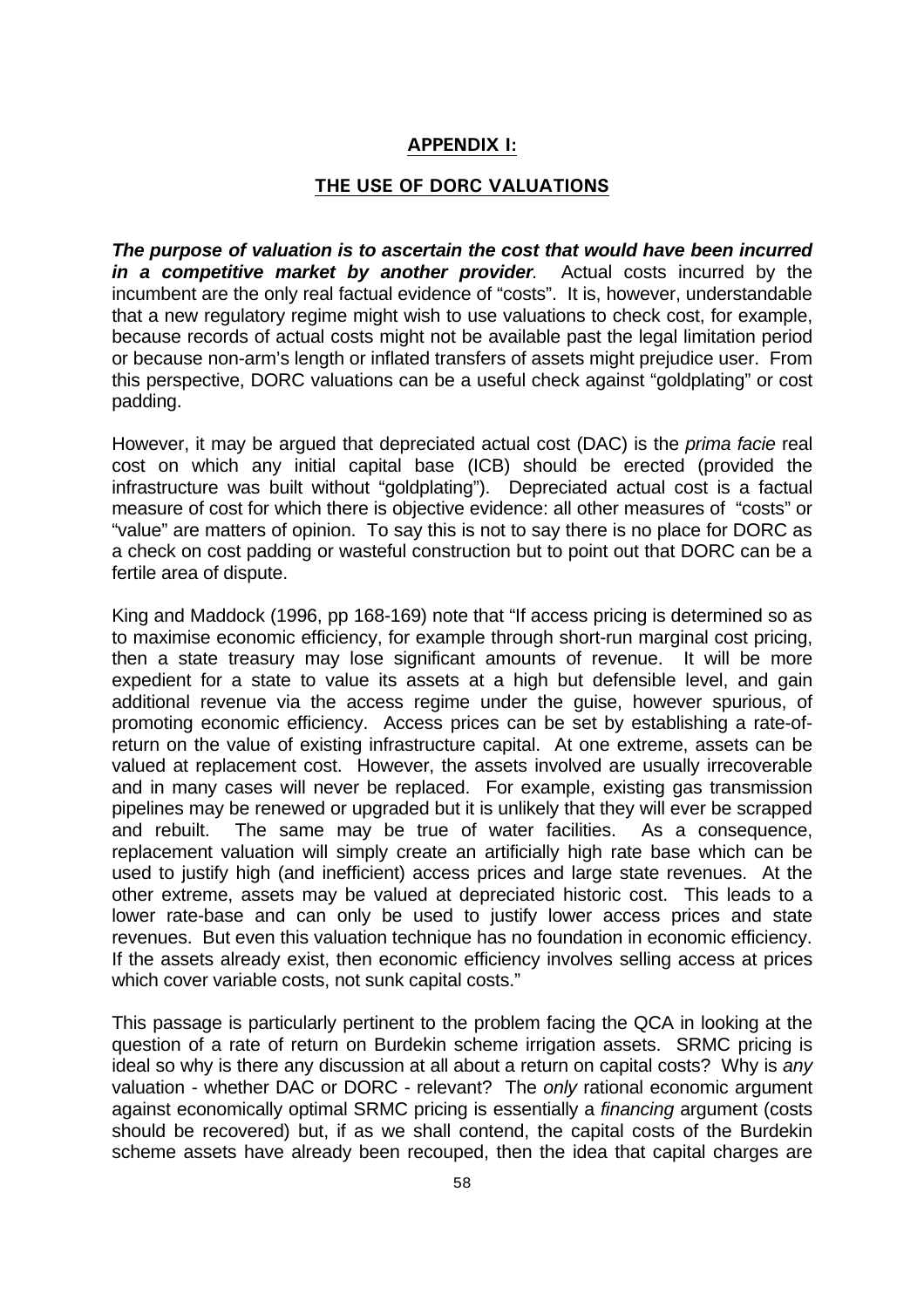required to meet a financing requirement falls to the ground and we can indeed return to the first-best world of SRMC pricing for this great public work.

# *Replacement Cost Valuations and DORC*

DORC is not "economically efficient" where it results in inflationary indexation of capital costs and thus embeds monopoly rents. Because DORC can result in a measurement of "costs" well in excess of what was actually ever spent, its use needs to be constrained by DAC. In real world markets there are no guarantees that an investor will earn a rate of return on a higher replacement cost of his assets, since he is exposed to competition from other producers. In the real world once you have sunk your cash into a steel mill or a mine, you have to take prices as you find them and you will continue to produce so long as prices cover marginal costs. You hope that over the long run, between swings in prices, you will earn a return of capital and a return on capital but there are no guarantees. So long as you get a hurdle rate of return on your cash outflows you are content.

There thus needs to be critical examination of the limitations of replacement cost valuations such as DORC and whether any value should be attributed to sunk capital (cf Wells and King on scrap value). Arguments used by Professors King, Johnstone, Wells, Bonbright, Whittington and others demonstrate that using DORC can provide a "free lunch" in economic terms.

Johnstone (1999) comments that the "view [that economic theory requires sunk assets to be valued at DORC] has been promulgated and recited by asset owners and the regulators themselves to the point that it is widely taken for granted, albeit without demonstration or authority. And yet the two theorists who have had most of substance to say about the regulatory asset valuation debate in Australia, Melbourne University economist Stephen King and Cambridge economist and accountant Geoffrey Whittington, have both concluded in their published works, and reports to regulators, that DORC should not be adopted, not simply because of its established impracticalities and administrative infirmities but because it is theoretically not acceptable ... The other, more astounding precedent ignored by regulators who assume the relevance of DORC is that in the USA where asset valuation for the purposes of tariff setting has a 100 year history and a massive literature, replacement cost based asset valuation has been either not taken seriously or considered and rejected. The authoritative American text on asset valuation for regulation purposes, Bonbright et al (1988, pp 296-8) rejects replacement cost valuation as neither living up to its supposed economic justification nor being practically administrable."

A trouble with DORC is that it rests on the hypothesis of a rebuilding of a system, whether by the incumbent or by a new entrant (which in itself can produce different outcomes). But in reality, with a natural monopoly, entry is only possible on the ground floor, that is entry is timeless, and timeless DORC is really efficient DAC. To charge today's users on the basis of a higher replacement cost of assets which historically cost much less pre-inflation is to transfer an inflation gain from users to owners, where in the past the users could have had that gain by using a bond issue floated by a semi-government infrastructure provider such as the Sydney Water Board. There is both inter-temporal inequity and inefficiency in forcing today's users to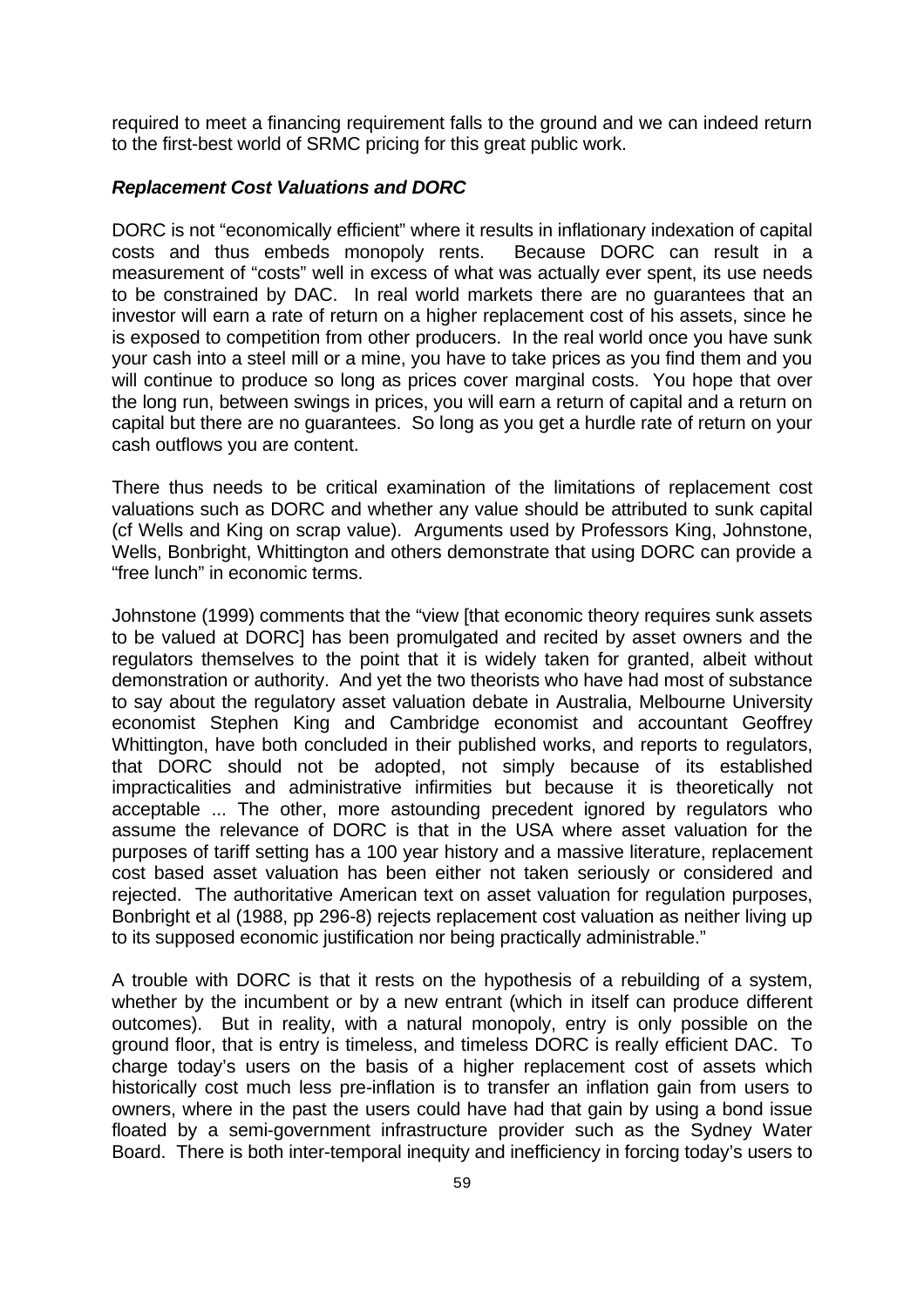pay costs of infrastructure for tomorrow's users (which could be financed by a bond issue at the relevant time), especially when there is no guarantee such infrastructure will ever be needed or built. In the case of irrigation schemes such as the Burdekin this problem is sought to be met by not charging depreciation to users on higher replacement costs but rather by charging a renewals annuity which is only supposed to smooth out ongoing maintenance costs in perpetuity.

One (incorrect) argument for replacement cost rests on the idea that DORC signals to users the marginal cost of their current use of resources and is therefore economically efficient. An appeal might be made to Vickrey who states "Since changes in present usage cannot affect costs incurred or irrevocably committed to in the past, it is only present and future costs that are of concern in the determination of marginal cost. Past recorded costs are relevant only as predictors of what current and future costs will turn out to be. The marginal cost of ten gallons of gasoline pumped into a car is not determined by what the service station paid for the gasoline, but by the cost expected to be incurred to replace the gasoline at the next delivery." (William Vickrey *Marginal- and Average Cost Pricing* in Eatwell et al editors, The New Palgrave Vol 3, Macmillan,1987 p 314).

But, as Vickrey (himself an ardent advocate of SRMC pricing) would be the first to recognize, to use this kind of argument to support prices based upon DORC for *sunk* capital is incorrect. You either sell gasoline now or later (one use precludes the other) but a water channel is available for use both now and later and a failure to use it now does not prolong its life later. There is no economic reason to stint usage of a water channel now through higher charges simply because in 50 years time it will cost more to replace it. If the water channel has no alternative use and there is no capacity constraint, there is no economic efficiency reason for not pricing at (minimal) SRMC (and if there is a capacity constraint that will be reflected in water trading resale prices).

The crucial point to note is that replacement cost has been used by economists as a proxy for opportunity cost. However, in the case of sunk capital, we do not need its replacement cost as a proxy to tell us what its opportunity cost is. An irrigation scheme like the Burdekin is not like a vendible commodity such as a can of petrol. Absent any capacity constraints, its opportunity cost is nil - there is nothing else we can do with the dams and channels except let the water flow. And given that there are some 200,000 megalitres of unallocated water in the Burdekin dam it is hard to argue that there are any serious capacity constraints.

At the end of day, sunk capital earns a quasi-rent, a demand determined price. In a competitive market, if there is excess capacity that quasi-rent will be reduced to zero and SRMC pricing will result. If there is a shortage of capacity, then positive rents will emerge. The next question is whether those rents in a competitive market go to the resource owner (in the case of the Burdekin, the water licence holders) or to SunWater (the water storage and transport business). If one is concerned to replicate competitive market outcomes we would argue that any rents should accrue to the resource owners (which may include SunWater in respect of its water allocation) not to a mere water storage and transport business which is meant to be competitive. This parallels the allocation of rents in the classical Ricardian model where capital owners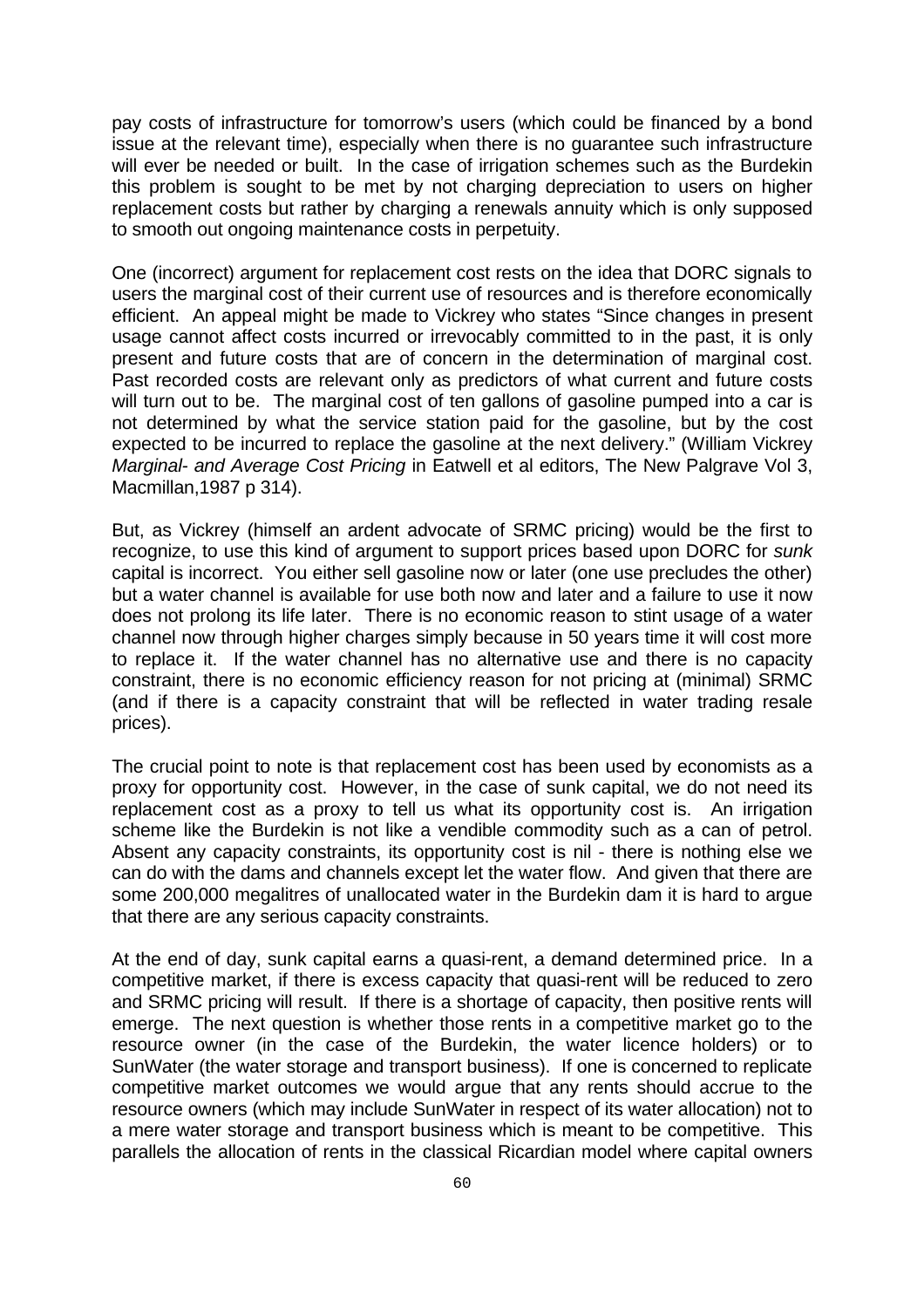in the long run only earn a competitive return on their investment and where superreturns are competed away in favour of landholders as resource owners.

#### *What is DORC anyway?*

The real argument in favour of DORC is as an attempt to replicate how competitive markets force productivity gains to be passed on to consumers, just as a lower cost of new cars depreciates the value of used cars.

But DORC concept suffers from a lack of conceptual clarity. One can distinguish between the concepts of incumbent DORC and new entrant DORC. The concept of replacement cost depends on who is doing the replacing.

There is a further conceptual problem with DORC. If one is trying to replicate the outcome of a competitive market, there is always free entry. A new entrant can acquire the resources necessary to enter the industry on the same terms and conditions as incumbents. If DORC is based on the replacement costs a new entrant would face *now* then it is *not* replicating a competitive market outcome. To replicate a competitive market outcome, it is necessary to assume that the hypothetical new entrant can acquire resources on the same terms and conditions as the incumbent. In other words, the incumbent should not be allowed a competitive advantage through the mere facts of time and history. One should assume that the hypothetical new entrant had the same market opportunities as the incumbent.

In the case of a competitor to a long established utility, one should assume the new entrant entered the market at the same time and had the same opportunities. Only by abstracting from time and assuming simultaneous entry on the same terms and conditions, can one replicate competition. Under this entry hypothesis, it is reasonable to assume that a new competitor would have behaved just as the utility has behaved: that is to say DORC reduces towards DAC, once one removes the anti-competitive bias of time and history. In other words in the timeless economic world of perfect competition, DAC (less any technological obsolescence) is the measure of competitive cost. Thus "timeless" DORC is DAC adjusted downwards for any actual costs which could be saved by using newer techniques of production. Such a concept of DORC may seem somewhat metaphysical but it highlights the abstractions that DORC involves.

#### *Is DORC necessary for capital maintenance?*

One argument for DORC is that, when it is higher than DAC, depreciation based on DORC ensures that charges are sufficient to pay for system replacement. However, this argument is confused. There is no legal obligation for any infrastructure owner charging depreciation on any DORC basis to set aside those depreciation allowances in an escrow or trust fund earmarked for system replacement. There is nothing to stop depreciation allowance cash flow being paid out to shareholders as dividends or invested elsewhere.

There is a further problem with charging the current generation of infrastructure users for the costs of infrastructure which will be used by future users. There is no reason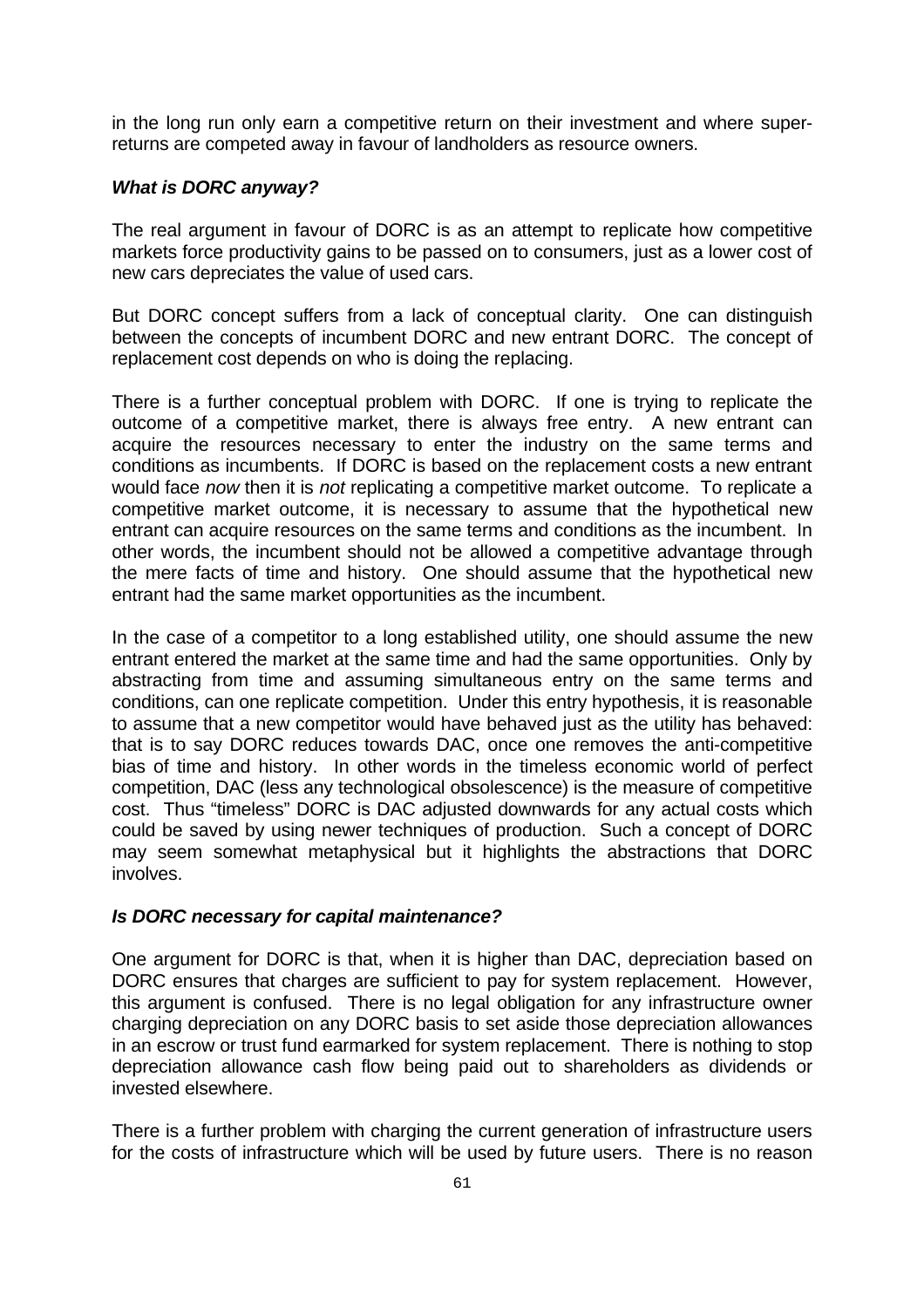why the next generation of infrastructure users cannot be expected to pay for their own costs through a future infrastructure bond issue.

To look at it another way, why should the windfall gains from inflation be appropriated by asset owners through indexed depreciation allowances rather than flow through to users?

It may also be noted that DORC depreciation in a period of inflation is likely to lead to a situation where the original cost of an asset is depreciated not once but many times over.

In the case of the Burdekin, depreciation is irrelevant as an argument for a replacement cost valuation since it is assumed that the scheme has a perpetual life and maintenance is to be charged as one goes along, whether as an immediate expense or through a smoothing renewals annuity.

#### *Asset valuation: DORC inconsistencies*

#### *DORC not used to measure income for tax*

Indexation of the tax system to allow for current cost accounting is not used in the tax system. Notwithstanding the advocacy of the Matthews Committee in the 1970s, it was felt that it was not appropriate to measure business income by adjusting for the impact of inflation on operating costs without taking into account its effect on asset revaluation gains.

It might also be noted that the concept of coupon depreciation is encountered in tax law for building structures where depreciation is based, not on the purchase price paid for an asset by its current owner, but on the construction cost incurred by the original owner who created the asset. If depreciation were allowed on the market value (as in the USA) buildings could be depreciated several times over. DORC is not tolerated in the tax law: wherever depreciation is allowed on a revalued asset, the revaluation surplus has to be counted as income or capital gain.

It may be noted that the Ralph Review of Business Taxation has proposed a model of company income which takes into account all forms of realised gain and leaves open the possibility of bringing unrealised gains to account as income.

#### *DORC not used to measure resource rents*

Depreciated actual cost (DAC) is used for resource rent tax (RRT) because the tax is based on actual cashflows: they are not allowed to be written up retrospectively. Allowing utilities to revalue their capital investments upwards understates the monopoly rent component of their cashflows. Esso/BHP are not allowed to do a DORC revaluation on their cashflows invested in Bass Strait before taxable resource rents are computed - why should infrastructure owners be treated differently?

# *DORC not used to measure land value*

In the case of estimating site value for rates, the relevant concept is the salvage value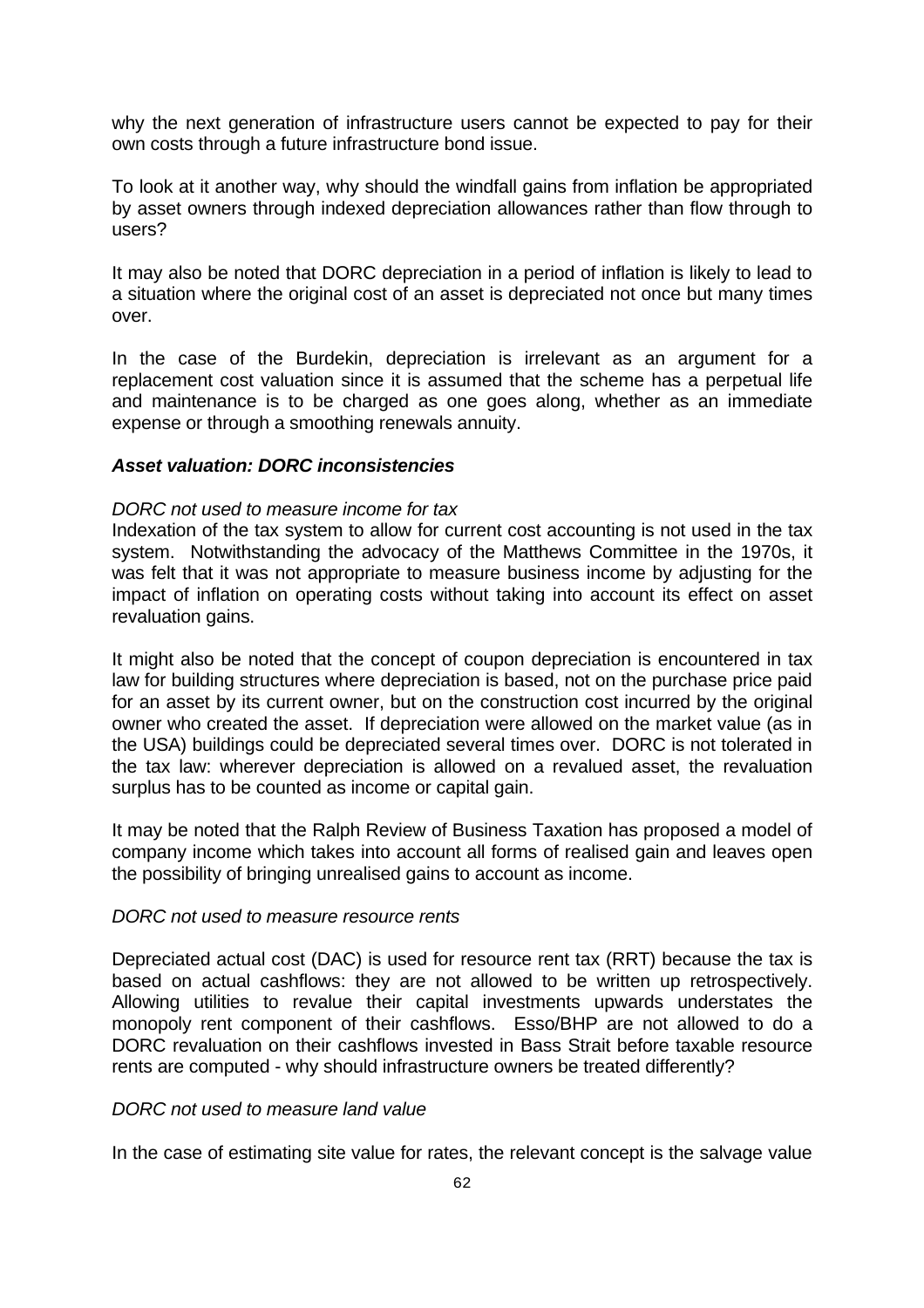of land - sunk capital improvements such as drains or pipes are ignored and treated as having been recouped after, say, 15 years, see Scott (1986): this is the opposite of DORC, it is a statutory recognition of the scrap valuation principle for sunk capital.

In valuing land and improvements it is often the case that improvements have no value and that all the value is attributable to the salvage value (site value) of land. Take for example the NSW State Office Block. At the time of demolition, it would have been quite wrong to attribute *any* value - let alone a DORC value - to an office block which was not wanted. What was wanted was the site and that was what had value. In the same way, it is wrong to use DORC to give a value to a utility owner's investment (which may have been long since recouped) when in fact the value of the enterprise may really lie in its monopoly land rights such as exclusive easements (which may have been obtained by statute at no cost).

# *DORC is subjective*

In *Utility Asset Valuation and the Problems with DORC* by Professors D J Johnstone and M C Wells (July 1998), replacement cost based valuations were described as "multiple, subjective and at worst completely arbitrary choices, and hence cannot be reproduced by an independent valuer." DORC is in practice impossible to replicate and depends on arbitrary assumptions - is it greenfields DORC, incumbent DORC or timeless DORC? What is the DORC valuation of easements or other land rights grated gratis by statute?

#### *DORC is asymmetric*

Assets are revalued to count depreciation costs but revaluation gains are not counted as income. This need not be the case, but as DORC has been used in practice, windfall revaluation gains have been incorporated in initial capital bases.

# *DORC not adopted by accounting profession*

In traditional historic cost accounting, only actual incurred costs are brought into account as ordinary profit or loss. Losses from revaluation of assets are not treated as actual, incurred, costs: instead depreciation is based on spreading the actual historic cost of an asset over time.

Since the 1970s and, especially during periods of higher inflation, there has been greater interest in alternative accounting treatments based on current replacement cost accounting. Under current cost accounting, assets are revalued in accordance with their replacement cost and depreciation is charged as a cost on the revalued asset amount. The merit of current cost accounting is that it ensures management charges itself of the true cost of using up capital assets. But it should also be noted that current cost accounting also brings into account as income or gain any revaluation gains on assets. While these are not treated as part of operating profit, as Edwards and Bell (1961) recognise, they should be treated as part of the overall profits of the firm.

#### *DORC not used by investment analysts*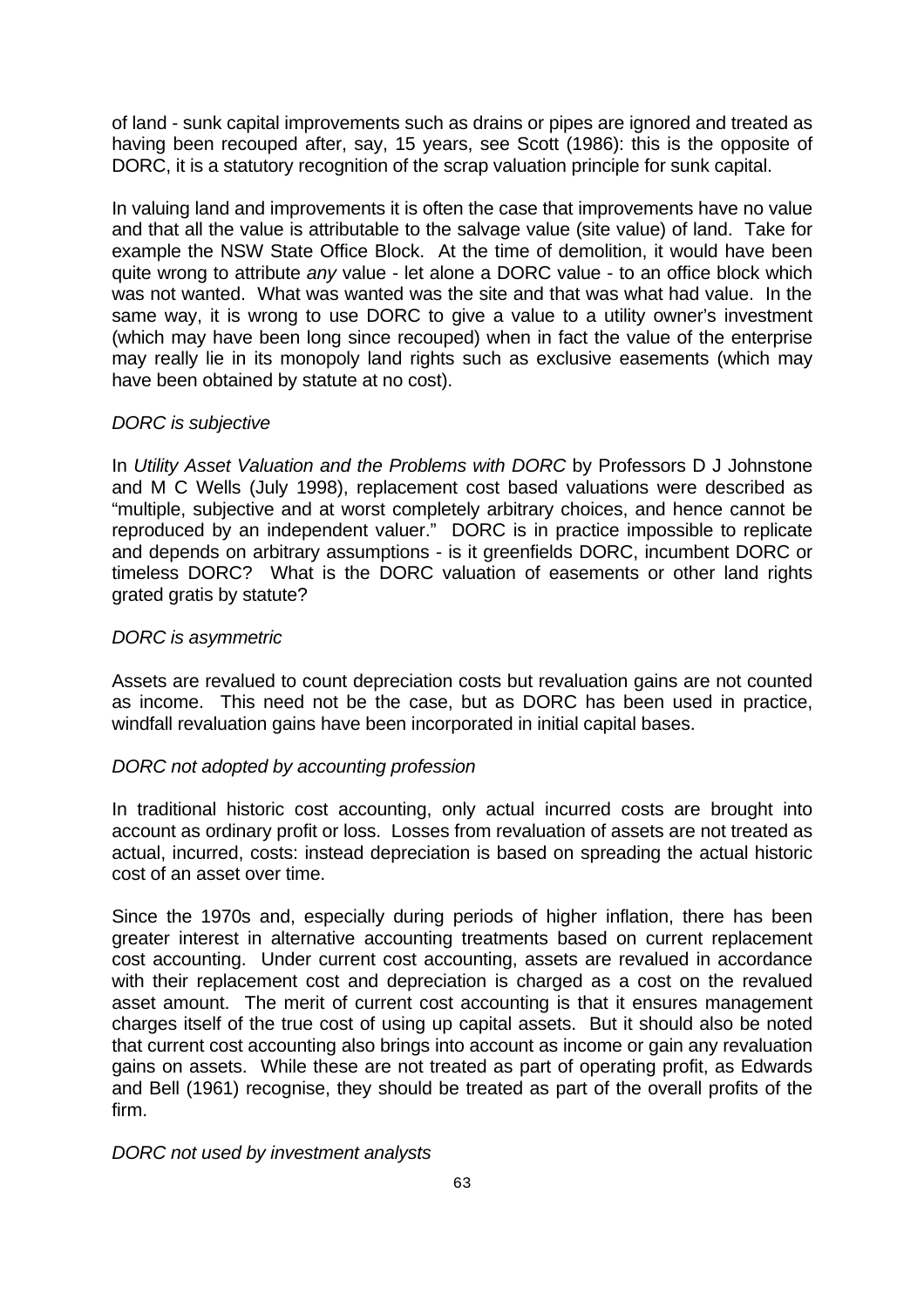DORC is not used for analyzing financial returns by stock market analysts. At the end of the day what counts is the after-tax rate of return, normally computed in nominal terms. What counts for investment analysis is the internal rate of return on actual cashflows or whether the NPV of cashflows satisfies a hurdle rate of return

#### *DORC not used in asset owners' financial accounts*

In measuring distributable profit, DORC is ignored, as new investments can be financed in the future. Asset owners are not constrained in dividend policy by the "capital maintenance" requirements of DORC.

#### *DORC and income measurement*

The WACCs used by regulators appear to use a return to equity securities which includes capital gains - that is to say, a return which includes the stock market's capitalization of realized *and unrealized* undistributed capital gains liable to be earned by the companies. If one is awarding a rate of return which is supposed to take these gains into account then their existence should be recognized also in the regulator's computation of the revenue stream being earned by the utilities.

The indexation of the capital base allows a return on capital expenditure which has already been recouped. (Nor for that matter should capital expenditure which has been reimbursed by users be counted as part of the capital base.) The use of replacement cost-based depreciation takes into account a notional and unrealised cost to investors, without equally bringing to account, as a cost offset or gain, the corresponding holding gains on existing assets. As Edwards and Bell recognised in their *Theory and Measurement of Business Income*, the total returns to investors include realised and unrealised holding gains as well as operating profit computed on a current cost basis. In examining incentives to invest, the Tribunal cannot rationally count indexed depreciation of appreciated assets as a *cost* to infrastructure investors without counting realised and unrealised asset appreciation as a *gain*.

Lest it be argued that no account should be taken of unrealized gains because they cannot be distributed to shareholders, it is pertinent to note that company law does allow dividends to shareholders to be paid out of realised and unrealised capital gains, see Ford's *Corporations Law.* For example, in the case of insurance companies, distributable profits are *required* by the relevant accounting standard to take into account both realised and unrealised gains.

Otherwise, if the asset holding gains are not to be recognized as revenue by the utilities, it is invalid to allow return on, or return of, capital based on an inflated capital base. That is to say, if capital bases are written up through DORC valuations, those revaluation gains should be counted as part of any regulated revenue stream.

# *DORC and the inflation gain*

The traditional method of financing public works was for governments to borrow, build the infrastructure, and pay it off through a sinking fund accumulated from taxes or user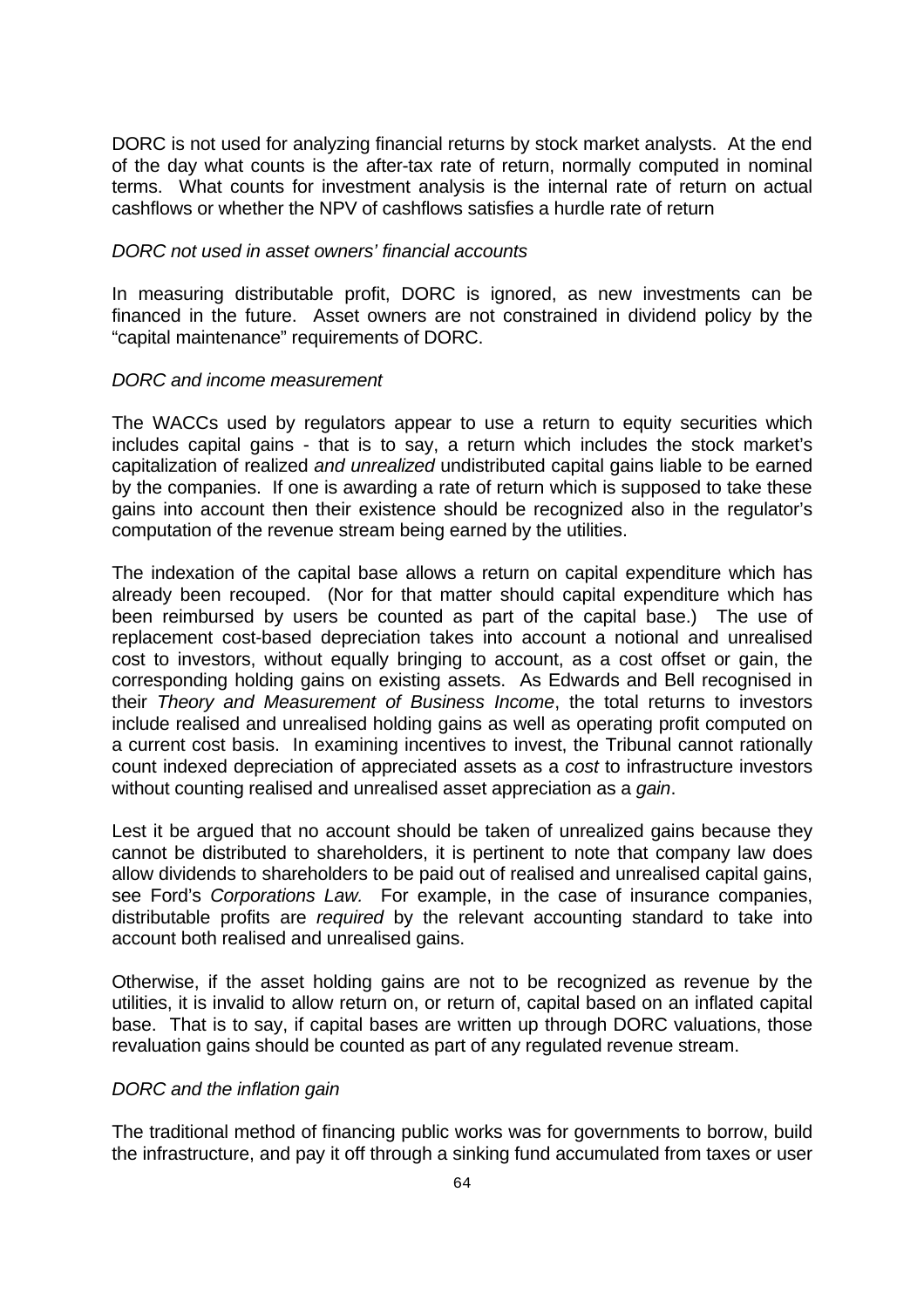charges. One effect of this procedure was that infrastructure users were not charged more merely because the cost of replacing the asset may have risen – that was an issue for a later generation of users and another sinking fund. A result of insisting on replacement cost pricing is that users are now deprived of this inflation saving and may be seen as being exposed to retrospective price increases based on notional rather than actual, historic, costs: the inflation gain goes to asset owners rather than users.

But why should the gain from inflation accrue to the asset owner rather than users? If the infrastructure were publicly provided and funded by loan finance to be redeemed out of a sinking fund, the inflation gain would accrue to the users. Why should inflation be treated as a real cost to the infrastructure owner for regulatory purposes, when that cost will only be incurred in the future and can be charged then to tomorrow's users?

# *Conclusion re DAC versus DORC*

The debate over whether DAC or DORC is the proper basis for computing capital bases is a little like the old debate over whether competitive prices were determined by supply or demand. DORC, as a replacement cost methodology, has been urged as proxy for LRMC, the opportunity cost of drawing capital into an infrastructure expansion. But just as Alfred Marshall likened the role of supply and demand in determining prices to the two blades of a pair of scissors, perhaps we may say that prices in competitive markets may be set by the lesser of DAC or DORC. If an incumbent supplier can service the market, all he requires is a return on his DAC but if that results in a price above DORC he faces the prospect of new entrants attacking his incumbent position.

Our conclusion is therefore that the correct basis of computing capital costs to establish a reasonable return on capital should be *the lesser of* DAC (depreciated actual cost) or incumbent DORC (depreciated optimized replacement cost).

All of this, however, is subject to the golden rule of SRMC pricing. In economics "bygones are bygones" and single purpose sunk capital has no opportunity cost. Where there is excess capacity in a competitive market, prices will be driven down to the lowest SRMC whether or not any producer is earning a return on his DAC or DORC capital base. And where capital has been recouped anyway, there is not even a financing reason for deviating from SRMC pricing.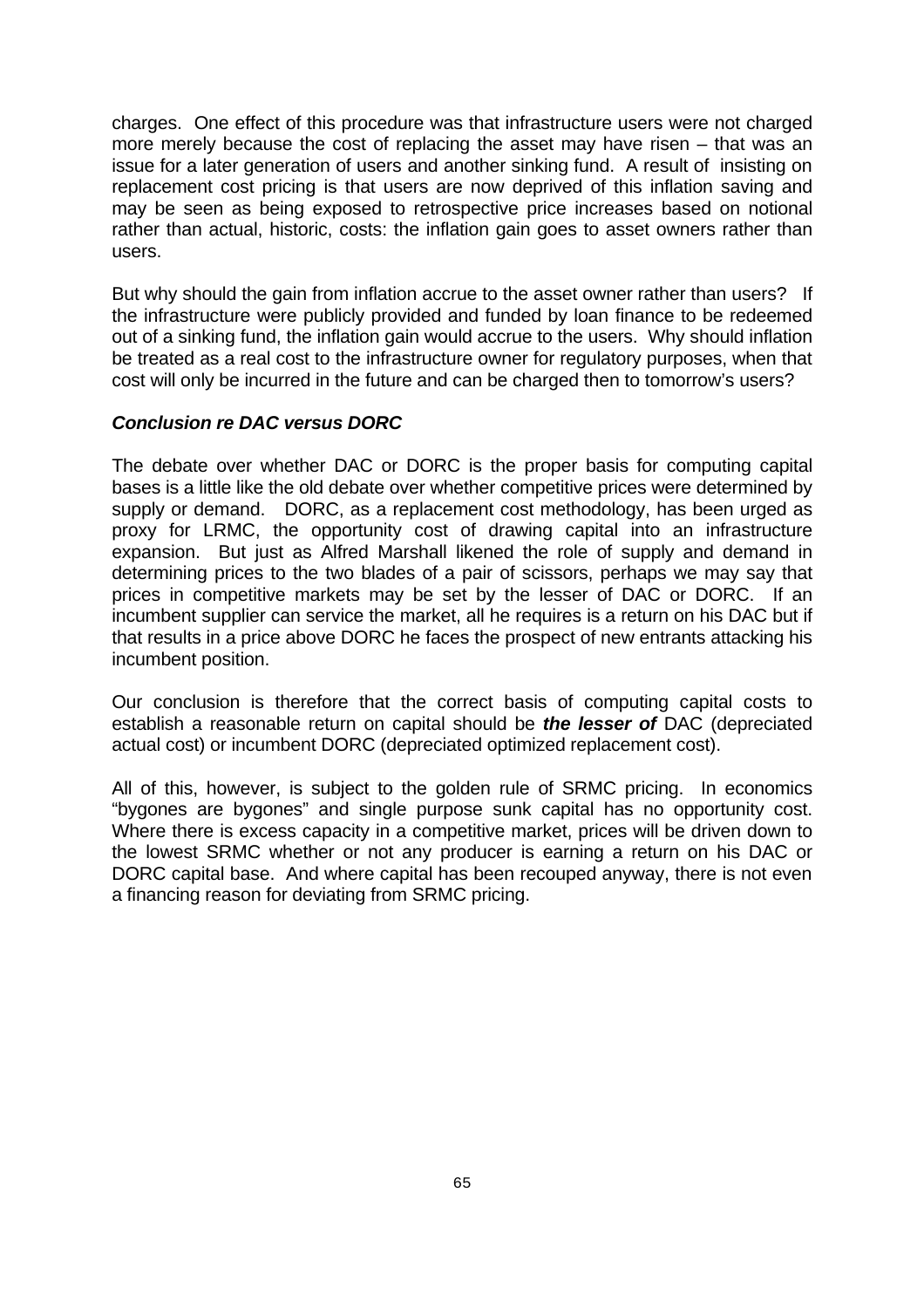# **APPENDIX 2**

# **DOCUMENTS REFERRED TO IN THIS SUBMISSION**

| <b>Document</b>         | <b>Page</b>       |
|-------------------------|-------------------|
| <b>Reference Number</b> | <b>Number (s)</b> |
| A/16                    | 66                |
| B/22                    | 67-68             |
| C/22                    | 69-70             |
| D/24                    | 71                |
| E/24                    | 72                |
| F/25                    | 73-78             |
| G/25                    | 79                |
| H/25                    | 80-81             |
| I/25                    | 82                |
| J/25                    | 83-84             |
| K/26                    | 85-86             |
| L/28                    | 87-88             |
| M/30                    | 89                |
| N/31                    | 90                |
| O/35                    | 91                |
| P/36                    | 92-93             |
| Q/36                    | 94                |
| R/37                    | 95                |
| S/37                    | 96                |
| T/37                    | 97                |
| U/37                    | 98                |
| V/37                    | 99                |
| W/38                    | 100-101           |
| X/38                    | 102-103           |
| Y/42                    | 104-105           |
| Z/48                    | 106               |
| AA/49                   | 107               |
| <b>BB/49</b>            | 108-109           |
| CC/50                   | 110               |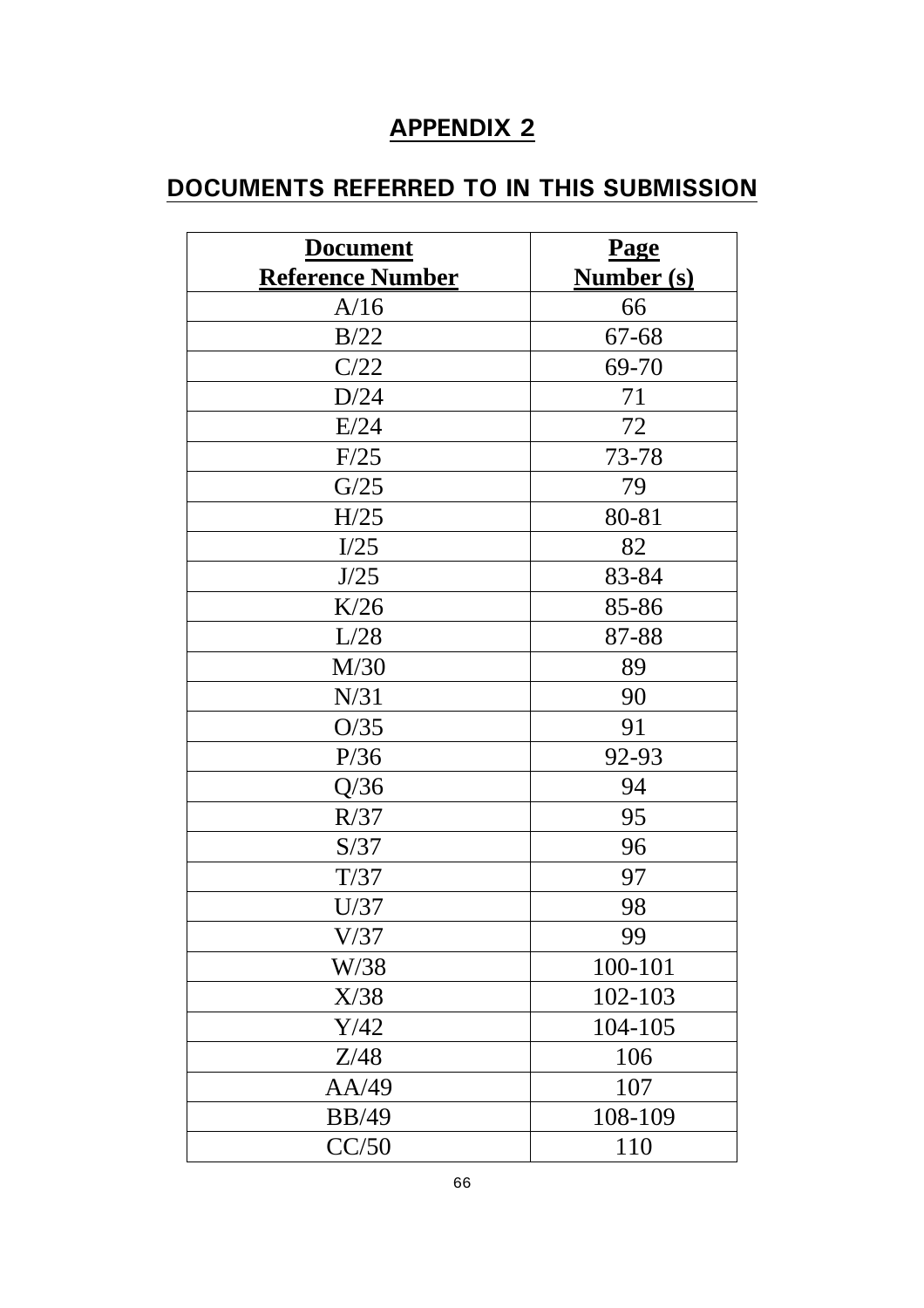#### **BIBLIOGRAPHY**

Australian Competition and Consumer Commission, (ACCC) (1998a) *Infrastructure regulation and market reform: Principles and practice* Selected papers prepared for the Utility Regulation Training Program held in November 1997 in Melbourne by the Australian Competition and Consumer Commission and the Public Utility Research Centre, University of Florida, May 1998

Baumol, W J and David Bradford (1970) *Optimal Departures From Marginal Cost Pricing* **American Economic Review** vol 60 No 3 pp 265-283

Berg, Sandford V (1998a) *Introduction to the fundamentals of incentive regulation* in ACCC  $(1998a)$  pp  $37 - 44$ 

Berg, Sandford V (1998b) T*he basics of rate design – pricing principles and self selecting twopart tariffs* in ACCC. (1998a) pp 74 – 90

Bonbright, J C (1961) *Principles of Public Utility Rates*, New York, McGraw Hill

Business Council of Australia, (BCA) (1995) *Refocusing Microeconomic Reform*, by Larkin, J T, and Dwyer, TM, Melbourne.

Bureau of Industry Economics, (BIE) (1995) *Issues in Infrastructure Pricing,* AGPS, Canberra.

Carpenter, Paul and Carlos Lapuerta (1999) *A Critique of Light-Handed Regulation* **Northwestern Journal of International Law and Business**, February

Clark, J B (1907) *Essentials of Economic Theory*, Macmillan, New York, second edition 1927 reprinted A M Kelly, New York, 1968

Coase, R H (1946) *The Marginal Cost Controversy*, **Economica** (NS) v.13, August, pp 169- 182

Commonwealth Treasury (1999) *Price Regulation of Utilities* **Economic Roundup**, Summer 1999, pp 57-69

Dupuit, Jules (1844) *On the measurement of the utility of public works* **Annales des Ponts et Chausses** 2nd series Vol 8, 1844 translated in **International Economic Papers** 2 (1952) pp 83- 110 reprinted in K. J. Arrow and T Scitovsky **Readings in Welfare Economics**, AEA and Allen & Unwin, London, 1969, pp 255-283

Dwyer, T M (1980) *A History of the Theory of Land-Value Taxation* PhD thesis Harvard University, University Microfilms, Ann Arbor, Michigan

Edwards, Edgar O and Philip W Bell (1961) *The Theory and Measurement of Business Income*, University of California Press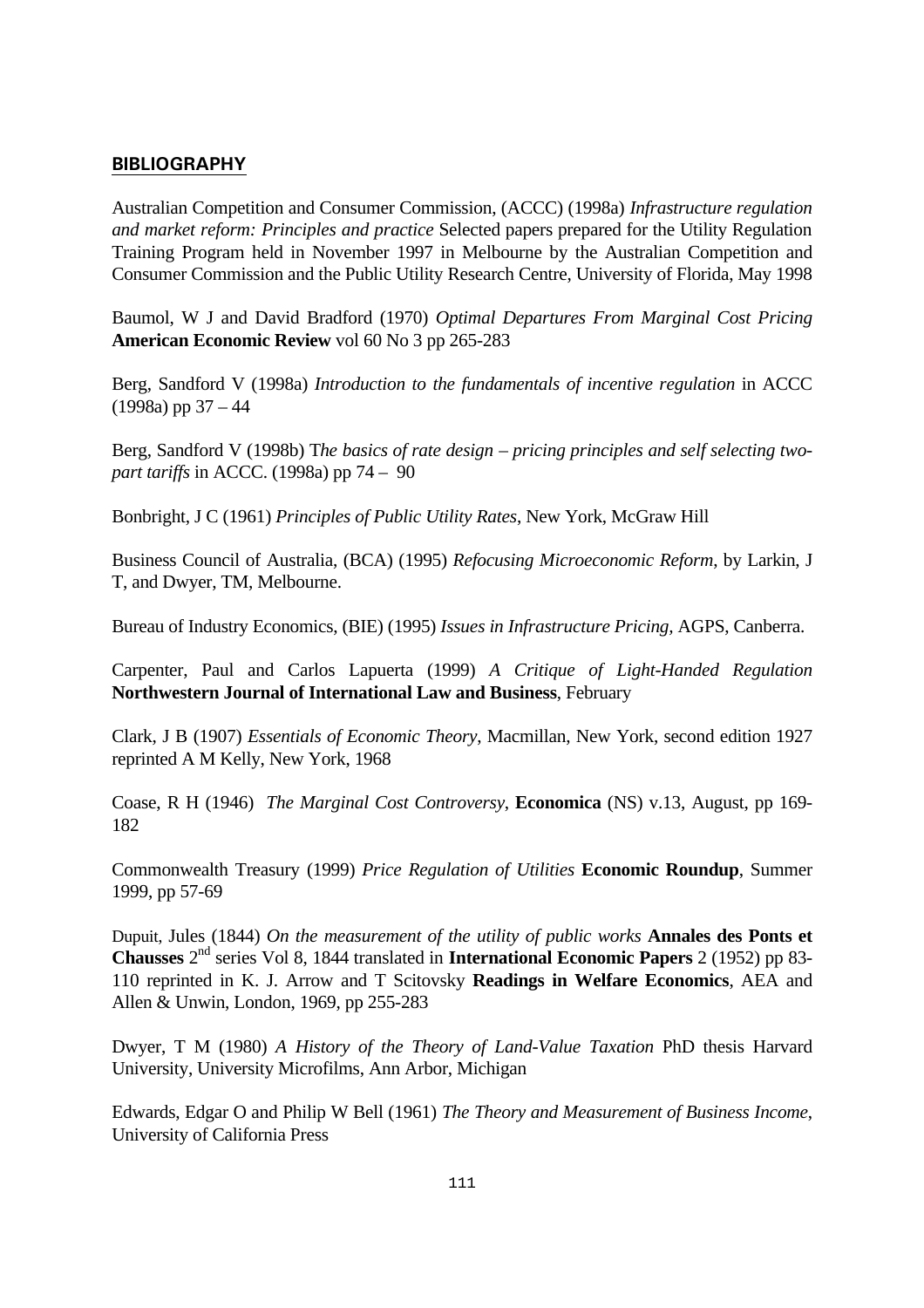(Hilmer) Committee of Inquiry (1993) *National Competition Policy: Report by the Independent Committee of Inquiry*, August 1993, AGPS, Canberra

Hotelling, Harold (1938) *The general welfare in relation to problems of taxation and of railway and utility rates*, **Econometrica** 6 (1938), pp 242-269 reprinted in K. J. Arrow and T Scitovsky **Readings in Welfare Economics**, AEA and Allen & Unwin, London, 1969, pp 284-308

Industry Commission, IC, (1992) *Water Resources and Waste Water Disposal*, Report No. 26, 17 July 1992, AGPS, Canberra

Industry Commission (1993) *Annual Report 1992-93*, Canberra

Johnstone, David (2001) *Replacement Cost Asset Valuation and Regulation of Energy Infrastructure Tariffs,* unpublished paper, University of Wollongong, Department of Accounting and Finance, December

Johnstone, David and Wells, Murray (1998) *Utility asset valuation and the problem with DORC*, unpublished paper, July

Johnstone, David and and M J R Gaffkin (1996) *Review of the Asset Valuation Guidelines of the Steering Committee on the National performance Monitoring of GTEs* **Australian Accounting Review** v 6 No 1 pp 50-65

Joy, Stewart (1998) *Regulating access to railway infrastructure* in ACCC (1998a) pp 130 – 149

King, Stephen and Maddock, Rodney (1996) *Unlocking the Infrastructure: The reform of public utilities in Australia*, Allen & Unwin, Sydney

King, Stephen (1996) *Asset Valuation and Access to Essential Facilities under Part IIIA of the Trade Practices Act 1974 (Cth*) pp 94-116 in Richardson, Megan, editor (1996) *Deregulation of Public Utilities: Current Issues and Perspectives*, Centre for Corporate Law and Securities Regulation, Faculty of Law, University of Melbourne

Laffont, Jean-Jacques and Tirole, Jean (2000) *Competition in Telecommunications*, MIT Press, Cambridge, Massachusetts

Larkin, J T and Dwyer, T M (1995) *Refocusing Microeconomic Reform*, Business Council of Australia (BCA), Melbourne, ISBN 0 909865 57 4

Lim, R K H and Dwyer, T M (1999) *Infrastructure Pricing, Provision and Process: Implications for Rural Australia*, Publication No 99/162, Rural Industries Research and Development Corporation, Canberra

Marshall, Alfred (1920) *Principles of Economics* Ninth Variorum Edition with annotations by C W Guillebaud, Macmillan 1961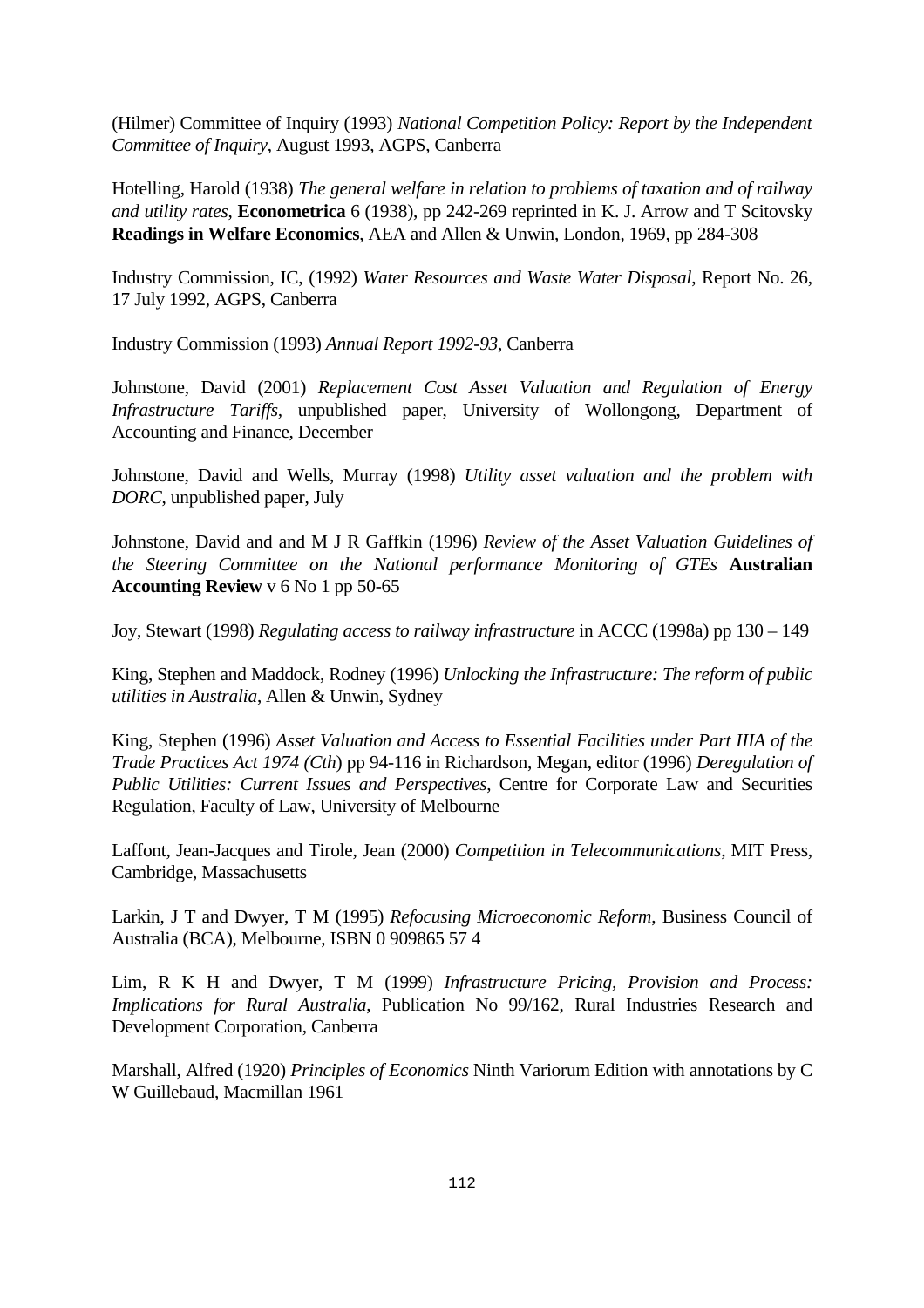Mieszkowski, P and Zodrow, G R (1989) *Taxation and the Tiebout Model: The Differential Effects of Head Taxes, Taxes on Land Rents and Property Taxes* **Journal of Economic Literature** v 27 September 1989 pp 1098-1146

Musgrave, R A (1959) *The Theory of Public Finance: A Study in Public Economy* McGraw Hill, New York, 1959

New South Wales Independent Pricing and Regulatory Tribunal (IPART) (2001) *Department of Land and Water Conservation: Bulk Water Prices*, Determination No 3, December

Productivity Commission (PC) (1997) *Telecommunications Economics and Policy Issues* Staff Information Paper, Canberra, March 1997

Productivity Commission (PC) (1998) *Impact of Commonwealth Indirect Taxes on Exporters* Research Report, AusInfo, Canberra, June

Productivity Commission (PC) (2001) *Cost Recovery: Draft Report*, Canberra, April

Queensland Water Resources Commission (1980) *Report on Establishment of Burdekin River Project Undertaking,* Parliamentary Paper, Government Printer, Brisbane, March

Queensland Government (1992) *Supplementary Submission to the Industry Commission Inquiry into Water Resources and Waste Water Disposal* January

Quiggin, John (1996) *Great Expectations: Microeconomic reform and Australia*, Allen and Unwin, Sydney

Ramsey, F P (1927) *A Contribution to the Theory of Taxation* **Economic Journal**, vol 37 pp 47-61

Ricardo, David (1821) *On the Principles of Political Economy and Taxation*, Sraffa edition, Cambridge University Press, 1951

Scott (1986) *The Value of Land in Australia*, Australian National University, Canberra

Senate (1984) *Burdekin Dam Project: Documents relating to the provision of financial assistance to Queensland for the Burdekin Dam in 1982/83 tabled pursuant to section 6 of the National Water Resources (Financial Assistance) Act 1978*, Table Office, tabled 1 March 1984

Smith, Adam (1776) *An Inquiry into the Nature and Causes of the Wealth of Nations*, 1776, Glasgow Edition, Oxford, 1976

Vickrey, William (1948) *Some Objections to Marginal-Cost Pricing* **Journal of Political Economy** v 56 pp 218-238 reprinted in Arnott, Richard et al editors (1994) *Public Economics: Selected papers by William Vickrey*, Cambridge University Press, pp 216-239